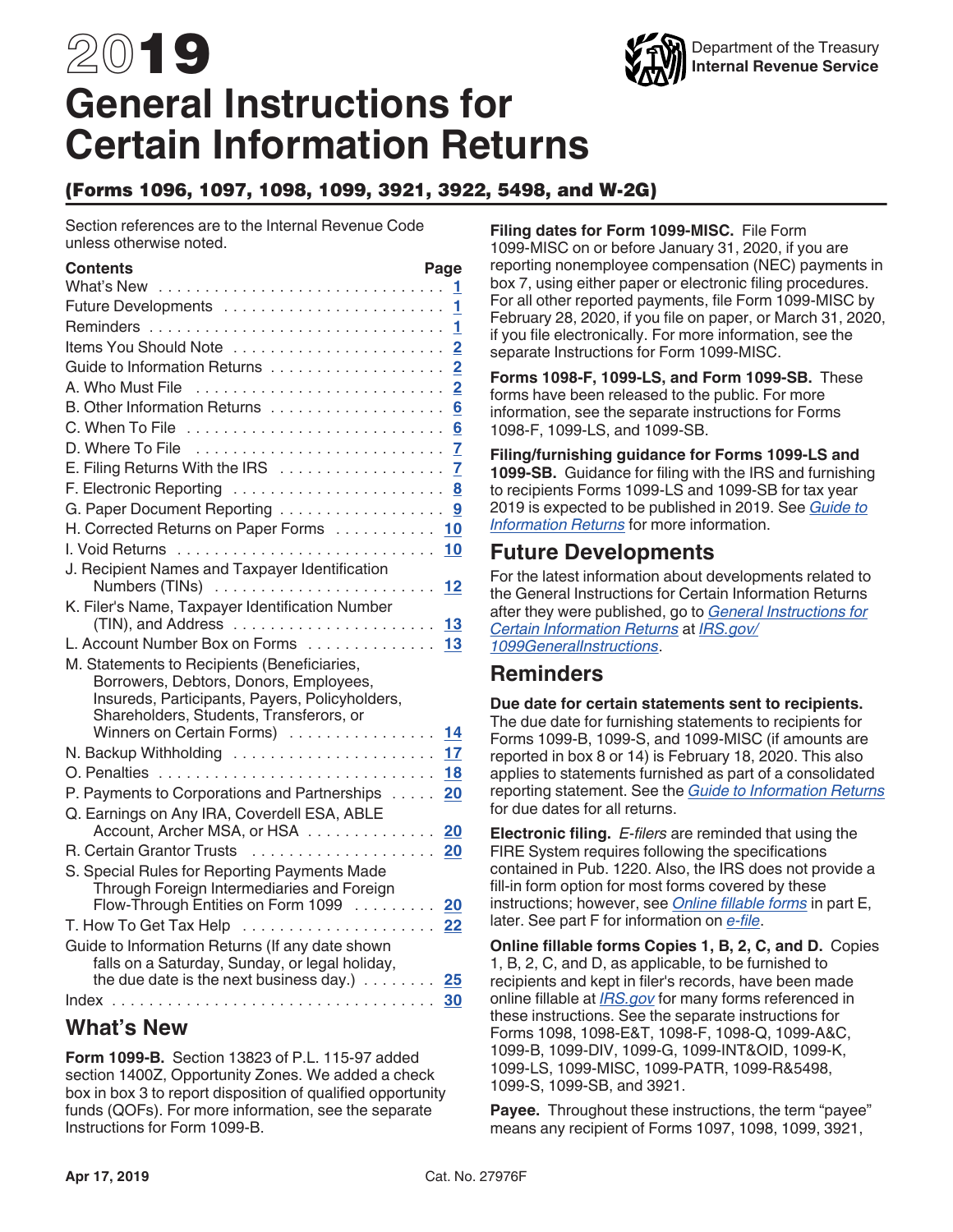<span id="page-1-0"></span>3922, 5498, or W-2G including beneficiaries, borrowers, debtors, donors, employees, insureds, participants, policyholders, shareholders, students, transferors, and winners.

**Where to file.** All information returns filed on paper will be filed with only three Internal Revenue Service Centers: Austin, TX; Kansas City, MO; and Ogden, UT. See *[part D](#page-6-0)*  and Form 1096, Annual Summary and Transmittal of U.S. Information Returns.

# **Items You Should Note**

### **Photographs of Missing Children**

The Internal Revenue Service is a proud partner with the *[National Center for Missing & Exploited Children®](http://www.missingkids.com/) [\(NCMEC\)](http://www.missingkids.com/)*. Photographs of missing children selected by the Center may appear in instructions on pages that would otherwise be blank. You can help bring these children home by looking at the photographs and calling 1-800-THE-LOST (1-800-843-5678) if you recognize a child.

### **Available Products**

In addition to these general instructions, which contain general information concerning Forms 1096, 1097, 1098, 1099, 3921, 3922, 5498, and W-2G, we provide specific form instructions as separate products. Get the instructions you need for completing a specific form from the following list of separate instructions.

- Instructions for Form 1097-BTC.
- Instructions for Form 1098.
- Instructions for Form 1098-C.
- Instructions for Forms 1098-E and 1098-T.
- Instructions for Form 1098-F.
- Instructions for Form 1098-Q.
- Instructions for Forms 1099-A and 1099-C.
- Instructions for Form 1099-B.
- Instructions for Form 1099-CAP.
- Instructions for Form 1099-DIV.
- Instructions for Form 1099-G.
- Instructions for Form 1099-H.
- Instructions for Forms 1099-INT and 1099-OID.
- Instructions for Form 1099-K.
- Instructions for Form 1099-LS.
- Instructions for Form 1099-LTC.
- Instructions for Form 1099-MISC.
- Instructions for Form 1099-PATR.
- Instructions for Form 1099-Q.
- Instructions for Forms 1099-QA and 5498-QA.
- Instructions for Forms 1099-R and 5498.
- Instructions for Form 1099-S.
- Instructions for Forms 1099-SA and 5498-SA.
- Instructions for Form 1099-SB.
- Instructions for Forms 3921 and 3922.
- Instructions for Form 5498-ESA.
- Instructions for Forms W-2G and 5754.

You also can obtain the latest developments for each of the forms and instructions listed here by visiting their information pages at *[IRS.gov](https://www.irs.gov)*. See the separate instructions for each form on the webpage via the link.

See *[How To Get Forms, Publications, and Other](#page-22-0)  [Assistance](#page-22-0)*, later.

### **Guide to Information Returns**

See the [chart,](#page-24-0) later, for a brief summary of information return reporting rules.

### **Use Form 1096 To Send Paper Forms to the IRS**

You must send Copies A of all paper Forms 1097, 1098, 1099, 3921, 3922, 5498, and W-2G to the IRS with Form 1096, Annual Summary and Transmittal of U.S. Information Returns. Instructions for completing Form 1096 are contained on Form 1096. Also see *[part E](#page-6-0)*.

#### **Reporting Backup Withholding on Forms 1099 and W-2G**

If you backup withhold on a payment, you must file the appropriate Form 1099 or Form W-2G with the IRS and furnish a statement to the recipient to report the amount of the payment and the amount withheld. This applies even though the amount of the payment may be below the normal threshold for filing Form 1099 or Form W-2G. For how to report backup withholding, see *[part N](#page-16-0)*.

### **Substitute Statements to Recipients**

If you are using a substitute form to furnish information statements to recipients (generally Copy B), be sure your substitute statements comply with the rules in Pub. 1179. Pub. 1179, which is revised annually, explains the requirements for format and content of substitute statements to recipients. See *[part M](#page-13-0)* for additional information.

### **Taxpayer Identification Number (TIN) Matching**

TIN Matching allows a payer or authorized agent who is required to file Forms 1099-B, DIV, INT, K, MISC, OID, and/or PATR, which report income subject to backup withholding, to match TIN and name combinations with IRS records before submitting the forms to the IRS. TIN Matching is one of the e-services products that is offered and is accessible through the IRS website. For program guidelines, see Pub. 2108-A, or go to *[IRS.gov](https://www.irs.gov)* and enter keyword "TIN matching" in the upper right corner. It is anticipated that payers who validate the TIN and name combinations before filing information returns will receive fewer backup withholding (CP2100) notices and penalty notices. E-services technical support is available by calling 866-255-0654.

# **A. Who Must File**

See the separate specific instructions for each form.

**Nominee/middleman returns.** Generally, if you receive a Form 1099 for amounts that actually belong to another person, you are considered a nominee recipient. You must file a Form 1099 with the IRS (the same type of Form 1099 you received) for each of the other owners showing the amounts allocable to each. You also must furnish a Form 1099 to each of the other owners. File the new Form 1099 with Form 1096 with the Internal Revenue Service Center for your area. On each new Form 1099, list yourself as the "payer" and the other owner as the "recipient." On Form 1096, list yourself as the "Filer." A spouse is not required to file a nominee return to show amounts owned by the other spouse. The nominee, not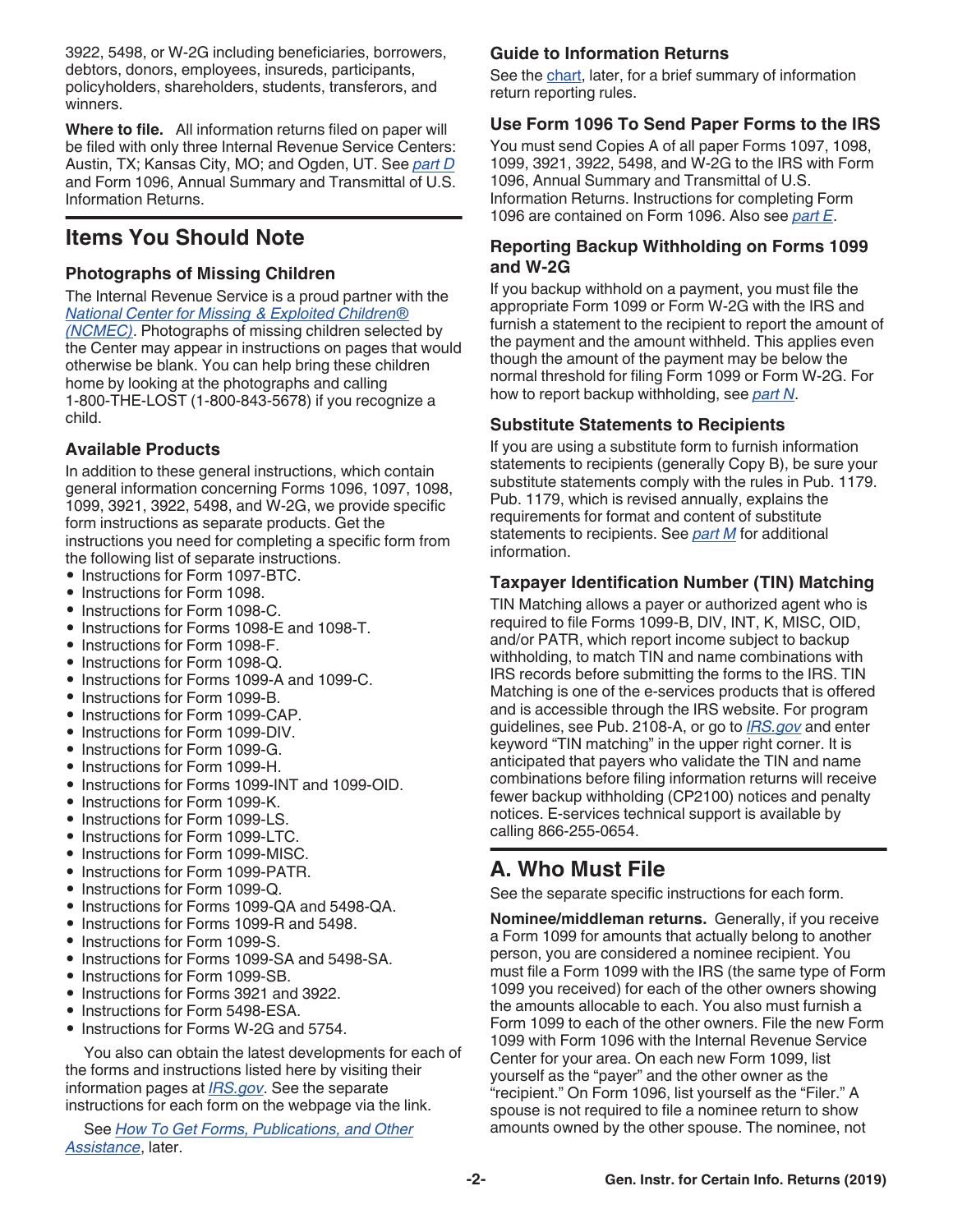<span id="page-2-0"></span>the original payer, is responsible for filing the subsequent Forms 1099 to show the amount allocable to each owner.

**Successor/predecessor reporting.** A successor business entity (a corporation, partnership, or sole proprietorship) and a predecessor business entity (a corporation, partnership, or sole proprietorship) may agree that the successor will assume all or some of the predecessor's information reporting responsibilities. This would permit the successor to file one Form 1097, 1098, 1099, 3921, 3922, 5498, or W-2G for each recipient combining the predecessor's and successor's reportable amounts, including any withholding. If they so agree and the successor satisfies the predecessor's obligations and the conditions described on this page, the predecessor does not have to file the specified information returns for the acquisition year. If the successor and predecessor do not agree, or if the requirements described are not met, the predecessor and the successor each must file Forms 1097, 1098, 1099, 3921, 3922, 5498, and W-2G for their own reportable amounts as they usually would. For more information and the rules that apply to filing combined Forms 1042-S, see Rev. Proc. 99-50, which is available on page 757 of Internal Revenue Bulletin 1999-52 at *[IRS.gov/pub/irs-irbs/irb99-52.pdf](https://www.irs.gov/pub/irs-irbs/irb99-52.pdf)*.

The combined reporting procedure is available when all the following conditions are met.

1. The successor acquires from the predecessor substantially all the property (a) used in the trade or business of the predecessor, including when one or more corporations are absorbed by another corporation under a merger agreement under which the surviving corporation becomes the owner of all the assets and assumes all the liabilities of the absorbed corporation(s), or (b) used in a separate unit of a trade or business of the predecessor.

2. The predecessor is required to report amounts, including any withholding, on information returns for the year of acquisition for the period before the acquisition.

3. The predecessor is not required to report amounts, including withholding, on information returns for the year of acquisition for the period after the acquisition.

*Combined reporting agreement.* The predecessor and the successor must agree on the specific forms to which the combined reporting procedure applies and that the successor assumes the predecessor's entire information reporting obligations for these forms. The predecessor and successor may agree to:

1. Use the combined reporting procedure for all Forms 1097, 1098, 1099, 3921, 3922, 5498, and W-2G; or

2. Limit the use of the combined reporting procedure to (a) specific forms, or (b) specific reporting entities, including any unit, branch, or location within a particular business entity that files its own separate information returns. For example, if the predecessor's and successor's only compatible computer or recordkeeping systems are their dividends paid ledgers, they may agree to use the combined reporting procedure for Forms 1099-DIV only. Similarly, if the only compatible systems are in their midwest branches, they may agree to use the combined reporting procedure for only the midwest branches.

*Combined reporting procedure.* On each Form 1097, 1098, 1099, 3921, 3922, 5498, and W-2G filed by the successor, the successor must combine the predecessor's (before the acquisition) and successor's reportable amounts, including any withholding, for the acquisition year and report the aggregate. For transactional reporting, the successor must report each of the predecessor's transactions and each of its own transactions on the appropriate form. The successor may include with the form sent to the recipient additional information explaining the combined reporting.

For purposes of the combined reporting procedure, the sharing of TINs and other information obtained under section 3406 for information reporting and backup withholding purposes does not violate the confidentiality rules in section 3406(f).

*Statement required.* The successor must file a statement with the IRS indicating the forms that are being filed on a combined basis under Rev. Proc. 99-50. The statement must:

1. Include the predecessor's and successor's names, addresses, telephone numbers, employer identification numbers (EINs), and the name and telephone number of the person responsible for preparing the statement;

2. Reflect separately the amount of federal income tax withheld by the predecessor and by the successor for each type of form being filed on a combined basis (for example, Form 1099-R or 1099-MISC); and

3. Be sent separately from Forms 1097, 1098, 1099, 3921, 3922, 5498, and W-2G by the forms' due date to:

Internal Revenue Service Information Returns Branch 230 Murall Drive, Mail Stop 4360 Kearneysville, WV 25430

Do not send Form 1042-S statements to this address. Instead, use the address given in the Instructions for Form 1042-S; see Rev. Proc. 99-50.

**Qualified settlement funds.** A qualified settlement fund must file information returns for distributions to claimants if any transferor to the fund would have been required to file if the transferor had made the distributions directly to the claimants.

For distributions to transferors, a fund is considered in a trade or business for information reporting purposes and may be required to file Form 1099-MISC or other information returns. For payments made by the fund on behalf of a claimant or transferor, the fund is subject to these same rules and may have to file information returns for payment to third parties. For information reporting purposes, a payment made by the fund on behalf of a claimant or transferor is considered a distribution to the claimant or transferor and is also subject to information reporting requirements.

The same filing requirements, exceptions, and thresholds may apply to qualified settlement funds as apply to any other payer. That is, the fund must determine the character of the payment (for example, interest, fixed or determinable income, or gross proceeds from broker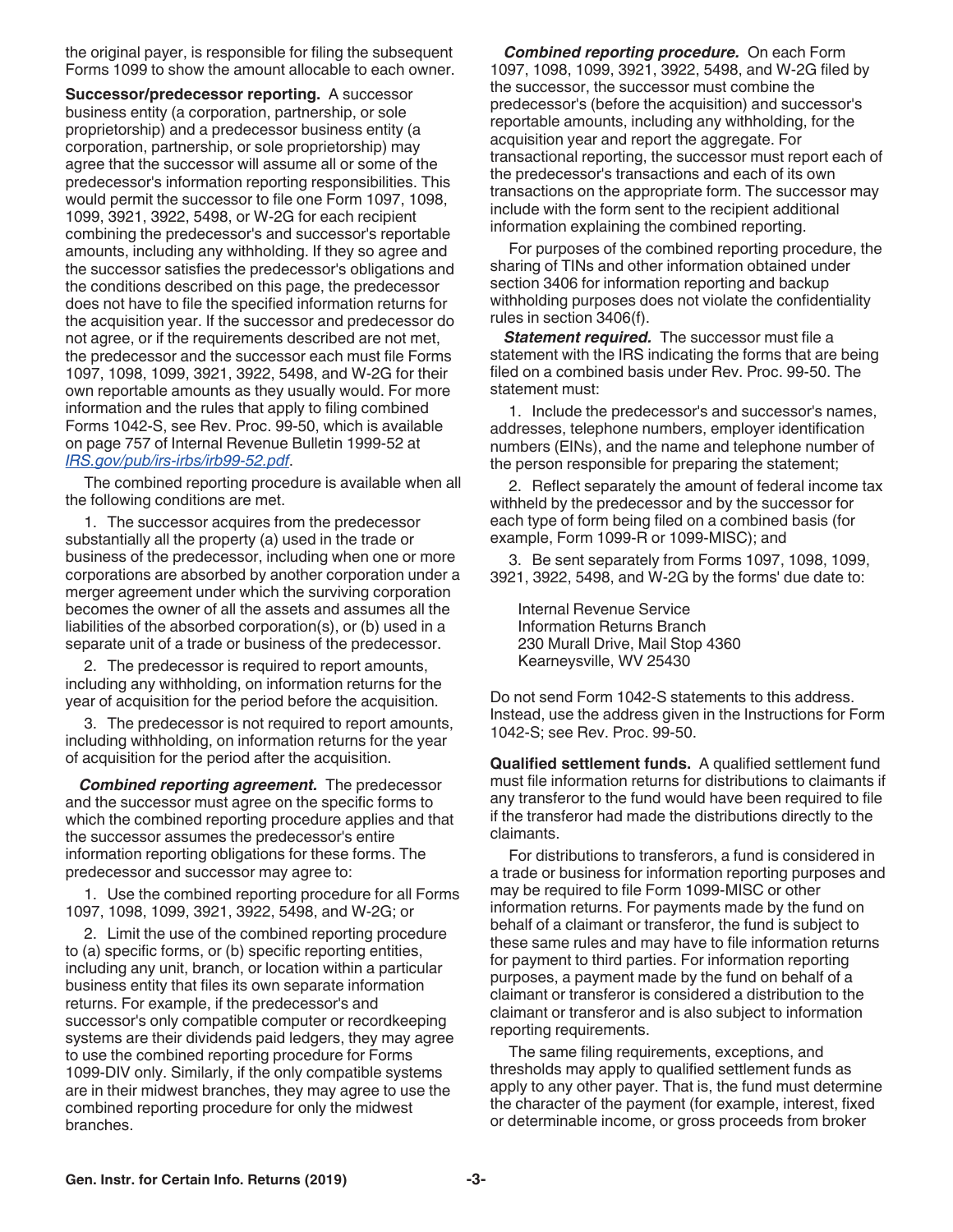<span id="page-3-0"></span>transactions) and to whom the payment is made (for example, corporation or individual).

For more information, see Regulations section 1.468B-2(l). Also, see Treasury Decision (TD) 9249, 2006-10 I.R.B. 546, available at *[IRS.gov/irb/2006-10\\_IRB/](https://www.irs.gov/irb/2006-10_IRB/ar05.html) [ar05.html](https://www.irs.gov/irb/2006-10_IRB/ar05.html)*. TD 9249 relates to escrow and similar funds.

**Payments to foreign persons.** See the Instructions for Form 1042-S, relating to U.S. source income of foreign persons, for reporting requirements relating to payments to foreign persons.

#### **Widely held fixed investment trusts (WHFITs).**

Trustees and middlemen of WHFITs are required to report all items of gross income and proceeds on the appropriate Form 1099. For the definition of a WHFIT, see Regulations section 1.671-5(b)(22). A tax information statement that includes the information provided to the IRS on Forms 1099, as well as additional information identified in Regulations section 1.671-5(e), must be furnished to trust interest holders (TIHs).

Items of gross income (including original issue discount (OID)) attributable to the TIH for the calendar year including all amounts of income attributable to selling, purchasing, or redeeming of a trust holder's interest in the WHFIT must be reported. Items of income that are required to be reported including non-pro rata partial principal payments, trust sales proceeds, redemption asset proceeds, and sales of a trust interest on a secondary market must be reported on Form 1099-B. See Regulations section 1.671-5(d).

Safe harbor rules for determining the amount of an item to be reported on Form 1099 and a tax information statement with respect to a TIH in a non-mortgage WHFIT (NMWHFIT) and a widely held mortgage trust (WHMT) are found in Regulations sections 1.671-5(f) and (g), respectively.

Trustees and middlemen must follow all the rules for filing Forms 1099 with the IRS and furnishing a statement to the TIH (except as noted below) as described in parts A through S of these instructions. Trustees and middlemen also should follow the separate instructions for Forms 1099-B, 1099-DIV, 1099-INT, 1099-MISC, and 1099-OID, as applicable, which may address additional income reporting requirements.

*Due date and other requirements for furnishing statement to TIH.* The written tax information for 2019 furnished to the TIH is due on or before March 16, 2020. For other items of expense and credit that must be reported to the TIH, see Regulations section 1.671-5(c).

There is no reporting requirement if the TIH is an exempt recipient unless the trustee or middleman backup withholds under section 3406. If the trustee or middleman backup withholds, then follow the rules in *[part N](#page-16-0)*. An exempt recipient for this purpose is defined in Regulations section 1.671-5(b)(7).

*Reporting to foreign persons.* Items of a WHFIT attributable to a TIH who is not a U.S. person must be reported and amounts withheld following the provisions of sections 1441 through 1464. See Form 1042-S and its separate instructions for more information.

### **Foreign Account Tax Compliance Act (FATCA) Filing Requirements of Certain Foreign Financial Institutions (FFIs)**

If you are required to report an account that is a U.S. account under chapter 4 of the Code (chapter 4), you may be eligible to elect to report the account on Form(s) 1099 instead of on Form 8966, FATCA Report.

*If the account is either a U.S. account held by a passive nonfinancial foreign entity (NFFE) that is a*  **P** passive nonfinancial foreign entity (NFFE) that is **caution** U.S.-owned foreign entity or an account held by *an owner-documented FFI, do not file a Form 1099 with respect to such an account. Instead, you must file Form 8966, in accordance with its requirements and its accompanying instructions, to report the account for chapter 4 purposes.*

### **Election described in Regulations section**

**1.1471-4(d)(5)(i)(A).** You are eligible to make this election to report an account on Form(s) 1099 if:

• You are a participating FFI (including a Reporting Model 2 FFI) (PFFI) or are a registered deemed-compliant FFI (RDC FFI) (other than a Reporting Model 1 FFI) required to report a U.S. account as a condition of your applicable RDC FFI status (see Regulations section 1.1471-5(f)(1)  $(i))$ ;

• You are required to report the account as a U.S. account for chapter 4 purposes; and • The account is a U.S. account held by a specified U.S. person.

#### **Election described in Regulations section**

**1.1471-4(d)(5)(i)(B).** You are eligible to make this election to report an account on Form(s) 1099 if: • You are a PFFI or are an RDC FFI (other than a Reporting Model 1 FFI) required to report a U.S. account as a condition of your applicable RDC FFI status (see Regulations section  $1.1471-5(f)(1)(i)$ ;

• You are required to report the account as a U.S. account for chapter 4 purposes; and

• The account is a U.S. account held by a specified U.S. person that is a cash value insurance contract or annuity contract that you elect to report in a manner similar to section 6047(d).

You may make an election described in Regulations section 1.1471-4(d)(5)(i)(A) or (B) either with respect to all such U.S. accounts or with respect to any clearly identified group of such accounts (for example, by line of business or by location where the account is maintained).

**Special reporting by U.S. payer described in Regulations section 1.1471-4(d)(2)(iii)(A).** If you are a U.S. payer that is a PFFI other than a U.S. branch, you also may satisfy your requirement to report with respect to a U.S. account for chapter 4 purposes by reporting on each appropriate Form 1099 in the manner described in Regulations section  $1.1471-4(d)(2)(iii)(A)$ .

**Reporting procedure.** If you are an FFI that is eligible to make an election described in Regulations section 1.1471-4 $(d)(5)(i)(A)$  or  $(B)$  or are a U.S. payer reporting as described in Regulations section 1.1471-4(d)(2)(iii)(A), you must do so by filing each appropriate Form 1099 with the IRS and reporting the payments required to be reported by a U.S. payer (as defined in Regulations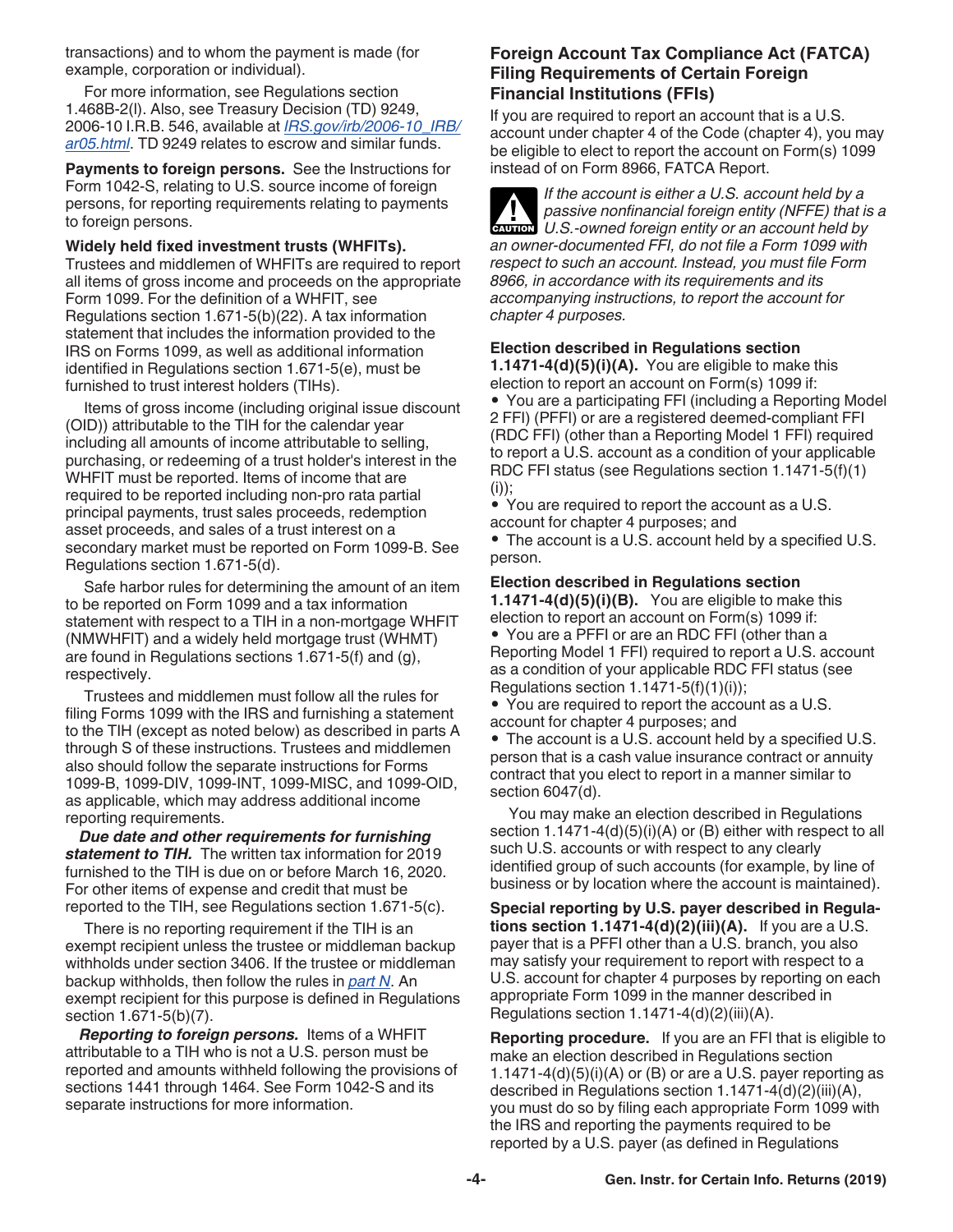section 1.6049-5(c)(5)) with respect to the account. However, see *Payments required to be reported*, later. Also see the separate specific instructions for each form to determine which form to file.

*All Form 1099 filers must have an EIN. If you have not previously filed a Form 1099 or other return, you must obtain an EIN and include it on each Form 1099 that you file. See* [part K](#page-12-0) *for more information, including how to obtain an EIN and exceptions to the EIN rule.* **TIP**

In addition to the information otherwise required to be reported on the appropriate Form 1099, you also must include the following information for each account you are reporting as described in Regulations section 1.1471-4(d)  $(2)(iii)(A)$  or  $(d)(5)(i)(A)$  or  $(B)$ .

- The name, address, and TIN of the account holder.
- The account number.

• If applicable, the jurisdiction of the branch that maintains the account being reported by adding the branch's jurisdiction after the payer's name, that is, "Payer's Name (Jurisdiction X branch)."

*If you are an FFI making an election described in Regulations section 1.1471-4(d)(5)(i)(A) or (B), or*  **Regulations section 1.1471-4(d)(5)(i)(A) of a union are a U.S. payer reporting as described in** *Regulations section 1.1471-4(d)(2)(iii)(A), you are required to report the payee's account number on each Form 1099 you file (regardless of the fact that the account number otherwise may be optional for purposes of reporting on the applicable Form 1099).*

If you are a sponsoring entity that is reporting a U.S. account on behalf of a sponsored FFI described above, report on the appropriate Form(s) 1099 the following information in the payer boxes (if filing on paper) or in the appropriate fields of the payer record (if filing electronically).

• For the name, enter the sponsored FFI's name on the first line and the sponsoring entity's name on the second line.

• For the address, enter the sponsoring entity's address. • For the federal (or taxpayer) identification number, enter the sponsored FFI's EIN.

In addition, if you are filing electronically, enter numeric code "1" in the "Transfer Agent Indicator" field. See Pub. 1220 for electronic filing of forms. If you are filing on paper, enter your Global Intermediary Identification Number (GIIN) in the lower right-hand portion of the title area on the top of Form 1096, Annual Summary and Transmittal of U.S. Information Returns. For transmittal of paper forms, see Form 1096 and its accompanying instructions.

If you are an FFI described above that is electing to report an account to which you did not make any payments for the calendar year that are required to be reported on a Form 1099, you must report the account on Form 1099-MISC. In addition, if you made any payments for the calendar year that would be required to be reported on a Form 1099 if not for an applicable dollar amount threshold, you also must report the account on Form 1099-MISC. See the Instructions for Form 1099-MISC.

**Payments required to be reported.** If you make an election described in Regulations section 1.1471-4 (d)(5)  $(i)(A)$  or  $(B)$ , you are required to report any payments made to the account as required for purposes of the election, that is, payments that would be reportable under sections 6041, 6042, 6045, and 6049 if you were a U.S. payer.



*Reporting under chapter 4 does not affect an FFI's otherwise applicable obligations to report*  otherwise applicable obligations to reposition of the payments as a payer under chapter 61.

**Forms 1099 used.** The payments required to be reported under this election for calendar year 2019 must be reported, as applicable, on Form 1099-B, Proceeds From Broker or Barter Exchange Transactions; Form 1099-DIV, Dividends and Distributions; 1099-INT, Interest Income; 1099-MISC, Miscellaneous Income; 1099-OID, Original Issue Discount; or 1099-R, Distributions From Pensions, Annuities, Retirement or Profit-Sharing Plans, IRAs, Insurance Contracts, etc. Also see the separate specific instructions for each form.

**Definitions.** Generally, for detailed information about definitions that apply for purposes of chapter 4, see Regulations section 1.1471-1(b). A Reporting FI under a Model 2 Intergovernmental Agreement (IGA) also should refer to definitions that may apply under that IGA or apply pursuant to any applicable domestic law pertaining to its FATCA obligations. Solely for purposes of filing Forms 1099, the following definitions are provided to help guide filers through the process.

*Account.* An account means a financial account described in Regulations section 1.1471-5(b), including a cash value insurance contract and annuity contract.

*Account holder.* An account holder is the person who holds a financial account, as determined under Regulations section 1.1471-5(a)(3).

*Foreign financial institution (FFI).* An FFI generally means a foreign entity that is a financial institution.

*Owner-documented FFI.* An owner-documented FFI is an FFI described in Regulations section 1.1471-5(f)(3).

*Participating FFI (PFFI).* A PFFI is an FFI that has agreed to comply with the requirements of an FFI agreement with respect to all branches of the FFI, other than a branch that is a reporting Model 1 FFI or a U.S. branch. The term PFFI also includes an FFI described in a Model 2 IGA that has agreed to comply with the requirements of an FFI agreement with respect to a branch, and a *[Qualified Intermediary \(QI\)](#page-19-0)* branch of a U.S. financial institution, unless such branch is a reporting Model 1 FFI.

*Recalcitrant account holder.* A recalcitrant account holder is an account holder (other than an account holder that is an FFI) of a PFFI or registered deemed-compliant FFI that has failed to provide the FFI maintaining its account with the information required under Regulations section 1.1471-5(g).

*Registered deemed-compliant FFI (RDC FFI).* An RDC FFI is an FFI described in Regulations section 1.1471-5(f)(1), and includes a Reporting Model 1 FFI, a QI branch of a U.S. financial institution that is a Reporting Model 1 FFI, and a nonreporting *[Foreign Intermediary \(FI\)](#page-19-0)*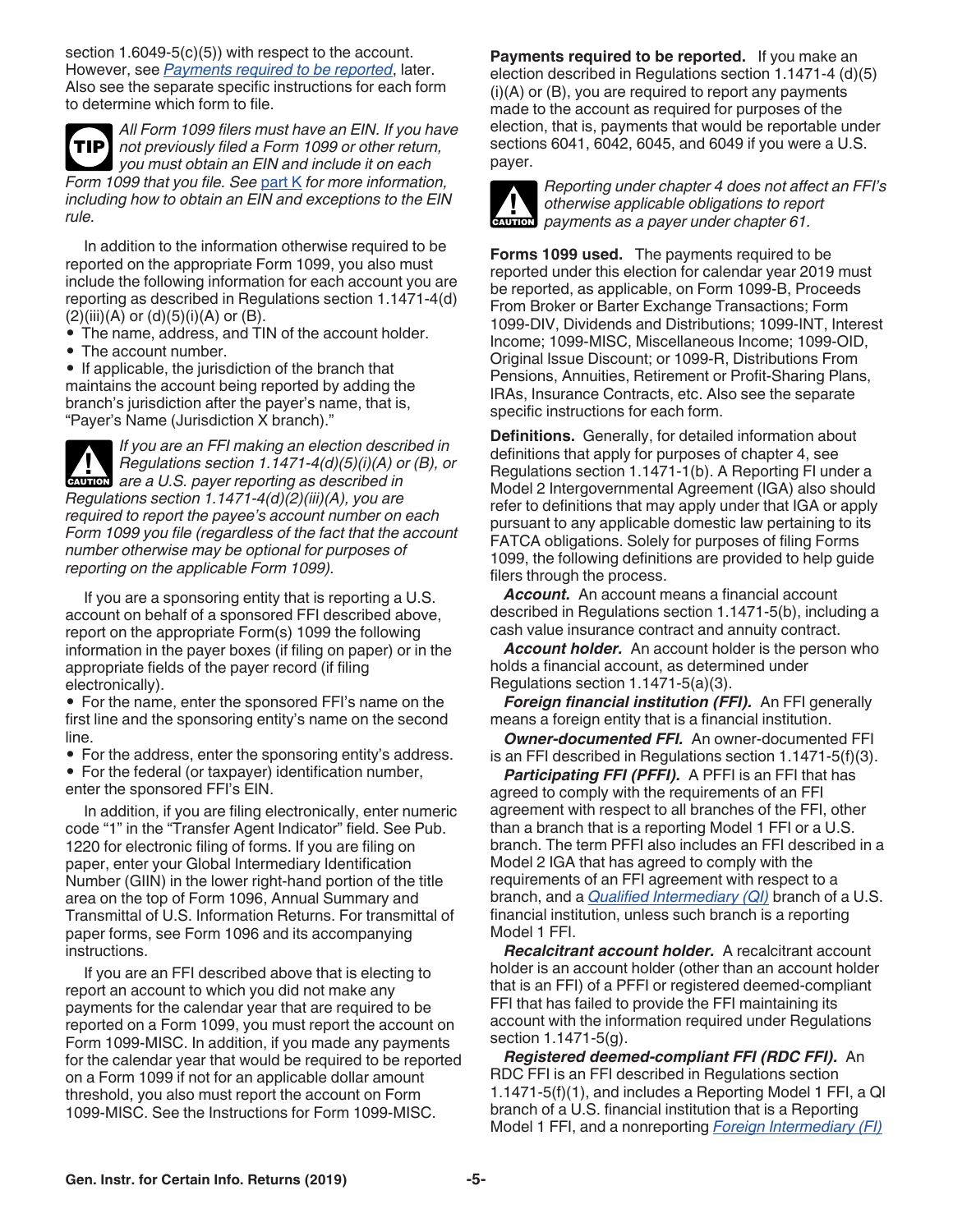<span id="page-5-0"></span>treated as a registered deemed-compliant FFI under a Model 2 IGA.

*Reporting Model 1 FFI.* A Reporting Model 1 FFI is an FI, including a foreign branch of a U.S. financial institution, treated as a reporting financial institution under a Model 1 IGA.

*Reporting Model 2 FFI.* A Reporting Model 2 FFI is an FI or branch of an FI treated as a reporting financial institution under a Model 2 IGA.

*Specified U.S. person.* A specified U.S. person is any U.S. person described in Regulations section 1.1473-1(c).

*Sponsored FFI.* A Sponsored FFI is an FFI that is an investment entity, a controlled foreign corporation, or a closely held investment vehicle that has a Sponsoring Entity that performs certain due diligence, withholding, and reporting obligations on behalf of the Sponsored FFI.

**Sponsoring Entity.** A Sponsoring Entity is an entity that has registered with the IRS to perform the due diligence, withholding, and reporting obligations of one or more Sponsored FFIs or Sponsored Direct Reporting NFFEs.

*U.S. account.* A U.S. account is any account held by one or more specified U.S. persons. A U.S. account also includes any account held by a passive NFFE that has one or more substantial U.S. owners, or in the case of a Reporting Model 2 FFI, any account held by a passive NFFE that has one or more controlling persons that are specified U.S. persons. See Regulations section 1.1471-5(a) and an applicable Model 2 IGA.

# **B. Other Information Returns**

The income information you report on the following forms must not be repeated on Forms 1099 or W-2G.

• Form W-2, reporting wages and other employee compensation.

• Forms 1042-S and 1000, reporting income to foreign persons.

• Form 2439, reporting undistributed long-term capital gains of a regulated investment company (RIC) or real estate investment trust (REIT).

• Schedule K-1 of Form 1065, reporting distributive shares to members of a partnership.

• Schedule K-1 of Form 1041, reporting distributions to beneficiaries of trusts or estates.

• Schedule K-1 of Form 1120S, reporting distributive shares to shareholders of S corporations.

• Schedule K of Form 1120-IC-DISC, reporting actual and constructive distributions to shareholders and deferred DISC income.

• Schedule Q of Form 1066, reporting income from a real estate mortgage investment conduit (REMIC) to a residual interest holder.

# **C. When To File**

File Forms 1097, 1098, 1099, 3921, 3922, or W-2G on paper by February 28, 2020, or March 31, 2020, if filing electronically. File Forms 5498, 5498-ESA, 5498-QA, and 5498-SA by June 1, 2020. Form 1096 must accompany all paper submissions. See *[part E](#page-6-0)* for paper and *[part F](#page-7-0)* for electronic filing requirements.



*The following are exceptions to reporting.*

*• File Form 1099-MISC on paper or electronically by January 31, 2020, if you are reporting NEC in box 7. • File and furnish a copy of Form 1098-F by January 31, 2020. Under section 6050X, you must furnish the taxpayer copy at the same time you file.*

You will meet the requirement to file if the form is properly addressed and mailed on or before the due date. If the regular due date falls on a Saturday, Sunday, or legal holiday, file by the next business day. A business day is any day that is not a Saturday, Sunday, or legal holiday. See *[part M](#page-13-0)* about providing Forms 1097, 1098, 1099, 3921, 3922, 5498, and W-2G or statements to recipients.

**Private delivery services (PDSs).** You can use certain PDSs designated by the IRS to meet the "timely mailing as timely filing" rule for information returns. Go to *[IRS.gov/](https://www.irs.gov/PDS)* **[PDS](https://www.irs.gov/PDS)** for the current list of designated PDSs.

The PDS can tell you how to get written proof of the mailing date.

For the IRS mailing address to use if you're using a PDS, go to *[IRS.gov/PDSstreetAddresses](https://www.irs.gov/PDSstreetAddresses)*.



*PDSs can't deliver items to P.O. boxes. You must use the U.S. Postal Service to mail any item to an*  **IRS P.O.** box address.

**Reporting period.** Forms 1097, 1098, 1099, 3921, 3922, and W-2G are used to report amounts received, paid, credited, donated, transferred, or canceled, in the case of Form 1099-C, during the calendar year. Forms 5498, 5498-ESA, 5498-QA, and 5498-SA are used to report amounts contributed and the fair market value (FMV) of an account for the calendar year.

**Extension of time to file.** You can get an automatic 30-day extension of time to file by completing Form 8809. The form may be submitted on paper, or through the FIRE System either as a fill-in form or an electronic file. A signature or explanation may be required for the extension. However, you must file Form 8809 by the due date of the returns in order to get the 30-day extension. Under certain hardship conditions, you may apply for an additional 30-day extension. See Form 8809 for more information.



*For Forms W-2, and 1099-MISC reporting NEC in box 7, no automatic extension is available. See Form 8809.*



*For tax year 2019, requests for extensions of time to file Forms 1099-QA and 5498-QA may be filed*  **caution** *on paper only.* 

*How to apply.* As soon as you know that a 30-day extension of time to file is needed, file Form 8809. • Follow the instructions on Form 8809 and mail it to the address listed in the instructions on the form. See the instructions for Form 8809 for more information. • You can submit the extension request online through

the FIRE System. You are encouraged to submit requests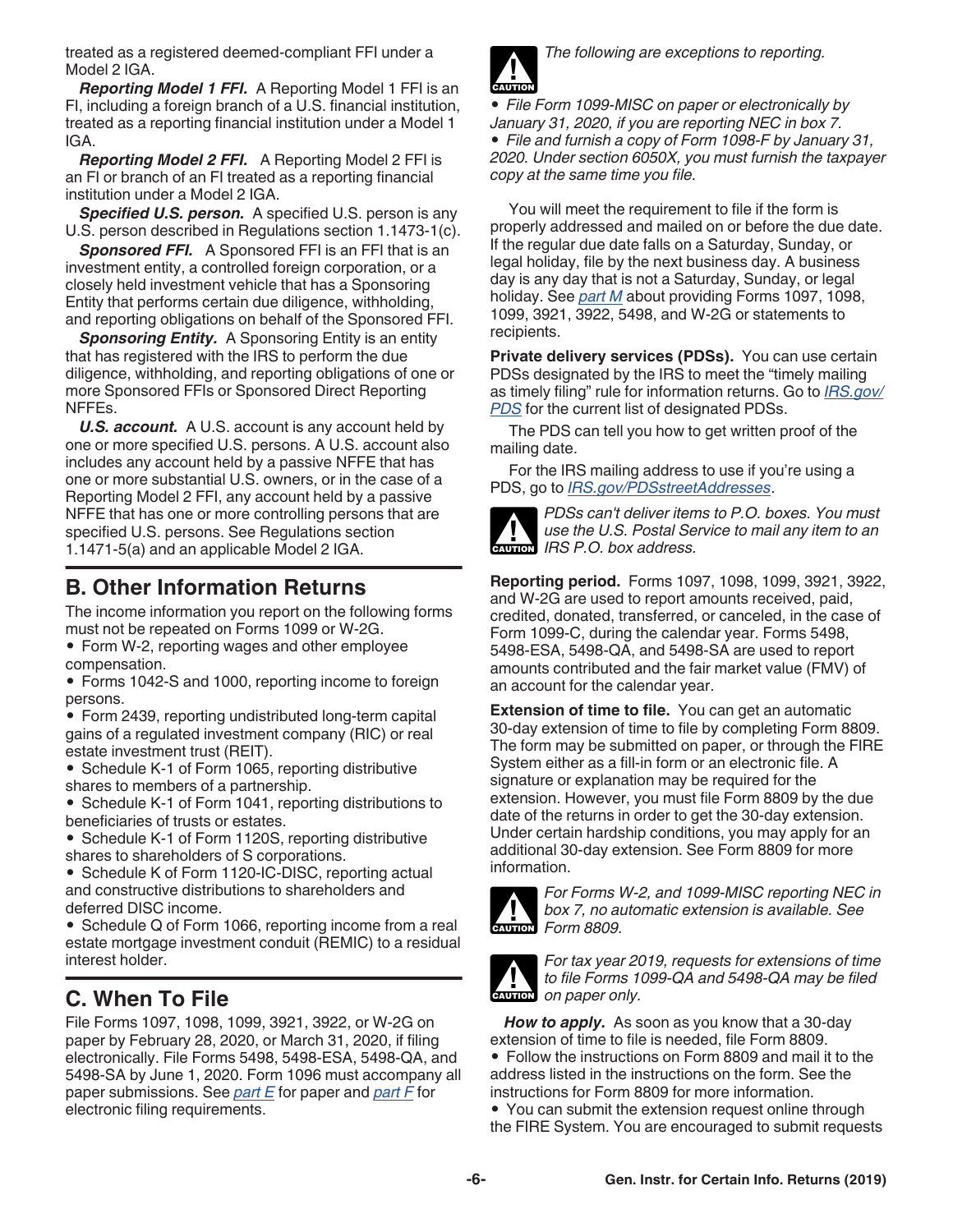<span id="page-6-0"></span>using the online fillable form. See Pub. 1220, Part B, for more information on filing online or electronically.

*Extension for statements to recipients.* For information on requesting an extension of time to furnish statements to recipients, see *[Extension of time to furnish](#page-15-0) [statements to recipients](#page-15-0)* under *part M*.

### **D. Where To File**



*Use the 3-line address for your state for mailing information returns.*

Send all information returns filed on paper to the following.

| If your principal business,<br>office or agency, or legal<br>residence in the case of an<br>individual, is located in                                                                                                                                             | Use the following address<br>v                                                                                    |
|-------------------------------------------------------------------------------------------------------------------------------------------------------------------------------------------------------------------------------------------------------------------|-------------------------------------------------------------------------------------------------------------------|
| Alabama, Arizona, Arkansas,<br>Delaware, Florida, Georgia,<br>Kentucky, Maine,<br>Massachusetts, Mississippi,<br>New Hampshire, New Jersey,<br>New Mexico, New York, North<br>Carolina, Ohio, Texas,<br>Vermont, Virginia                                         | Department of the Treasury<br><b>Internal Revenue Service</b><br>Center<br><b>Austin, TX 73301</b>                |
| Alaska, Colorado, Hawaii,<br>Idaho, Illinois, Indiana, Iowa,<br>Kansas, Michigan, Minnesota,<br>Missouri, Montana, Nebraska,<br>Nevada, North Dakota,<br>Oklahoma, Oregon, South<br>Carolina, South Dakota,<br>Tennessee, Utah, Washington,<br>Wisconsin, Wyoming | Department of the Treasury<br>Internal Revenue Service<br>Center<br>P.O. Box 219256<br>Kansas City, MO 64121-9256 |
| California, Connecticut, District<br>of Columbia, Louisiana,<br>Maryland, Pennsylvania,<br>Rhode Island, West Virginia                                                                                                                                            | Department of the Treasury<br>Internal Revenue Service<br>Center<br>Ogden, UT 84201                               |

If your legal residence or principal place of business, or principal office or agency, is outside the United States, use the following address.

Department of the Treasury Internal Revenue Service Center Austin, TX 73301

**State and local tax departments.** Contact the applicable state and local tax department as necessary for reporting requirements and where to file.

# **E. Filing Returns With the IRS**

The IRS strongly encourages the quality review of data before filing to prevent erroneous notices from being mailed to payees (or others for whom information is being reported).



*Generally, you are not required to report payments smaller than the minimum described for a form; however, you may prefer, for economy and your own convenience, to file Copies A for all payments. The IRS encourages this.*

If you must file any Form 1097, 1098, 1099, 3921, 3922, 5498, or W-2G with the IRS and you are filing paper forms, you must send a Form 1096 with each type of form as the transmittal document. You must group the forms by form number and submit each group with a separate Form 1096. For example, if you file Forms 1098, 1099-A, and 1099-MISC, complete one Form 1096 to transmit Forms 1098, another for Forms 1099-A, and a third for Forms 1099-MISC. Specific instructions for completing Form 1096 are included on the form. Also, see *Transmitters, paying agents, etc.*, later. For information about filing corrected paper returns, see *[part H](#page-9-0)*.

*Because the IRS processes paper forms by machine (optical character recognition equipment), you cannot file Form 1096 or Copy A of Forms 1097, 1098, 1099, 3921, 3922, or 5498 that you print from the IRS website, but see* Online fillable forms*, later. However, you can use Copy B from those sources to provide recipient statements.*

You can order information returns and instructions online at *[IRS.gov/OrderForms](https://www.irs.gov/orderforms)*, or you can mail an order to the address in *[part T](#page-21-0)*.

See Pub. 1179 for specifications for private printing of substitute information returns. You may not request special consideration. Only forms that conform to the official form and the specifications in Pub. 1179 are acceptable for filing with the IRS.

**Online fillable forms.** Due to the very low volume of paper Forms 1097-BTC, 1098-C, 1098-MA, 1098-Q, 1099-CAP, 1099-H, 1099-LTC, 1099-Q, 1099-QA, 1099-SA, 3921, 5498-ESA, 5498-QA, and 5498-SA received and processed by the IRS each year, these forms have been converted to online fillable PDFs. You may fill out these forms, found online at *[IRS.gov/](https://www.irs.gov/formspubs) [FormsPubs](https://www.irs.gov/formspubs)*, and send Copy B to each recipient. For filing with the IRS, follow your usual procedures for filing electronically if you are filing 250 or more of a form type. If you are filing any of these forms on paper due to a low volume of recipients, **for these forms only**, you may send a black-and-white Copy A with Form 1096 that you print from the IRS website. See *[part G](#page-8-0)* for paper document reporting.

**Transmitters, paying agents, etc.** A transmitter, service bureau, paying agent, or disbursing agent (hereafter referred to as "agent") may sign Form 1096 on behalf of any person required to file (hereafter referred to as "payer") if the conditions in (1) and (2) below are met.

1. The agent has the authority to sign the form under an agency agreement (oral, written, or implied) that is valid under state law.

2. The agent signs the form and adds the caption "For: (Name of payer)."

Signing of the form by an authorized agent on behalf of the payer does not relieve the payer of the liability for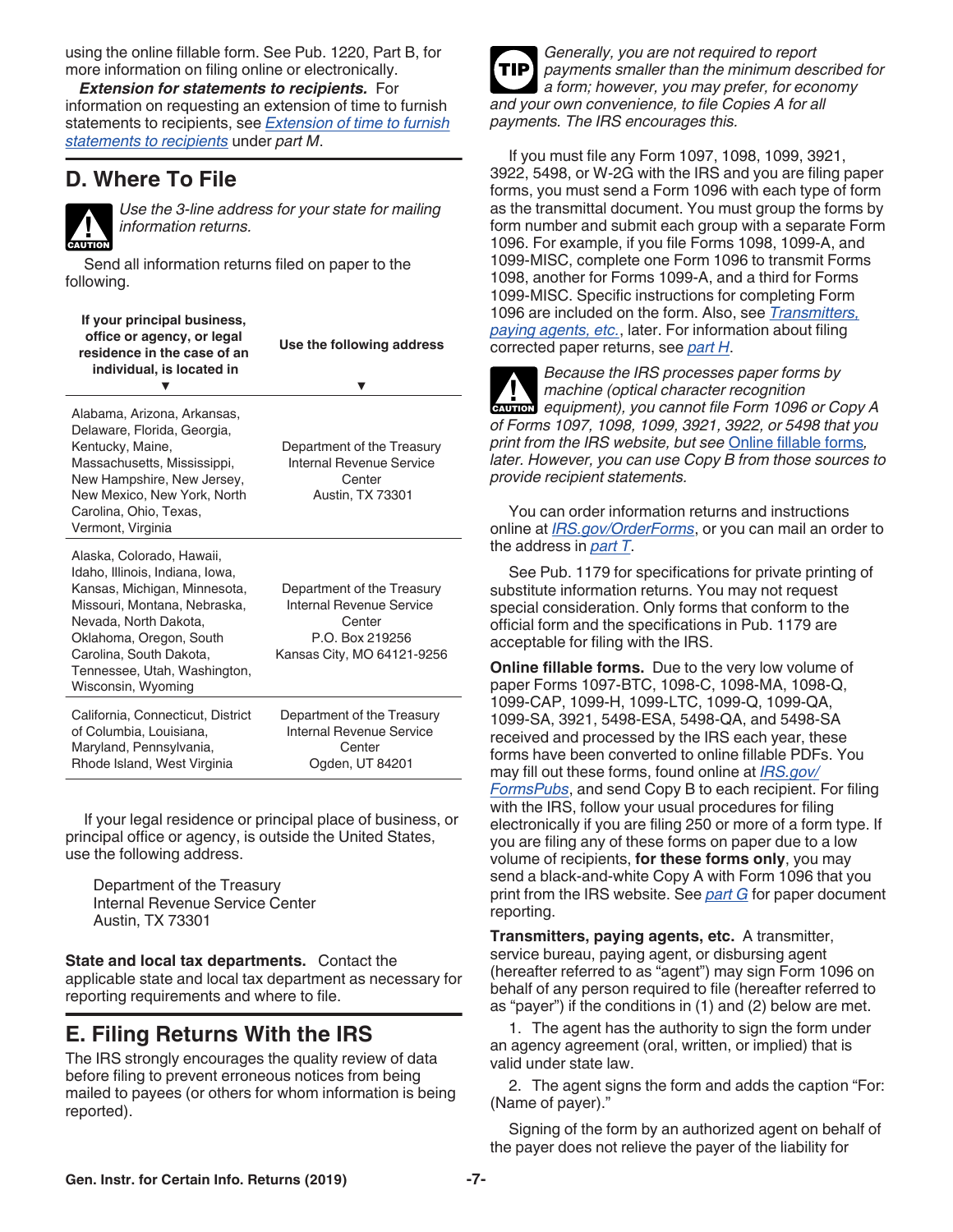<span id="page-7-0"></span>penalties for not filing a correct, complete, and timely Form 1096 and accompanying returns.

Forms 1097, 1098, 1099, 3921, 3922, 5498, W-2G, or acceptable substitute statements to recipients issued by a service bureau or agent should show the same payer's name as shown on the information returns filed with the IRS.

For information about the election to report and deposit backup withholding under the agent's TIN and how to prepare forms if the election is made, see Rev. Proc. 84-33, 1984-1 C.B. 502, and the Instructions for Form 945.

**Keeping copies.** Generally, keep copies of information returns you filed with the IRS or have the ability to reconstruct the data for at least 3 years, 4 years for Form 1099-C, from the due date of the returns. Keep copies of information returns for 4 years if backup withholding was imposed.

**Shipping and mailing.** Send the forms to the IRS in a flat mailer (not folded). If you are sending many forms, you may send them in conveniently sized packages. On each package, write your name, number the packages consecutively, and place Form 1096 in package number one. Postal regulations require forms and packages to be sent by First-Class Mail.

# **F. Electronic Reporting**

Electronic reporting may be required for filing all information returns discussed in these instructions (see *Who must file electronically*, later). Different types of payments, such as interest, dividends, and rents, may be reported in the same submission.



You can file Forms 1097, 1098, 1099, 3921, 3922, 5498, and W-2G, **except Forms 1099-QA and 5498-QA,** 

electronically through the Filing Information Returns Electronically System (FIRE System); however, you must have software that can produce a file in the proper format according to Pub. 1220. Pub. 1220 provides the procedures for reporting electronically and is updated annually. Pub. 1220 is available at *[IRS.gov](https://www.irs.gov)*. The FIRE System does not provide a fill-in form option for information return reporting. The FIRE System operates 24 hours a day, 7 days a week. You may access the FIRE System online at *[FIRE.IRS.gov](https://fire.irs.gov/)*.



*Forms 1099-QA and 5498-QA can only be filed on paper.*

**Due dates.** File Forms 1097, 1098, 1099, 3921, 3922, or W-2G electronically by March 31, 2020. File Forms 5498, 5498-ESA, 5498-QA, or 5498-SA by June 1, 2020. See *[part M](#page-13-0)* about providing Forms 1097, 1098, 1099, 3921, 3922, 5498, and W-2G or statements to recipients.



*File Form 1099-MISC by January 31, 2020, if you are reporting NEC in box 7.*

**How to request an extension of time to file.** For information about requesting an extension of time to file, see *[Extension of time to file](#page-5-0)*, earlier, under part C.



*If you file electronically, do not file the same returns on paper.*

**Who must file electronically.** If you are required to file 250 or more information returns during the year, you must file electronically. The 250-or-more requirement applies separately to each type of form. For example, if you must file 500 Forms 1098 and 100 Forms 1099-A, you must file Forms 1098 electronically, but you are not required to file Forms 1099-A electronically.

The electronic filing requirement does not apply if you apply for and receive a hardship waiver. See *[How to](#page-8-0)  [request a waiver from filing electronically](#page-8-0)*, later.



*The IRS encourages you to file electronically even though you are filing fewer than 250 returns.*

**Filing requirement applies separately to originals and corrections.** The electronic filing requirements apply separately to original returns and corrected returns. Originals and corrections are not aggregated to determine whether you are required to file electronically. For example, if you file 400 Forms 1098 electronically and you are making 75 corrections, your corrections can be filed on paper because the number of corrections for Form 1098 is less than the 250 filing requirement. However, if you are filing 250 or more Form 1098 corrections, they have to be filed electronically.

**How to report incorrect payer name and/or TIN.** If a payer discovers an error in reporting the payer (not recipient) name and/or TIN, write a letter containing the following information.

1. Name and address of the payer.

2. Type of error (including the incorrect payer name/TIN that was reported).

- 3. Tax year.
- 4. Payer TIN.
- 5. Transmitter Control Code (TCC).
- 6. Type of return.
- 7. Number of payees.
- 8. Filing method (paper or electronic).
- 9. Was federal income tax withheld?

Send the letter to:

Internal Revenue Service Information Returns Branch 230 Murall Drive, Mail Stop 4360 Kearneysville, WV 25430



*If a payer realizes duplicate reporting or a large percentage of incorrect information has been filed,*  **Percentage of incorrect information has been filed, contact the information reporting customer service** *site at 866-455-7438 for further instructions.*

**How to get approval to file electronically.** File Form 4419 at least 30 days before the due date of the returns. File Form 4419 for all types of returns that will be filed electronically. See Form 4419 for more information. Once you have received approval, you need not reapply each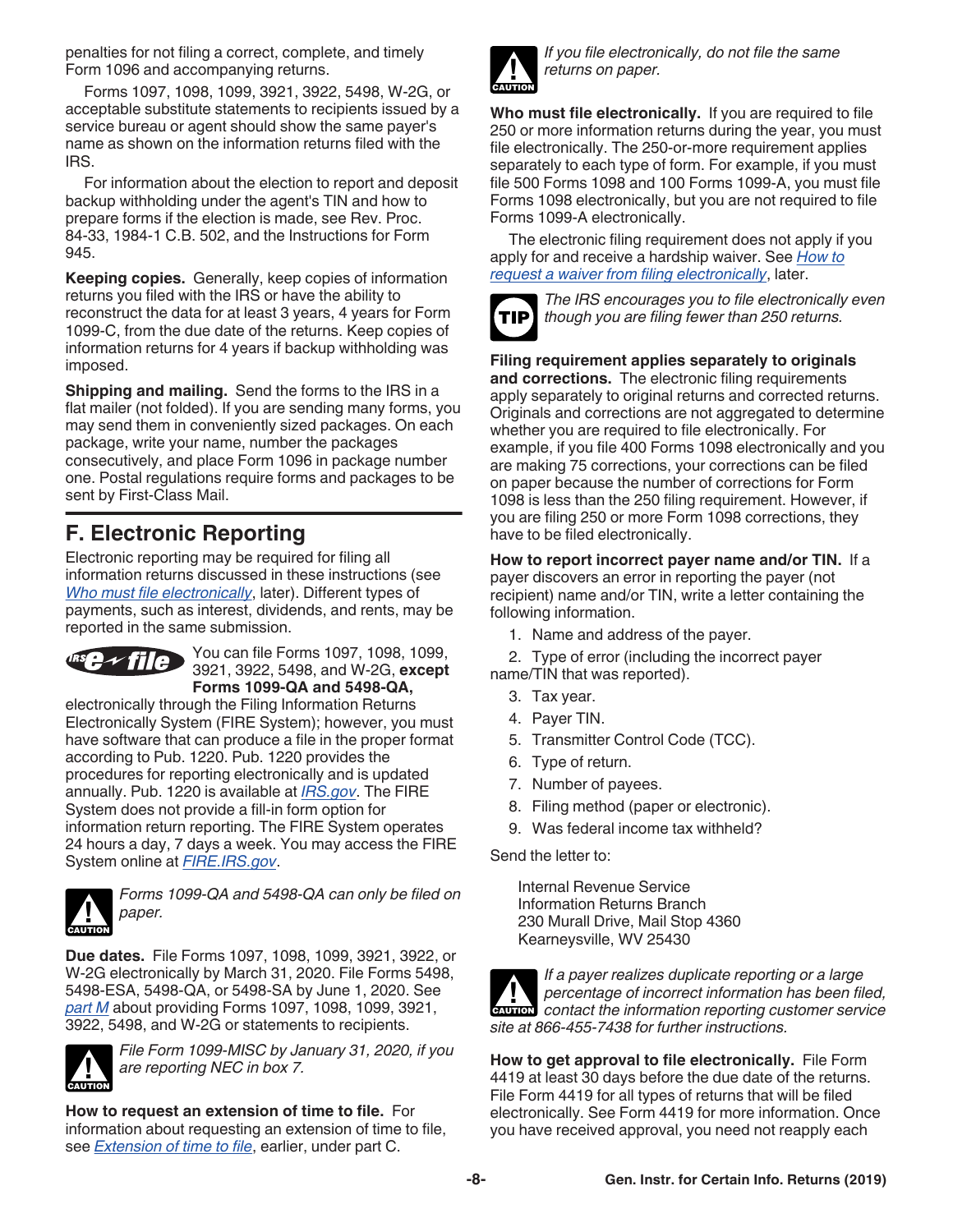<span id="page-8-0"></span>year. The IRS will provide a written reply to the applicant and further instructions at the time of approval, usually within 30 days.

**How to request a waiver from filing electronically.** To receive a waiver from the required filing of information returns electronically, submit Form 8508 at least 45 days before the due date of the returns for which you are requesting a waiver. You cannot apply for a waiver for more than 1 tax year at a time. If you need a waiver for more than 1 tax year, you must reapply at the appropriate time each year.

If a waiver for original returns is approved, any corrections for the same types of returns will be covered under the waiver. However, if you submit original returns electronically but you want to submit your corrections on paper, a waiver must be approved for the corrections if you must file 250 or more corrections.

If you receive an approved waiver, do not send a copy of it to the service center where you file your paper returns. Keep the waiver for your records only.

**Penalty.** If you are required to file electronically but fail to do so, and you do not have an approved waiver, you may be subject to a penalty of up to \$270 per return for failure to file electronically unless you establish reasonable cause. However, you can file up to 249 returns on paper; those returns will not be subject to a penalty for failure to file electronically. See *[part O](#page-17-0)*.

The penalty applies separately to original returns and corrected returns. See *[Filing requirement applies](#page-7-0)  [separately to originals and corrections](#page-7-0)*, earlier.

### **G. Paper Document Reporting**

If you are required to file 250 or more information returns, see *[part F](#page-7-0)*.

#### **Follow these guidelines.**

1. Although handwritten forms are acceptable, they must be completely legible and accurate to avoid processing errors. Handwritten forms often result in name/TIN mismatches. Use block print, not script characters. If you have a small number of forms, consider contacting an IRS business partner who may be able to prepare them with little or no cost to you. See (5) below for details. Type entries using black ink in 12-point Courier font. Copy A is read by machine and must be typed clearly using no corrections in the data entry fields. Data must be printed in the middle of the blocks, well separated from other printing and guidelines. Entries completed by hand, or using script, italic, or proportional spaced fonts, or in colors other than black, cannot be read correctly by machine. Make all dollar entries without the dollar sign, but include the decimal point (for example, 00000.00). Show the cents portion of the money amounts. If a box does not apply, leave it blank.

2. Do not enter 0 (zero) or "None" in money amount boxes when no entry is required. Leave the boxes blank unless the instructions specifically require that you enter a 0 (zero). For example, in some cases, you must enter 0 (zero) to make corrections. See *[part H](#page-9-0)*.

3. Do not enter number signs (#)—RT 2, not Rt. #2.

4. Send the entire page of Copy A of your information returns with Form 1096 to the IRS even if some of the forms are blank or void. Do not use staples on any forms.

5. To locate an IRS business partner who may be able to offer low-cost or even free filing of certain forms, enter "*e-file* for Business Partners" in the search box on *[IRS.gov](https://www.irs.gov)*.

**Multiple filings.** If, after you file Forms 1097, 1098, 1099, 3921, 3922, 5498, or W-2G, you discover additional forms that are required to be filed, file these forms with a new Form 1096. Do not include copies or information from previously filed returns.

**Required format.** Because paper forms are scanned, all Forms 1096 and Copies A of Forms 1097, 1098, 1099, 3921, 3922, and 5498 must be prepared in accordance with the following instructions. If these instructions are not followed, you may be subject to a penalty for each incorrectly filed document. See *[part O](#page-17-0)*.

1. Do not cut or separate Copies A of the forms that are printed two or three to a sheet (except Form W-2G). Generally, Forms 1097, 1098, 1099, 3921, 3922, and 5498 are printed two or three to an 81/2 x 11 inch sheet. Form 1096 is printed one to an 81/2 x 11 inch sheet. These forms must be submitted to the IRS on the 81/2 x 11 inch sheet. If at least one form on the page is correctly completed, you must submit the entire page. Forms W-2G may be separated and submitted as single forms. Send the forms to the IRS in a flat mailer (not folded).

2. Forms 1098-MA, 1099-CAP, 1099-LTC, 1099-QA, 1099-SA, 5498-ESA, 5498-QA, and 5498-SA that you print from *[IRS.gov](https://www.irs.gov)* will print 1-to-a-page on 81/2 x 11 inch paper. Do not cut off the excess paper, unless you are using a pinfeed printer. If so, remove the pinfeed strip.

3. No photocopies of any forms are acceptable. See *[How To Get Forms, Publications, and Other Assistance](#page-22-0),*  later.

4. Do not staple, tear, or tape any of these forms. It will interfere with the IRS' ability to scan the documents.

5. Pinfeed holes on the form are not acceptable. Pinfeed strips outside the 81/2 x 11 inch area must be removed before submission, without tearing or ripping the form. Substitute forms prepared in continuous or strip form must be burst and stripped to conform to the size specified for a single sheet (8<sup>1</sup>/2 x 11 inches) before they are filed with the IRS.

6. Do not change the title of any box on any form. Do not use a form to report information that is not properly reportable on that form. If you are unsure of where to report the data, call the information reporting customer service site at 866-455-7438 (toll free).

7. Report information only in the appropriate boxes provided on the forms. Make only one entry in each box unless otherwise indicated in the form's specific instructions.

8. Do not submit any copy other than Copy A to the IRS.

9. Do not use prior year forms unless you are reporting prior year information. Do not use subsequent year forms for the current year. Because forms are scanned, you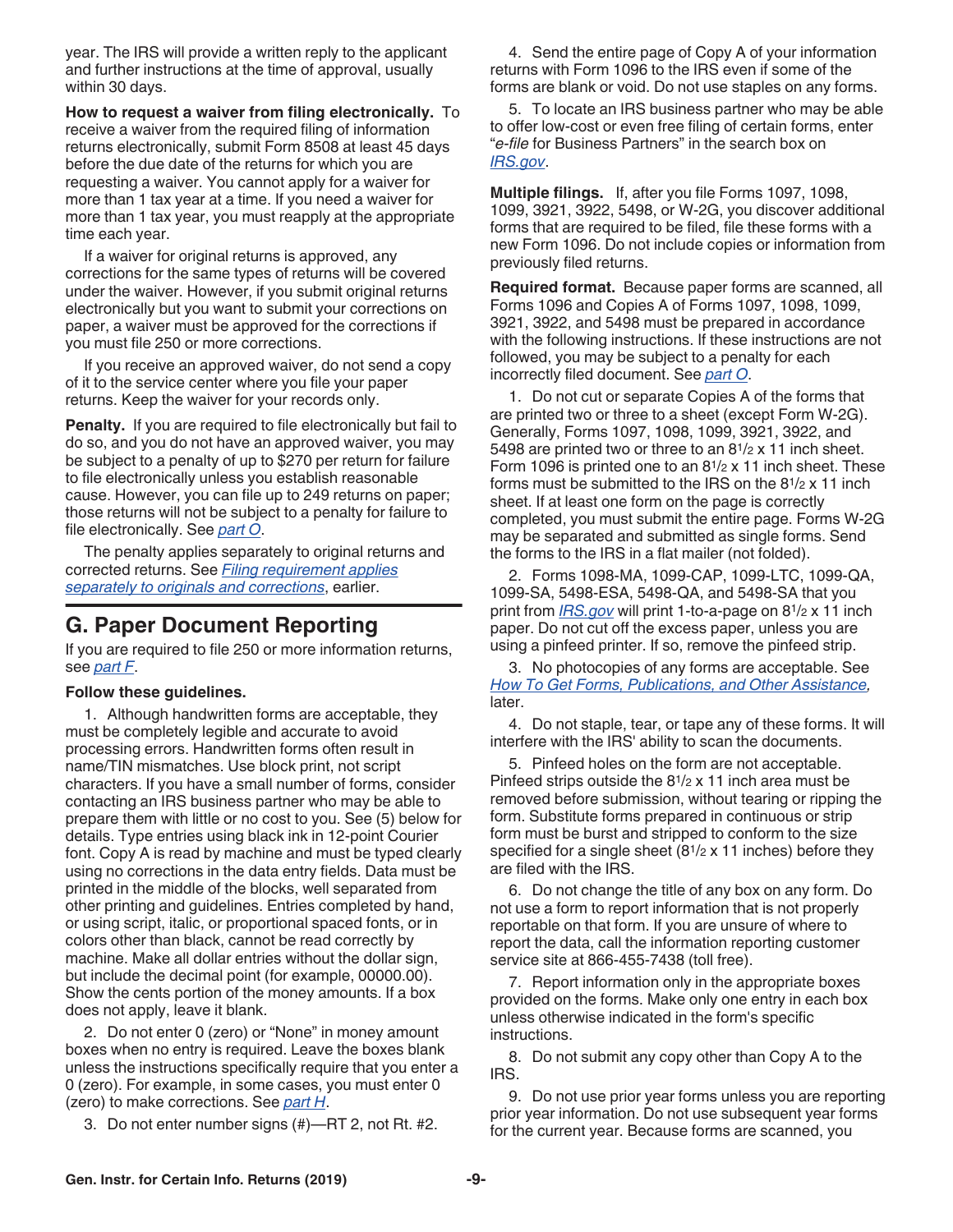<span id="page-9-0"></span>must use the current year form to report current year information.

10. Use the official forms or substitute forms that meet the specifications in Pub. 1179. If you submit substitute forms that do not meet the current specifications and that are not scannable, you may be subject to a penalty for each return for improper format. See *[part O](#page-17-0)*.

11. Do not use dollar signs (\$) (they are preprinted on the forms), ampersands (&), asterisks (\*), commas (,), or other special characters in money amount boxes.

12. Do not use apostrophes ('), asterisks (\*), or other special characters on the payee name line.

**Common errors.** Be sure to check your returns to prevent the following common errors.

1. Duplicate filing. Do not send the same information to the IRS more than once. Also see *[Multiple filings](#page-8-0)*, earlier.

2. Filer's name, address, and TIN are not the same on Form 1096 and the attached Forms 1097, 1098, 1099, 3921, 3922, 5498, or W-2G.

3. Decimal point to show dollars and cents omitted. For example, 1230.00 is correct, not 1230.

4. Two or more types of returns submitted with one Form 1096 (for example, Forms 1099-INT and 1099-MISC with one Form 1096). You must submit a separate Form 1096 with each type of return.

# **H. Corrected Returns on Paper Forms**



*To file corrections for electronically filed forms, see [part F](#page-7-0) and Pub. 1220.*

If you filed a return with the IRS and later discover you made an error on it, you must:

• Correct it as soon as possible and file Copy A and Form 1096 with your Internal Revenue Service Center (see *[part](#page-6-0) [D](#page-6-0)*), and

• Furnish statements to recipients showing the correction.

When making a correction, complete all information (see *Filing corrected returns on paper forms*, later).

• Do not cut or separate forms that are two or three to a page. Submit the entire page even if only one of the forms on the page is completed.

• Do not staple the forms to Form 1096.

• Do not send corrected returns to the IRS if you are correcting state or local information only. Contact the state or local tax department for help with this type of correction.

To correct payer information, see *[Reporting incorrect](#page-7-0)  [payer name and/or TIN](#page-7-0)*, earlier.

**Form 1096.** Use a separate Form 1096 for each type of return you are correcting. For the same type of return, you may use one Form 1096 for both originals and corrections. You do not need to correct a previously filed Form 1096.



*We recommend you file Forms 1099-MISC reporting NEC separately from 1099-MISC forms*  **reporting NEC separation**<br> **EXECERCY NEC.** 

**CORRECTED checkbox.** Enter an "X" in the "CORRECTED" checkbox only when correcting a form previously filed with the IRS or furnished to the recipient. Certain errors require two returns to make the correction. See *Filing corrected returns on paper forms,* later, to determine when to mark the "CORRECTED" checkbox.

**Account number.** If the account number was provided on the original return, the same account number must be included on both the original and corrected returns to properly identify and process the correction. If the account number was not provided on the original return, do not include it on the corrected return. See *[part L](#page-12-0)*.

**Recipient's statement.** You may enter a date next to the "CORRECTED" checkbox. This will help the recipient in the case of multiple corrections.

**Filing corrected returns on paper forms.** The [Error](#page-10-0) [Charts for Filing Corrected Returns on Paper Forms](#page-10-0), later, give step-by-step instructions for filing corrected returns for the most frequently made errors. They are grouped under Error Type 1 or 2. Correction of errors may require the submission of more than one return. Be sure to read and follow the steps given.

*If you fail to file correct information returns or furnish a correct payee statement, you may be*  furnish a correct payee statement, you may be a subject to a penalty. See [part O](#page-17-0). Regulations *section 301.6724-1 (relating to information return penalties) does not require you to file corrected returns for missing or incorrect TINs if you meet the reasonable-cause criteria. You are merely required to include the correct TIN on the next original return you are required to file.*

*However, even if you meet the reasonable-cause criteria, the IRS encourages you to file corrections for incorrect or missing TINs so that the IRS can update the payees' records.*

# **I. Void Returns**

An "X" in the "VOID" box at the top of the form will not correct a previously filed return. See *part H* for instructions for making corrections.

**VOID box.** If a completed or partially completed Form 1097, 1098, 1099, 3921, 3922, or 5498 is incorrect and you want to void it before submission to the IRS, enter an "X" in the "VOID" box at the top of the form. For example, if you make an error while typing or printing a form, you should void it. The return will then be disregarded during processing by the IRS. Go to the next form on the page, or to another page, and enter the correct information; but do not mark the "CORRECTED" box. Do not cut or separate the forms that are two or three to a page. Submit the entire page even if only one of the forms on the page is a good return.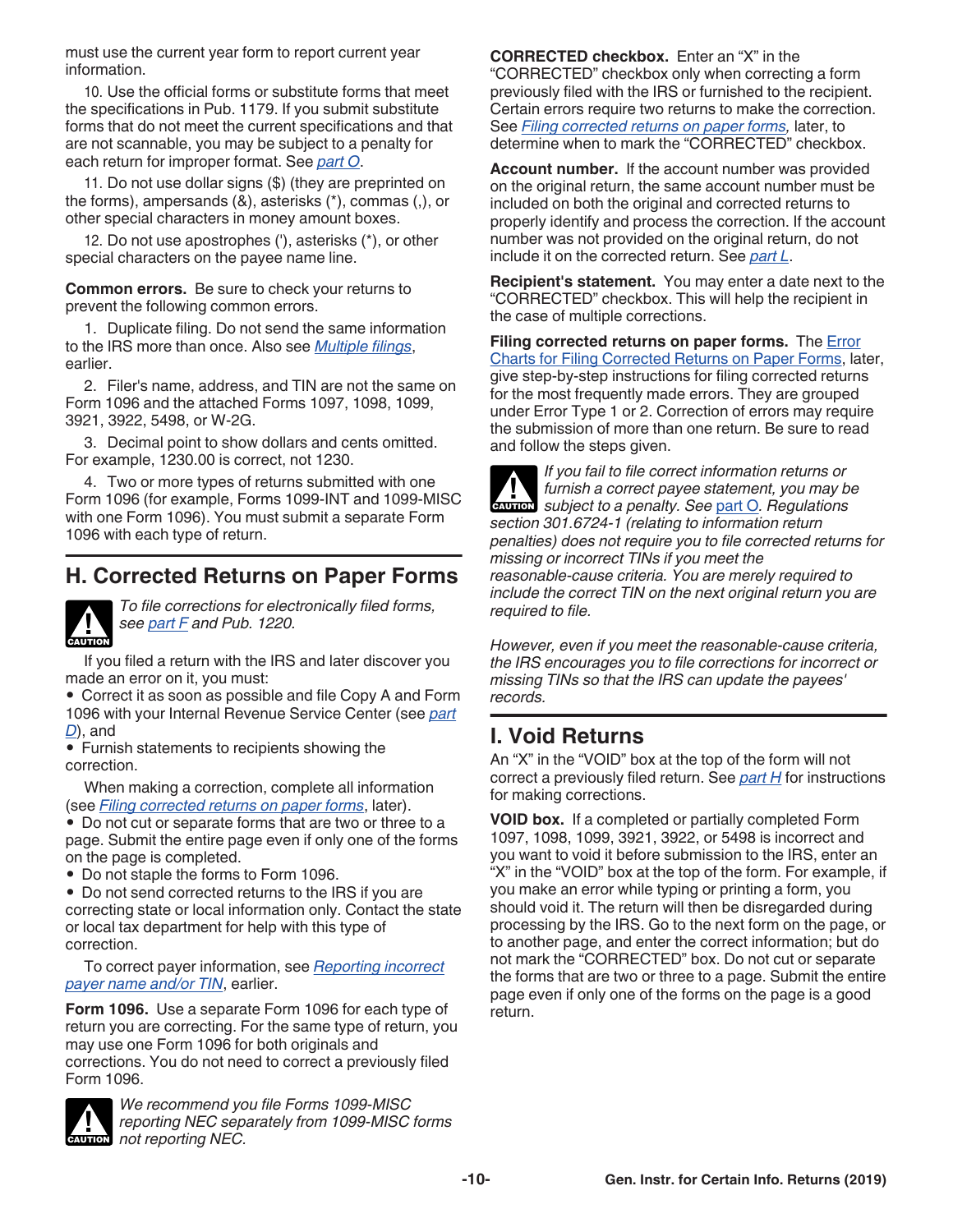### <span id="page-10-0"></span>**Error Charts for Filing Corrected Returns on Paper Forms**

Identify the correction needed based on **Error Type 1 or 2;** then follow the steps to make the corrections and file the form(s). Also see *[part H](#page-9-0)*, earlier.

| <b>Error Type 1</b>                                                                                                                                                                                                                           | <b>Correction</b>                                                                                                                                                                                                                                                                                                               |
|-----------------------------------------------------------------------------------------------------------------------------------------------------------------------------------------------------------------------------------------------|---------------------------------------------------------------------------------------------------------------------------------------------------------------------------------------------------------------------------------------------------------------------------------------------------------------------------------|
| Incorrect money amount(s), code, or<br>checkbox                                                                                                                                                                                               | Form 1097, 1098, 1099, 3921, 3922, 5498, or W-2G<br>А.<br>1. Prepare a new information return.<br>2. Enter an "X" in the "CORRECTED" box (and date (optional)) at the top of the<br>form.<br>Correct any recipient information such as money amounts. Report other<br>3.<br>information as per the original return.             |
| A return was filed when one should<br>not have been filed.<br>These errors require only one return to<br>make the correction.<br><b>Caution:</b> If you must correct a TIN or a<br>payee name, follow the instructions under<br>Error Type 2. | <b>Form 1096</b><br>В.<br>Prepare a new transmittal Form 1096.<br>Provide all requested information on the form as it applies to Part A, 1 and 2.<br>2.<br>File Form 1096 and Copy A of the return with the appropriate service center.<br>3.<br>Do not include a copy of the original return that was filed incorrectly.<br>4. |

| <b>Error Type 2</b>                                                                                                                                                                                                                                                         | Correction                                      |                                                                                                                                                                                                                                                                                                                                                                                                                                                                                                                          |
|-----------------------------------------------------------------------------------------------------------------------------------------------------------------------------------------------------------------------------------------------------------------------------|-------------------------------------------------|--------------------------------------------------------------------------------------------------------------------------------------------------------------------------------------------------------------------------------------------------------------------------------------------------------------------------------------------------------------------------------------------------------------------------------------------------------------------------------------------------------------------------|
| No payee TIN (SSN, EIN, QI-EIN, or<br>ITIN),<br>or<br>Incorrect payee TIN,<br>or<br>Incorrect payee name,<br>or                                                                                                                                                             | Step 1. Identify incorrect return<br>submitted. | 1. Prepare a new information return.<br>2. Enter an "X" in the "CORRECTED" box (and date<br>(optional)) at the top of the form.<br>3. Enter the payer, recipient, and account number<br>information exactly as it appeared on the original<br>incorrect return; however, enter -0- (zero) for all money<br>amounts.                                                                                                                                                                                                      |
| Original return filed using wrong type<br>of return (for example, a Form 1099-DIV<br>was filed when a Form 1099-INT should<br>have been filed).<br>Two separate returns are required to<br>make the correction properly. Follow all<br>instructions for both Steps 1 and 2. | Step 2. Report correct information.             | A. Form 1097, 1098, 1099, 3921, 3922, 5498, or W-2G<br>1. Prepare a new information return.<br>2. Do not enter an "X" in the "CORRECTED" box at<br>the top of the form. Prepare the new return as though it is<br>an original.<br>3. Include all the correct information on the form<br>including the correct TIN and name.                                                                                                                                                                                              |
|                                                                                                                                                                                                                                                                             |                                                 | <b>B. Form 1096</b><br>1. Prepare a new transmittal Form 1096.<br>2. Enter one of the following phrases in the bottom<br>margin of the form.<br>• Filed To Correct TIN.<br>• Filed To Correct Name.<br>• Filed To Correct Return.<br>3. Provide all requested information on the form as it<br>applies to the returns prepared in Steps 1 and 2.<br>4. File Form 1096 and Copy A of the return with the<br>appropriate service center.<br>5. Do not include a copy of the original return that<br>was filed incorrectly. |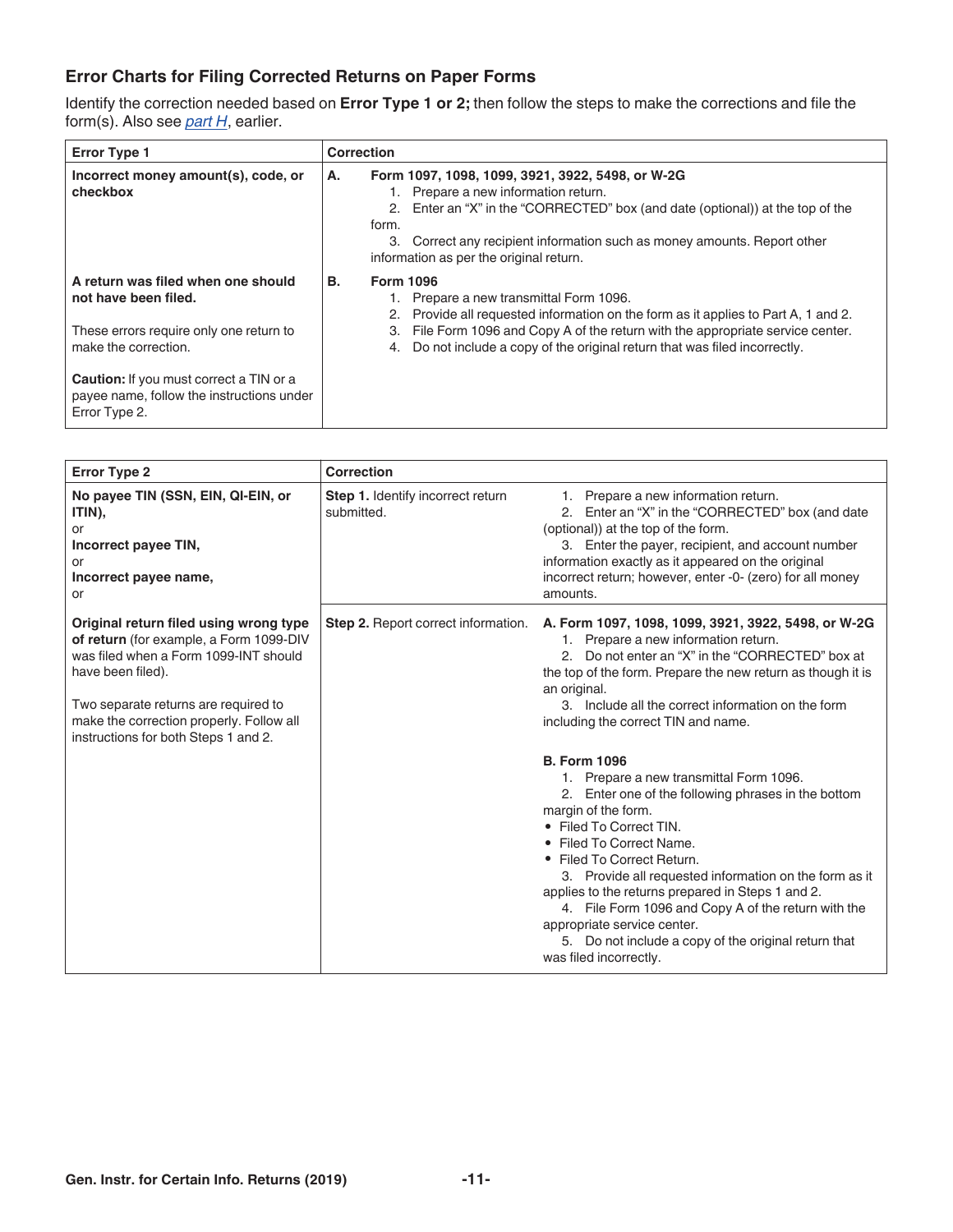# <span id="page-11-0"></span>**J. Recipient Names and Taxpayer Identification Numbers (TINs)**

**Recipient names.** Show the full name and address in the section provided on the information return. If payments have been made to more than one recipient or the account is in more than one name, show on the first name line the name of the recipient whose TIN is first shown on the return. You may show the names of any other individual recipients in the area below the first line, if desired. Form W-2G filers, see the Instructions for Forms W-2G and 5754.

**Sole proprietors.** You must show the individual's name on the first name line; on the second name line, you may enter the "doing business as (DBA)" name. You may not enter only the DBA name. For the TIN, enter either the individual's SSN or the EIN of the business (sole proprietorship). The IRS prefers that you enter the SSN.

*Limited liability company (LLC).* For a single-member LLC (including a foreign LLC with a U.S. owner) that is disregarded as an entity separate from its owner under Regulations section 301.7701-3, enter the owner's name only on the first name line and the LLC's name on the second name line. For the TIN, enter the owner's SSN (or EIN, if applicable). If the LLC is taxed as a corporation, partnership, etc., enter the entity's EIN.

*Bankruptcy estate.* If an individual (the debtor) for whom you are required to file an information return is in Chapter 11 bankruptcy, and the debtor notified you of the bankruptcy estate's EIN, report post-petition gross income, gross proceeds, or other reportable payments on the applicable information return using the estate's name and EIN. The debtor should notify you when the bankruptcy is closed, dismissed, or converted, so that any subsequent information returns will be filed with the correct name and EIN. Different rules apply if the bankruptcy is converted to Chapter 7, 12, or 13 of the Bankruptcy Code. For additional guidance, see Notice 2006-83, 2006-40 I.R.B. 596, available at *[IRS.gov/irb/](https://www.irs.gov/irb/2006-40_IRB/ar12.html) [2006-40\\_IRB/ar12.html](https://www.irs.gov/irb/2006-40_IRB/ar12.html)*.

**TINs.** TINs are used to associate and verify amounts you report to the IRS with corresponding amounts on tax returns. Therefore, it is important that you report correct names, social security numbers (SSNs), individual taxpayer identification numbers (ITINs), employer identification numbers (EINs), or adoption taxpayer identification numbers (ATINs) for recipients on the forms sent to the IRS.



*Only one recipient TIN can be entered on the form.*

*Requesting a recipient's TIN.* If the recipient is a U.S. person (including a U.S. resident alien), the IRS suggests that you request the recipient complete Form W-9, Request for Taxpayer Identification Number and Certification, or Form W-9S, Request for Student's or Borrower's Taxpayer Identification Number and Certification, as appropriate. Form W-9 is required to be completed by recipients of certain types of payments (as provided in Regulations section 31.3406(d)-1). See the

Instructions for the Requester of Form W-9 for more information on how to request a TIN.

If the recipient is a foreign person, the IRS suggests that you request the recipient complete the appropriate Form W-8. See the Instructions for the Requester of Forms W-8BEN, W-8ECI, W-8EXP, and W-8IMY.



*U.S. resident aliens who rely on a "saving clause" of a tax treaty are to complete Form W-9, not*  of a tax treaty are to complete Form W-9, no<br> **EXECUTE:** Form W-8BEN. See Pub. 515 and Pub. 519.

You may be subject to a penalty for an incorrect or missing TIN on an information return. See *[part O](#page-17-0)* for more information. You are required to maintain the confidentiality of information obtained on a Form W-9/ W-9S relating to the taxpayer's identity (including SSNs, EINs, ITINs, and ATINs), and you may use such information only to comply with the tax laws.

*If the recipient does not provide a TIN, leave the box for the recipient's TIN blank on the Form 1097, 1098, 1099, 3921, 3922, 5498, or W-2G. Backup withholding may apply; see* [part N](#page-16-0)*.* **TIP**



*If the recipient does not provide a TIN, you may not make the election described in Regulations section 1.1471-4(d)(5)(i)(A) or (B) or report as described in Regulations section 1.1471-4(d)(2)(iii)(A).*

The TIN for individual recipients of information returns is the SSN, ITIN, or ATIN. See *Sole proprietors*, earlier. For other recipients, including corporations, partnerships, and estates, the TIN is the EIN. Income reportable after the death of an individual must reflect the TIN of the payee, that is, of the estate or of the surviving joint owner. For more information, see *Personal Representative* in Pub. 559. For LLCs, see the information on *Limited liability company (LLC)*, earlier.

SSNs, ITINs, and ATINs have nine digits separated by two hyphens (000-00-0000), and EINs have nine digits separated by only one hyphen (00-0000000). **Note.** Make sure you include the hyphen(s) in the correct place(s) when completing the paper form(s).

*Expired ITINs may continue to be used for information return purposes regardless of whether they have expired for individual income tax return purposes regardless of whether filing purposes. Additionally, the third parties who file and furnish information returns with an expired payee ITIN will not be subject to information return penalties under sections 6721 or 6722 solely because the ITIN is expired. See Notice 2016-48, 2016-33 I.R.B. 235, available at [IRS.gov/irb/2016-33\\_IRB#NOT-2016-48](https://www.irs.gov/irb/2016-33_IRB#NOT-2016-48).*

**Truncating payee's TIN on payee statements.** Filers of information returns are permitted to truncate a payee's TIN (SSN, ITIN, ATIN, or EIN) on most payee statements. The payee's TIN may not be truncated on Form W2-G. Where permitted, filers may truncate a payee's TIN on the payee statement (including substitute and composite substitute statements) furnished to the payee in paper form or electronically. Generally, the payee statement is that copy of an information return designated "Copy B" on the form. A "payee" is any person who is required to receive a copy of the information set forth on an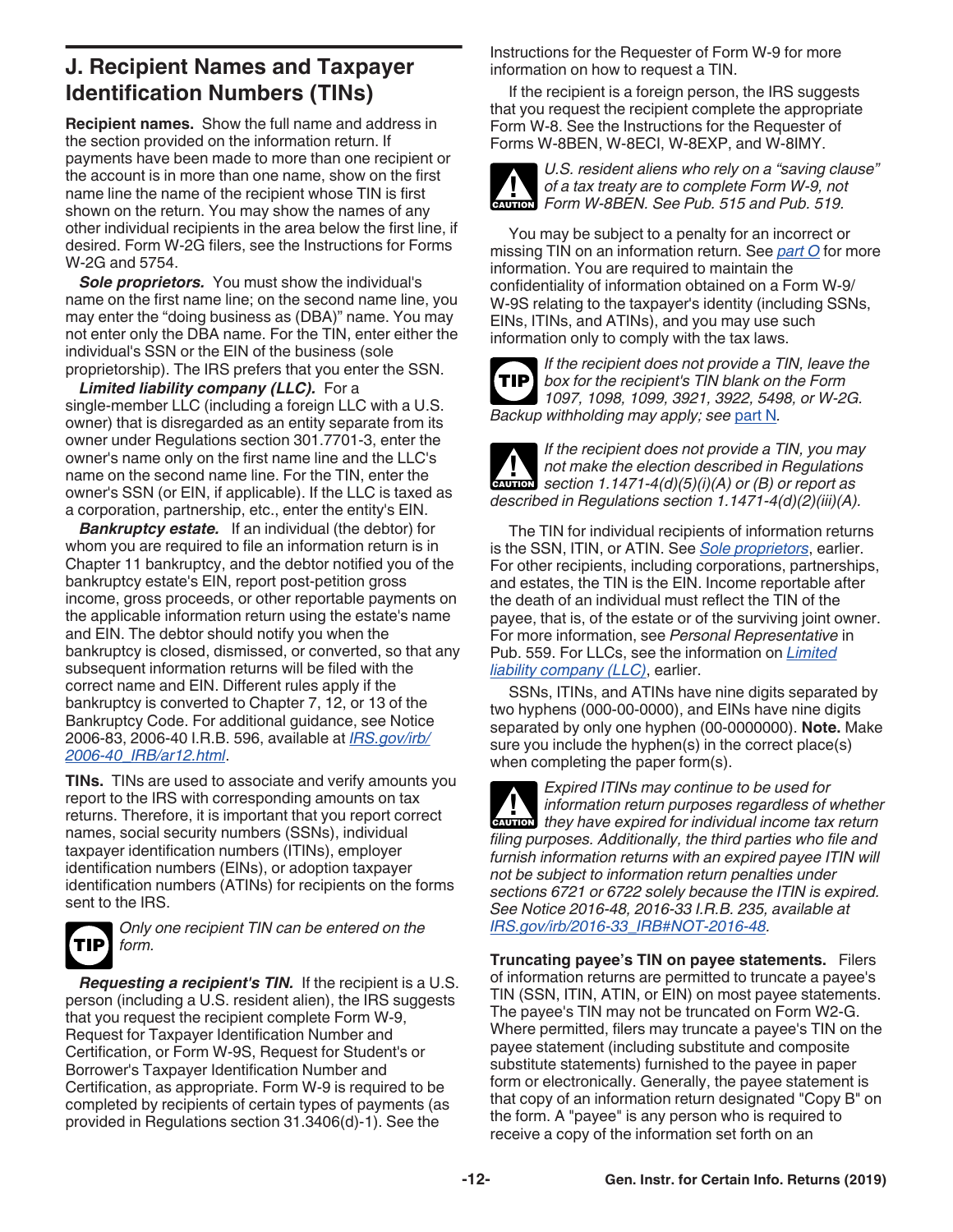<span id="page-12-0"></span>information return by the filer of the return. For some forms, the term "payee" will refer to beneficiary, borrower, debtor, insured, participant, payer, policyholder, recipient, shareholder, student, or transferor. If a filer truncates a TIN on Copy B, other copies of the form furnished to the payee also may include a truncated number. A filer may not truncate a payee's TIN on any forms the filer files with the IRS. A filer's TIN may not be truncated on any form. To truncate where allowed, replace the first five digits of the nine-digit number with asterisks (\*) or Xs (for example, an SSN xxx-xx-xxxx would appear on the paper payee statement as \*\*\*-\*\*-xxxx or XXX-XX-xxxx). See TD 9675, 2014-31 I.R.B. 242, available at *[IRS.gov/irb/2014-31\\_IRB/](https://www.irs.gov/irb/2014-31_IRB/ar07.html) [ar07.html](https://www.irs.gov/irb/2014-31_IRB/ar07.html)*.

**Electronic submission of Forms W-9.** Requesters may establish a system for payees and payees' agents to submit Forms W-9 electronically, including by fax. A requester is anyone required to file an information return. A payee is anyone required to provide a TIN to the requester.

*Payee's agent.* A payee's agent can be an investment adviser (corporation, partnership, or individual) or an introducing broker. An investment adviser must be registered with the Securities and Exchange Commission (SEC) under the Investment Advisers Act of 1940. The introducing broker is a broker-dealer that is regulated by the SEC and the National Association of Securities Dealers, Inc., and that is not a payer. Except for a broker who acts as a payee's agent for "readily tradable instruments," the adviser or broker must show in writing to the payer that the payee authorized the adviser or broker to transmit the Form W-9 to the payer.

Generally, the electronic system must do the following.

1. Ensure the information received is the information sent and document all occasions of user access that result in the submission.

2. Make reasonably certain the person accessing the system and submitting the form is the person identified on Form W-9.

3. Provide the same information as the paper Form W-9.

4. Be able to supply a hard copy of the electronic Form W-9 if the IRS requests it.

5. Require as the final entry in the submission an electronic signature by the payee whose name is on Form W-9 that authenticates and verifies the submission. The electronic signature must be under penalties of perjury and the perjury statement must contain the language of the paper Form W-9.



*For Forms W-9 that are not required to be signed, the electronic system need not provide for an electronic signature or a perjury statement.*

Additional requirements may apply. See Announcement 98-27, available on page 30 of Internal Revenue Bulletin 1998-15 at *[IRS.gov/pub/irs-irbs/](https://www.irs.gov/pub/irs-irbs/irb98-15.pdf) [irb98-15.pdf](https://www.irs.gov/pub/irs-irbs/irb98-15.pdf)*, and Announcement 2001-91, available on page 221 of Internal Revenue Bulletin 2001-36 at *[IRS.gov/pub/irs-irbs/irb01-36.pdf](https://www.irs.gov/pub/irs-irbs/irb01-36.pdf)*.

**Electronic submission of Forms W-9S.** See the Instructions for Forms 1098-E and 1098-T.

# **K. Filer's Name, Taxpayer Identification Number (TIN), and Address**

The TIN for filers of information returns, including sole proprietors and nominees/middlemen, is the EIN. However, sole proprietors and nominees/middlemen who are not otherwise required to have an EIN should use their SSNs. A sole proprietor is not required to have an EIN unless he or she has a Keogh plan or must file excise or employment tax returns (including to report backup withholding). See Pub. 583.



*If you are an FFI making the election described in*  **TIP** Regulations section 1.1471-4(d)(5)(i)(A) or (B), *you are required to use an EIN and cannot, for purposes of filing a Form 1099, use your GIIN.*

The filer's name and TIN should be consistent with the name and TIN used on the filer's other tax returns. The name of the filer's paying agent or service bureau must not be used in place of the name of the filer.

For a single-member LLC (including a foreign LLC with a U.S. owner) that is disregarded as an entity separate from its owner under Regulations section 301.7701-3, enter the owner's name only on the first name line and the LLC's name on the second name line. For the TIN, enter the owner's SSN (or EIN, if applicable). If the LLC is taxed as a corporation, partnership, etc., enter the entity's EIN.

If you don't have an EIN, you may apply for one online by visiting the IRS website at *[IRS.gov/EIN](https://www.irs.gov/ein)*. You may also apply for an EIN by faxing or mailing Form SS-4 to the IRS. See the Instructions for Form SS-4 for more information.

# **L. Account Number Box on Forms**

Use the account number box on Forms 1097, 1098, 1099, 3921, 3922, and 5498 for an account number designation. The account number is required if you have multiple accounts for a recipient for whom you are filing more than one information return of the same type. The account number also is required if you are an FFI making the election described in Regulations section 1.1471-4(d)(5)  $(i)(A)$  or  $(B)$  or are a U.S. payer reporting as described in Regulations section 1.1471-4(d)(2)(iii)(A). Additionally, the IRS encourages you to include the recipient's account number on paper forms if your system of records uses the account number rather than the name or TIN for identification purposes. Also, the IRS will include the account number in future notices to you about backup withholding. See Pub. 1220 if you are filing electronically.

The account number may be a checking account number, savings account number, brokerage account number, serial number, loan number, policy number, or any other number you assign to the payee that is unique and will distinguish the specific account. This number must not appear anywhere else on the form, and this box may not be used for any other item unless the separate instructions indicate otherwise. Using unique account numbers ensures that corrected information returns will be processed accurately.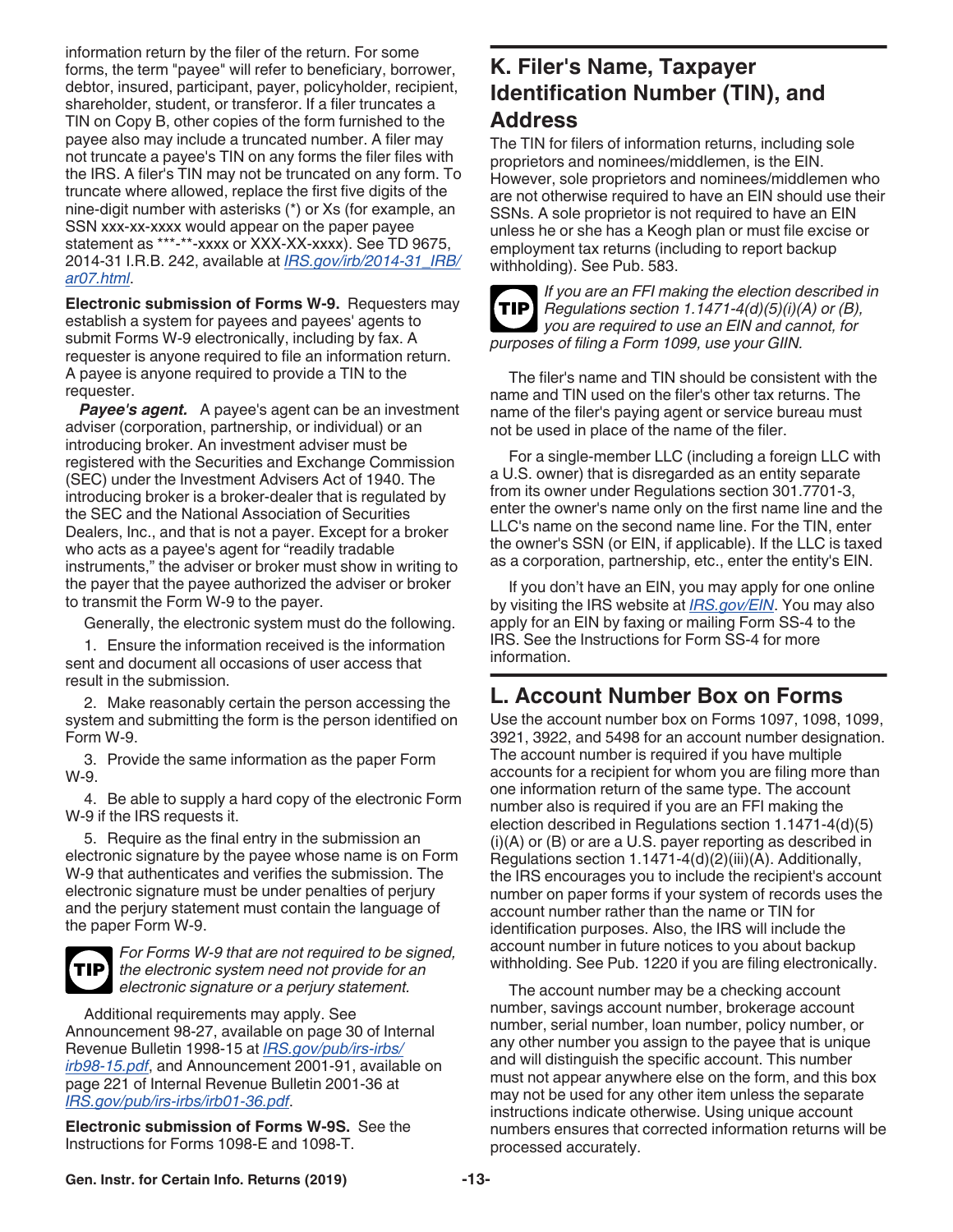<span id="page-13-0"></span>If you are using window envelopes to mail statements to recipients and using reduced rate mail, be sure the account number does not appear in the window. The U.S. Postal Service may not accept these for reduced rate mail.

# **M. Statements to Recipients (Beneficiaries, Borrowers, Debtors, Donors, Employees, Insureds, Participants, Payers, Policyholders, Shareholders, Students, Transferors, or Winners on Certain Forms)**

If you are required to file Forms 1097, 1098, 1099, 3921, 3922, 5498, or W-2G, you also must furnish statements to recipients containing the information furnished to the IRS and, in some cases, additional information. Be sure that the statements you provide to recipients are clear and legible.

**Substitute statements.** If you are not using the official IRS form to furnish statements to recipients, see Pub. 1179 for specific rules about providing "substitute" statements to recipients. Generally, a substitute is any statement other than Copy B of the official form. You may develop them yourself or buy them from a private printer. However, the substitutes must comply with the format and content requirements specified in Pub. 1179 that is available on *[IRS.gov](https://www.irs.gov)*.

**Telephone number.** You are required to include the telephone number of a person to contact on the following statements to recipients: W-2G, 1097-BTC, 1098, 1098-C, 1098-E, 1098-Q, 1098-T, 1099-A, 1099-B, 1099-C, 1099-CAP, 1099-DIV, 1099-G (excluding state and local income tax refunds), 1099-INT, 1099-K, 1099-LS, 1099-LTC, 1099-MISC (excluding fishing boat proceeds), 1099-OID, 1099-PATR, 1099-Q, 1099-S, and 1099-SB. You may include the telephone number in any conspicuous place on the statements. This number must provide direct access to an individual who can answer questions about the statement. Although not required, if you report on other Forms 1099 and 5498, or on Forms 3921 and 3922, you are encouraged to furnish telephone numbers.

**Rules for furnishing statements.** Different rules apply to furnishing statements to recipients depending on the type of payment (or other information) you are reporting and the form you are filing.



*If you are reporting a payment that includes noncash property, show the FMV of the property at the time of payment.*

Report the type of payment information as described next for: (a) *Dividend, interest, and royalty payments;* (b) *Real estate transactions;* and (c) *Other information.*

**Dividend, interest, and royalty payments.** For payments of dividends under section 6042 (reported on Form 1099-DIV), patronage dividends under section 6044 (reported on Form 1099-PATR), interest (including OID and tax-exempt interest) under section 6049 (reported on

Form 1099-INT or 1099-OID), or royalties under section 6050N (reported on Form 1099-MISC or 1099-S), you are required to furnish an official IRS Form 1099 or an acceptable substitute Form 1099 to a recipient either in person, by First-Class Mail to the recipient's last known address, or electronically (see *[Electronic recipient](#page-15-0) [statements](#page-15-0)*, later). Statements may be sent by intraoffice mail if you use intraoffice mail to send account information and other correspondence to the recipient.

*Statement mailing requirements for Forms 1099-DIV, 1099-INT, 1099-OID, and 1099-PATR, and forms reporting royalties only.* The following statement mailing requirements apply only to Forms 1099-DIV (except for section 404(k) dividends), 1099-INT (except for interest reportable in the course of your trade or business under section 6041), 1099-OID, 1099-PATR, and timber royalties reported under section 6050N (on Form 1099-MISC or 1099-S). The mailing must contain the official IRS Form 1099 or an acceptable substitute and also may contain the following enclosures: (a) Form W-2, applicable Form W-8, Form W-9, or other Forms W-2G, 1097, 1098, 1099, 3921, 3922, and 5498 statements; (b) a check from the account being reported; (c) a letter explaining why no check is enclosed; (d) a statement of the person's account shown on Forms 1097, 1098, 1099, 3921, 3922, or 5498; and (e) a letter explaining the tax consequences of the information shown on the recipient statement.

A statement of the person's account (year-end account summary) that you are permitted to enclose in a statement mailing may include information similar to the following: (a) the part of a mutual fund distribution that is interest on U.S. Treasury obligations; (b) accrued interest expense on the purchase of a debt obligation; and (c) the cost or other basis of securities and the gain/loss on the sale of securities.

No additional enclosures, such as advertising, promotional material, or a quarterly or annual report, are permitted. Even a sentence or two on the year-end statement describing new services offered by the payer is not permitted. Logos are permitted on the envelope and on any nontax enclosures. See Pub. 1179, section 1.3.2.

A recipient statement may be perforated to a check or to a statement of the recipient's specific account. The check or account statement to which the recipient statement is perforated must contain, in bold and conspicuous type, the legend "Important Tax Return Document Attached."

The legend "Important Tax Return Document Enclosed" must appear in a bold and conspicuous manner on the outside of the envelope and on each letter explaining why no check is enclosed, or on each check or account statement that is not perforated to the recipient statement. The legend is not required on any tax form, tax statement, or permitted letter of tax consequences included in a statement mailing. Further, you need not pluralize the word "document" in the legend simply because more than one recipient statement is enclosed.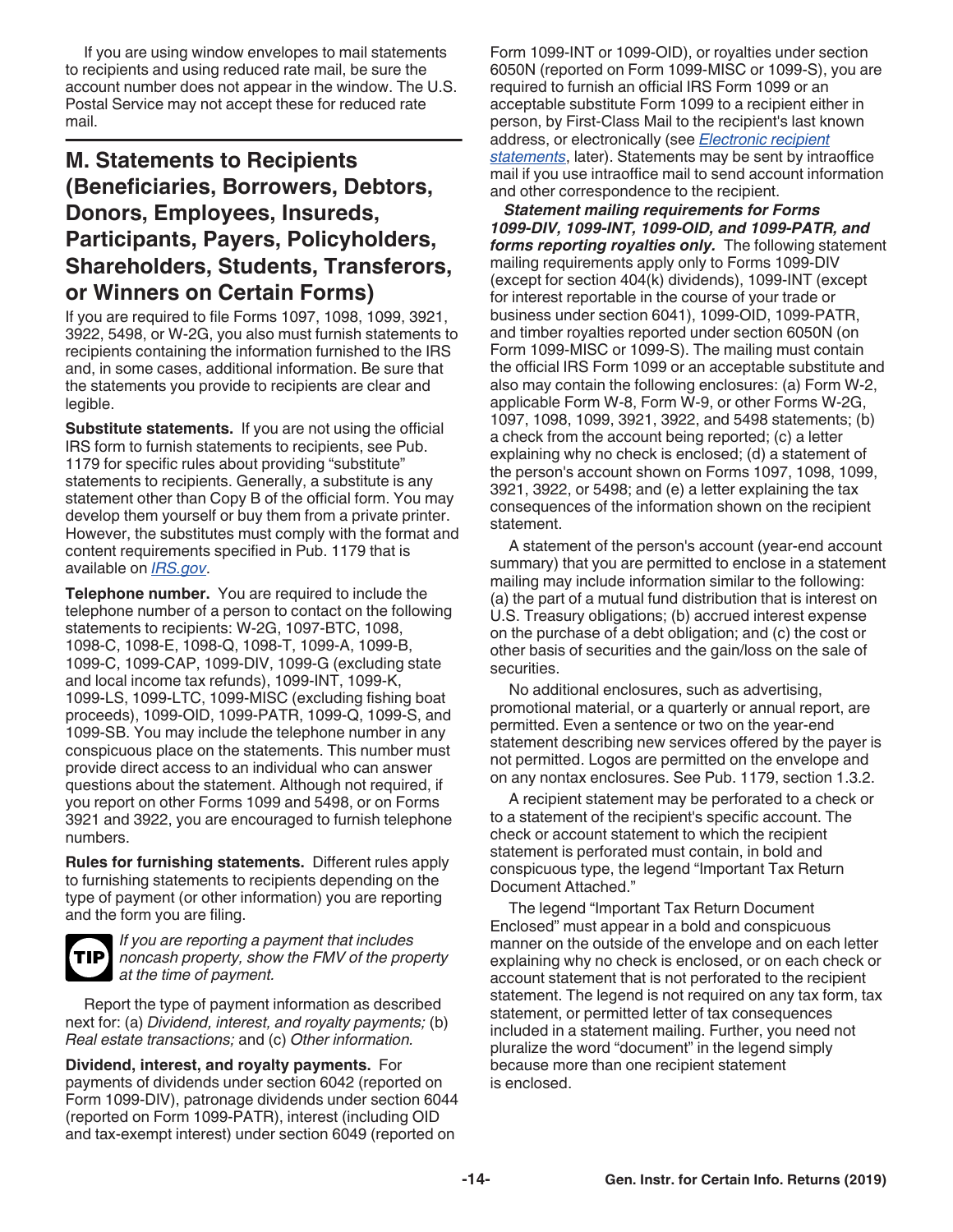<span id="page-14-0"></span>*If you provide Forms 1097, 1098, 1099, 3921, 3922, 5498, or W-2G recipient statements in a "separate mailing" that contains only these statements, Forms W-8 and W-9, and a letter explaining the tax consequences of the information shown on a recipient statement included in the envelope, you are not required to include the legend "Important Tax Return Document Enclosed" on the envelope.* **TIP**

*Substitute forms.* You may furnish to the recipient Copy B of the official IRS form, or you may use substitute Forms 1099-DIV, 1099-INT, 1099-OID, or 1099-PATR if they contain the same language as the official IRS forms and they comply with the rules in Pub. 1179 relating to substitute Forms 1099. Applicable box titles and numbers must be clearly identified, using the same wording and numbering as the official IRS form. For information on substitute Forms 1099-MISC, see *Other information*, later. For Forms 1099-S, see *Real estate transactions*, later.

*All substitute statements to recipients must contain the tax year, form number, and form name prominently displayed together in one area of the statement. For example, they could be shown in the upper right part of the statement.* **TIP**

If you are using substitutes, the IRS encourages you to use boxes so that the substitute has the appearance of a form. The substitute form must contain the applicable instructions as on the front and back of Copy B (in the case of Form 1099-R, Copies B, C, and 2) of the official IRS form. See Pub. 1179 for additional requirements and certain "composite" statements that are permitted.

**Real estate transactions.** You must furnish a statement to the transferor containing the same information reported to the IRS on Form 1099-S. You may use Copy B of the official IRS Form 1099-S or a substitute form that complies with Pub. 1179 and Regulations section 1.6045-4(m). You may use a Settlement Statement (under the Real Estate Settlement Procedures Act (RESPA)) as the written statement if it is conformed by including on the statement the legend shown on Form 1099-S and by designating which information is reported to the IRS on Form 1099-S. You may furnish the statement to the transferor in person, by mail, or electronically. Furnish the statement at or after closing but by February 15 of the following year.

The statement mailing requirements explained earlier do not apply to statements to transferors for proceeds from real estate transactions reported on Form 1099-S. However, the statement mailing requirements do apply to statements to transferors for timber royalties reportable under section 6050N on Form 1099-S.

**Other information.** Statements to recipients for Forms 1097-BTC, 1098, 1098-C, 1098-E, 1098-F, 1098-Q, 1098-T, 1099-A, 1099-B, 1099-C, 1099-CAP, 1099-G, 1099-H, 1099-K, 1099-LS, 1099-LTC, 1099-MISC, 1099-Q, 1099-QA, 1099-R, 1099-SA, 1099-SB, 3921, 3922, 5498, 5498-ESA, 5498-QA, 5498-SA, W-2G, 1099-DIV (only for section 404(k) dividends reportable under section 6047), 1099-INT (only for interest reportable in the course of your trade or business under section 6041), or 1099-S (only for royalties) need not be, but can

be, a copy of the official paper form filed with the IRS. If you do not use a copy of the paper form, the form number and title of your substitute must be the same as the official IRS form. All information required to be reported must be numbered and titled on your substitute in substantially the same manner as on the official IRS form. However, if you are reporting a payment as "Other income" in box 3 of Form 1099-MISC, you may substitute appropriate explanatory language for the box title. For example, for payments of accrued wages to a beneficiary of a deceased employee required to be reported on Form 1099-MISC, you might change the title of box 3 to "Beneficiary payments" or something similar.

Appropriate instructions to the recipient, similar to those on the official IRS form, must be provided to aid in the proper reporting of the items on the recipient's income tax return. For payments reported on Form 1099-B, rather than furnish appropriate instructions with each Form 1099-B statement, you may furnish to the recipient one set of instructions for all statements required to be furnished to a recipient in a calendar year.

Except for royalties reported on Form 1099-MISC or 1099-S, the statement mailing requirements explained earlier do not apply to statements to recipients for information reported on the forms listed under *Other information*, earlier. You may combine the statements with other reports or financial or commercial notices, or expand them to include other information of interest to the recipient. Be sure that all copies of the forms are legible. See Pub. 1179 for certain "composite" statements that are permitted.

**When to furnish forms or statements.** Generally, you must furnish Forms 1098, 1099, 3921, 3922, and W-2G information by January 31, 2020. Forms 1099-B, 1099-S, and 1099-MISC (only if you are reporting payments in box 8 or 14) must be furnished by February 18, 2020. Also, this applies to statements furnished as part of a consolidated reporting statement. See TD 9504, 2010-47 I.R.B. 670, available at *[IRS.gov/irb/2010-47\\_IRB/](https://www.irs.gov/irb/2010-47_IRB/ar08.html) [ar08.html](https://www.irs.gov/irb/2010-47_IRB/ar08.html)*. However, you may issue them earlier in some situations, as provided by the regulations. For example, you may furnish Form 1099-INT to the recipient redeeming U.S. Savings Bonds at the time of redemption. Brokers and barter exchanges may furnish Form 1099-B anytime but not later than February 18, 2020.

Furnish Form 1097-BTC to the recipient for each month in which a tax credit amount is allowable to the recipient on or before the 15th day of the 2nd calendar month after the close of the calendar month in which the credit is allowed. For more information, see the Instructions for Form 1097-BTC.

Donee organizations required to issue Form 1098-C must furnish the acknowledgment to a donor within 30 days of the sale of the vehicle (if it is sold without material improvements or significant intervening use) or within 30 days of the contribution.

Trustees or issuers of traditional IRAs must furnish Form 5498 to participants with a statement of the value of the participant's account, and RMD, if applicable, by January 31, 2020. The FMV of SEP IRAs also must be furnished to the participant by January 31, 2020. Traditional IRA, Roth IRA, SEP IRA, or SIMPLE IRA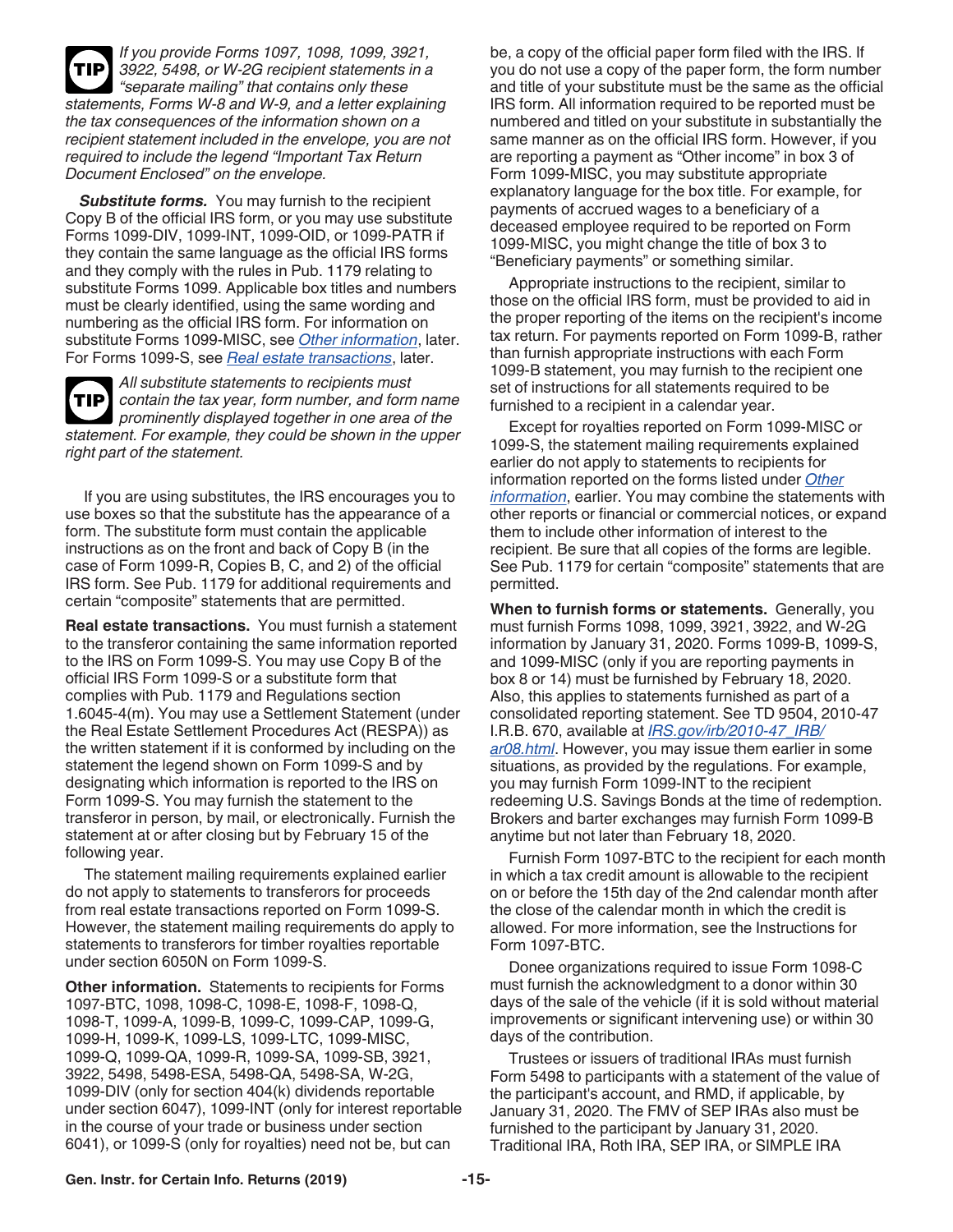<span id="page-15-0"></span>contribution information must be furnished to the participant by June 1, 2020.

Trustees of a SIMPLE IRA must furnish a statement of the account balance and the account activity by January 31, 2020.

Trustees and middlemen of a WHFIT must furnish the required statement by March 16, 2020.

For real estate transactions, you may furnish Form 1099-S to the transferor at closing or by mail on or before February 18, 2020.

Filers of Forms 5498 or 5498-SA who furnish a statement of FMV of the account to the participant by January 31, 2020, with no reportable contributions, including rollovers, made in 2019, need not furnish another statement by June 1, 2020, to the participant to report zero contributions. If another statement is not furnished to the participant, the statement of the FMV of the account must contain a legend designating which information is being filed with the IRS.

Form 5498-ESA must be furnished to the beneficiary by March 31, 2020.

Form 5498-QA must be furnished to the beneficiary by March 16, 2020.

See the [Guide to Information Returns](#page-24-0), later, for the date other information returns are due to the recipient.

You will meet the requirement to furnish the statement if it is properly addressed and mailed, or, with respect to electronic recipient statements, posted to a website, on or before the due date. If the regular due date falls on a Saturday, Sunday, or legal holiday, the due date is the next business day. A business day is any day that is not a Saturday, Sunday, or legal holiday.

**Electronic recipient statements.** If you are required to furnish a written statement (Copy B or an acceptable substitute) to a recipient, then you may furnish the statement electronically instead of on paper. This includes furnishing the statement to recipients of Forms 1097-BTC, 1098, 1098-E, 1098-F, 1098-Q, 1098-T, 1099-A, 1099-B, 1099-C, 1099-CAP, 1099-DIV, 1099-G, 1099-H, 1099-INT, 1099-K, 1099-LS, 1099-LTC, 1099-MISC, 1099-OID, 1099-PATR, 1099-Q, 1099-QA, 1099-R, 1099-S, 1099-SA, 1099-SB, 3921, 3922, 5498, 5498-ESA, 5498-QA, and 5498-SA. Also, it includes Form W-2G (except for horse and dog racing, jai alai, sweepstakes, wagering pools, and lotteries).



*Until further guidance is issued to the contrary, Form 1098-C may not be furnished electronically.*

If you meet the requirements that follow, you are treated as furnishing the statement timely.

*Consent.* The recipient must consent in the affirmative and not have withdrawn the consent before the statement is furnished. The consent by the recipient must be made electronically in a way that shows that he or she can access the statement in the electronic format in which it will be furnished.

You must notify the recipient of any hardware or software changes prior to furnishing the statement. A new consent to receive the statement electronically is required after the new hardware or software is put into service.

Prior to furnishing the statements electronically, you must provide the recipient a statement with the following statements prominently displayed.

• If the recipient does not consent to receive the statement electronically, a paper copy will be provided.

• The scope and duration of the consent. For example, whether the consent applies to every year the statement is furnished or only for the statement for a particular year, as applicable, immediately following the date of the consent.

• How to obtain a paper copy after giving consent.

• How to withdraw the consent. The consent may be withdrawn at any time by furnishing the withdrawal in writing (electronically or on paper) to the person whose name appears on the statement. Also confirmation of the withdrawal will be in writing (electronically or on paper).

• Notice of termination. The notice must state under what conditions the statements will no longer be furnished to the recipient.

• Procedures to update the recipient's information.

• A description of the hardware and software required to access, print, and retain a statement, and a date the statement will no longer be available on the website.

*Format, posting, and notification.* Additionally, you must do the following.

• Ensure the electronic format contains all the required information and complies with the applicable revenue procedure for substitute statements to recipients in Pub. 1179.

• Post, on or before the due date, the applicable statement on a website accessible to the recipient through October 15 of that year.

• Inform the recipient, electronically or by mail, of the posting and how to access and print the statement.

For more information, see Regulations section 31.6051-1.

For electronic furnishing of:

• Forms 1098-E and 1098-T, see Regulations section 1.6050S-2;

• Forms 1099-R, 1099-SA, 1099-Q, 5498, 5498-ESA, and 5498-SA, see Notice 2004-10, 2004-6 I.R.B. 433, available at *[IRS.gov/irb/2004-06\\_IRB/ar12.html](https://www.irs.gov/irb/2004-06_IRB/ar12.html)*;

• Forms 3921 and 3922, see the form instructions;

• Form 1099-K, see Regulations section 1.6050W-2(a)(2) (i); and

• Forms 1099-QA and 5498-QA, see Proposed Regulations section 1.529A-7, available at *[IRS.gov/irb/](https://www.irs.gov/irb/2015-27_IRB/ar09.html) [2015-27\\_IRB/ar09.html](https://www.irs.gov/irb/2015-27_IRB/ar09.html)*.

**Extension of time to furnish statements to recipients.**

You may request an extension of time to furnish the statements to recipients by sending a letter to:

Internal Revenue Service Attn: Extension of Time Coordinator 240 Murall Drive, Mail Stop 4360 Kearneysville, WV 25430

The letter must include (a) payer name, (b) payer TIN, (c) payer address, (d) type of return, (e) a statement that extension request is for providing statements to recipients, (f) reason for delay, and (g) the signature of the payer or authorized agent.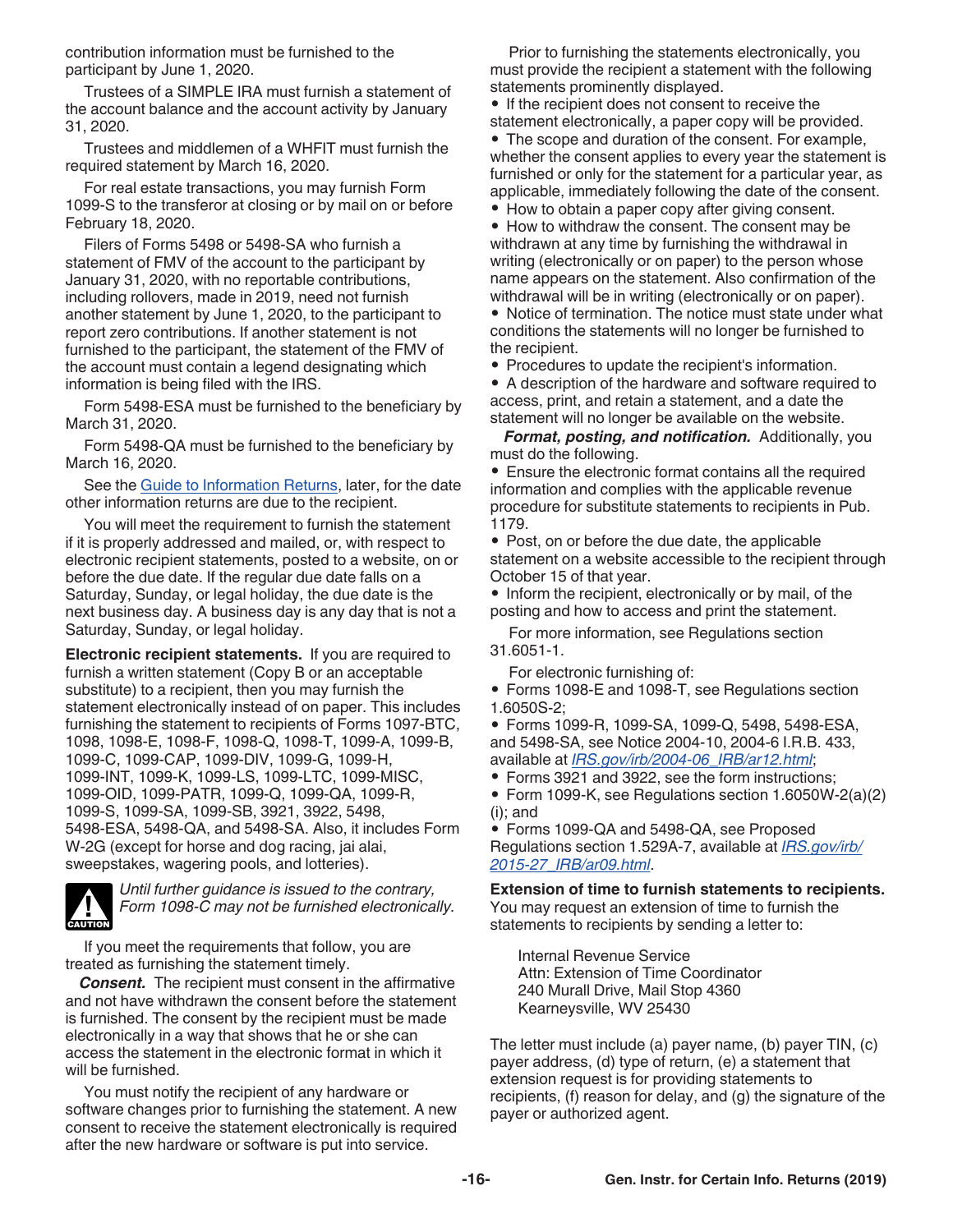<span id="page-16-0"></span>Your request must be postmarked by the date on which the statements are due to the recipients. If your request for an extension is approved, generally you will be granted a maximum of 30 extra days to furnish the recipient statements.

# **N. Backup Withholding**

Interest (including tax-exempt interest and exempt-interest dividends), dividends, rents, royalties, commissions, NEC, and certain other payments (including broker and barter exchange transactions, compensation paid to an H-2A visa holder who did not furnish a TIN, reportable gross proceeds paid to attorneys, payment card and third-party network transactions, and certain payments made by fishing boat operators) may be subject to backup withholding at a 24% rate. To be subject to backup withholding, a payment must be a reportable interest (including tax-exempt interest and exempt-interest dividends) or dividend payment under section 6049(a), 6042(a), or 6044 (if the patronage dividend is paid in money or qualified check), or an "other" reportable payment under section 6041, 6041A(a), 6045, 6050A, 6050N, or 6050W. If the payment is one of these reportable payments, backup withholding will apply if:

1. The payee fails to furnish his or her TIN to you;

2. For interest, dividend, and broker and barter exchange accounts opened or instruments acquired after 1983, the payee fails to certify, under penalties of perjury, that the TIN provided is correct;

3. The IRS notifies you to impose backup withholding because the payee furnished an incorrect TIN;

4. For interest and dividend accounts or instruments, you are notified that the payee is subject to backup withholding (under section 3406(a)(1)(C)); or

5. For interest and dividend accounts opened or instruments acquired after 1983, the payee fails to certify to you, under penalties of perjury, that he or she is not subject to backup withholding. See *[4. Payee failure to](#page-17-0) [certify that he or she is not subject to backup withholding](#page-17-0)*  under *When to apply backup withholding,* later.

6. The payment is also a withholdable payment under Chapter 4 (sections 1471-1474) that is made to a recalcitrant account holder that is a U.S. nonexempt recipient, and you are a PFFI (including a Reporting Model 2 FFI) that elects to withhold under section 3406 to satisfy your withholding obligation under Regulations section 1.1471-4(b)(1). See Regulations section  $1.1471 - 4(b)(3)(iii)$ .



*If you do not collect and pay over backup withholding from affected payees as required, you*  withholding from affected payees as required, y<br>
may become liable for any uncollected amount.

Some payees are exempt from backup withholding. For a list of exempt payees and other information, see Form W-9 and the separate Instructions for the Requester of Form W-9.

Examples of payments to which backup withholding does not apply include but are not limited to the following. • Wages.

• Distributions from a pension, annuity, profit-sharing or stock bonus plan, any IRA, an owner-employee plan, or other deferred compensation plan.

- Distributions from a medical or health savings account (HSA) and long-term care benefits.
- Certain surrenders of life insurance contracts.
- Distribution from qualified tuition programs (QTPs) or Coverdell ESAs.

• Gambling winnings if regular gambling winnings withholding is required under section 3402(q). However, if regular gambling winnings withholding is not required under section 3402(q), backup withholding applies if the payee fails to furnish a TIN.

• Real estate transactions reportable under section 6045(e).

- Canceled debts reportable under section 6050P.
- Fish purchases for cash reportable under section 6050R.

• Reportable payments that are withholdable payments made to a recalcitrant account holder that is a U.S. nonexempt recipient from which you have withheld under Chapter 4. See Regulations section 1.1474-6(f).

**When to apply backup withholding.** Generally, the period for which the 24% should be withheld is as follows.

*1. Failure to furnish TIN in the manner required.*  Withhold on payments made until the TIN is furnished in the manner required. Special backup withholding rules may apply if the payee has applied for a TIN. The payee may certify to this on Form W-9 by noting "Applied For" in the TIN block and by signing the form. This form then becomes an "awaiting-TIN" certificate, and the payee has 60 days to obtain a TIN and furnish it to you. If you do not receive a TIN from the payee within 60 days and you have not already begun backup withholding, begin backup withholding and continue until the TIN is provided.

*The 60-day exemption from backup withholding applies only to interest and dividend payments*  **z** applies only to interest and dividend payments made with respect to *readily tradable instruments. Therefore, any other payment, such as NEC, is subject to backup withholding even if the payee has applied for and is awaiting a TIN. For information about whether backup withholding applies during the 60-day period, see Regulations section 31.3406(g)-3.*

*2. Notice from the IRS that payee's TIN is incorrect.*  You may choose to withhold on any reportable payment made to the account(s) subject to backup withholding after receipt of an incorrect TIN notice from the IRS, but you must withhold on any reportable payment made to the account more than 30 business days after you received the notice. Stop withholding within 30 days after you receive a certified Form W-9 (or other form that requires the payee to certify the payee's TIN).

*The IRS will furnish a notice to you, and you are required to promptly furnish a "B" notice, or an acceptable substitute, to the payee. For further information, see Regulations section 31.3406(d)-5 and Pub. 1281, Backup Withholding for Missing and Incorrect Name/TIN(s).* **TIP**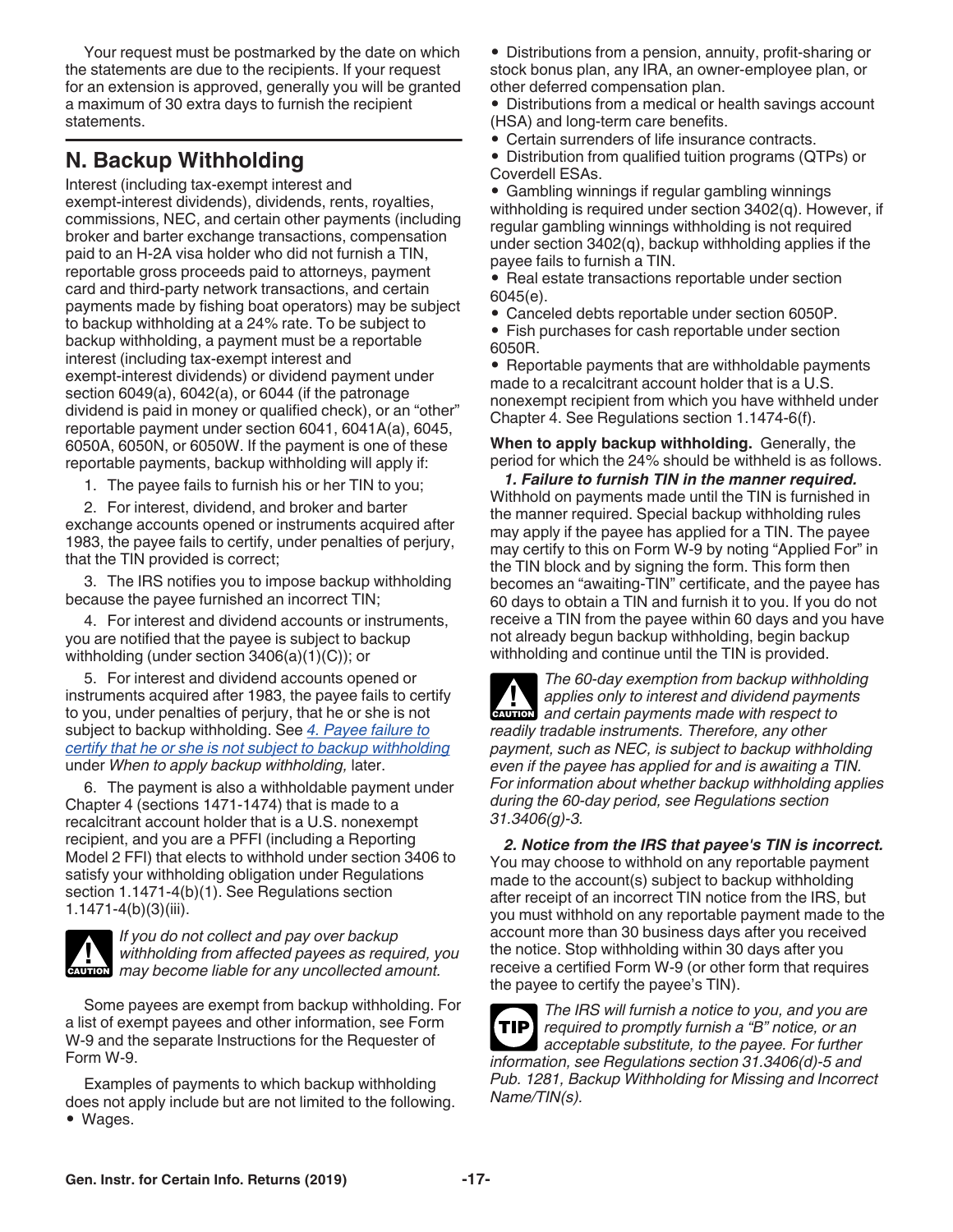<span id="page-17-0"></span>*If you receive two incorrect TIN notices within 3 years for the same account, follow the procedures in Regulations section 31.3406(d)-5(g) and Pub. 1281.*

*3. Notice from the IRS that payee is subject to backup withholding due to notified payee underreporting.* You may choose to withhold on any reportable payment made to the account(s) subject to backup withholding after receipt of the notice, but you must withhold on any reportable payment made to the account more than 30 business days after you receive the notice. The IRS will notify you in writing when to stop withholding, or the payee may furnish you a written certification from the IRS stating when the withholding should stop. In most cases, the stop date will be January 1 of the year following the year of the stop notice.

**TIP**

*You must notify the payee when withholding under this procedure starts. For further information, see Regulations section 31.3406(c)-1(d).*

*4. Payee failure to certify that he or she is not subject to backup withholding.* Withhold on reportable interest and dividends until the certification has been received.

For exceptions to these general timing rules, see section 3406(e).



*For special rules on backup withholding on gambling winnings, see the separate Instructions for Forms W-2G and 5754.*

**Reporting backup withholding.** Report backup withholding on Form 945, Annual Return of Withheld Federal Income Tax. Also, report backup withholding and the amount of the payment on Forms W-2G, 1099-B, 1099-DIV, 1099-G, 1099-INT, 1099-K, 1099-MISC, 1099-OID, or 1099-PATR even if the amount of the payment is less than the amount for which an information return is normally required.

*Form 945.* Report backup withholding, voluntary withholding on certain government payments, and withholding from gambling winnings, pensions, annuities, IRAs, military retirement, and Indian gaming profits on Form 945. Generally, file Form 945 for 2019 by January 31, 2020. For more information, including the deposit requirements for Form 945, see the separate Instructions for Form 945, and Pub. 15.

Do not report on Form 945 any income tax withholding reported on the following forms.

• Form W-2, including withholding on distributions to plan participants from nonqualified plans that must be reported on Form 941, and may be reported on Form 943, Form 944, or Schedule H (Form 1040).

• Form 1042-S must be reported on Form 1042.



*Pub. 515 has more information on Form 1042 reporting, partnership withholding on effectively connected income, and dispositions of U.S. real property interests by a foreign person.*

**Additional information.** For more information about backup withholding, see Pub. 1281.

# **O. Penalties**

The following penalties generally apply to the person required to file information returns. The penalties apply to paper filers as well as to electronic filers.



*For information on the penalty for failure to file electronically, see* [Penalty](#page-8-0)*, earlier, in* part F*.*

### **Failure To File Correct Information Returns by the Due Date (Section 6721)**

If you fail to file a correct information return by the due date and you cannot show reasonable cause, you may be subject to a penalty. The penalty applies:

• If you fail to file timely,

• If you fail to include all information required to be shown on a return, or

• If you include incorrect information on a return.

The penalty also applies:

• If you file on paper when you were required to file electronically,

- If you report an incorrect TIN.
- If you fail to report a TIN, or
- If you fail to file paper forms that are machine readable.

The amount of the penalty is based on when you file the correct information return. The penalty is as follows.

• \$50 per information return if you correctly file within 30 days (by March 30 if the due date is February 28); maximum penalty \$556,500 per year (\$194,500 for small businesses, defined below).

• \$110 per information return if you correctly file more than 30 days after the due date but by August 1; maximum penalty \$1,669,500 per year (\$556,500 for small businesses).

• \$270 per information return if you file after August 1 or you do not file required information returns; maximum penalty \$3,339,000 per year (\$1,113,000 for small businesses).



*If you do not file corrections and you do not meet any of the exceptions to the penalty described*  **later, the penalty is \$270 per information return.**<br> **CAUTION** later, the penalty is \$270 per information return.

**Small businesses—lower maximum penalties.** You are a small business if your average annual gross receipts for the 3 most recent tax years (or for the period you were in existence, if shorter) ending before the calendar year in which the information returns were due are \$5 million or less.

**Exceptions to the penalty.** The following are exceptions to the failure-to-file penalty.

1. The penalty will not apply to any failure that you can show was due to reasonable cause and not to willful neglect. In general, you must be able to show that your failure was due to an event beyond your control or due to significant mitigating factors. You also must be able to show that you acted in a responsible manner and took steps to avoid the failure.

2. An inconsequential error or omission is not considered a failure to include correct information. An inconsequential error or omission does not prevent or hinder the IRS from processing the return, from correlating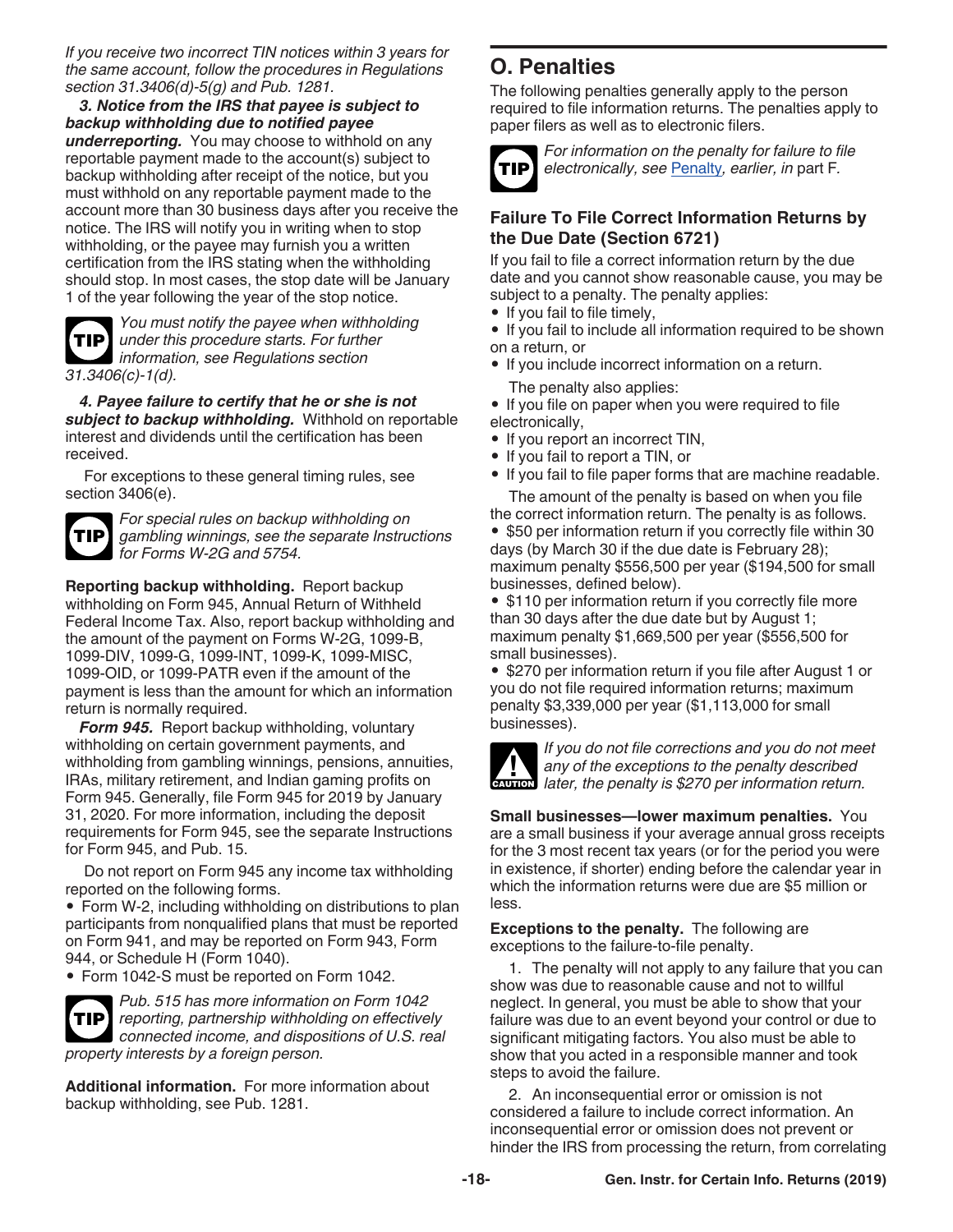the information required to be shown on the return with the information shown on the payee's tax return, or from otherwise putting the return to its intended use. Errors and omissions that are never inconsequential are those related to (a) a TIN, (b) a payee's surname, and (c) any money amount except as provided, later, with respect to the safe harbor for de minimis dollar amount errors.

3. De minimis rule for corrections. Even though you cannot show reasonable cause, the penalty for failure to file correct information returns will not apply to a certain number of returns if you:

a. Filed those information returns timely,

b. Either failed to include all the information required on a return or included incorrect information, and

c. Filed corrections by August 1.

If you meet all the conditions in (a), (b), and (c) above, the penalty for filing incorrect returns will not apply to the greater of 10 information returns or 1/2 of 1% (0.005) of the total number of information returns you are required to file for the calendar year.

4. Safe harbor for de minimis dollar amount errors. See *Safe Harbor for De Minimis Dollar Amount Errors on Information Returns and Payee Statements Under Sections 6721 and 6722*, later.

**Intentional disregard of filing requirements.** If any failure to file a correct information return is due to intentional disregard of the filing or correct information requirements, the penalty is at least \$550 per information return with no maximum penalty.

#### **Failure To Furnish Correct Payee Statements (Section 6722)**

If you fail to provide correct payee statements and you cannot show reasonable cause, you may be subject to a penalty. The penalty applies if you fail to provide the statement by the due date (January 31 for most returns; see the [Guide to Information Returns](#page-24-0), later), you fail to include all information required to be shown on the statement, or you include incorrect information on the statement. "Payee statement" has the same meaning as "statement to recipient" as used in *[part M](#page-13-0)*.

The amount of the penalty is based on when you furnish the correct payee statement. It is a separate penalty, and is applied in the same manner as the penalty for failure to file correct information returns by the due date (section 6721), described earlier.

**Exception.** An inconsequential error or omission is not considered a failure to include correct information. An inconsequential error or omission cannot reasonably be expected to prevent or hinder the payee from timely receiving correct information and reporting it on his or her income tax return or from otherwise putting the statement to its intended use. Errors and omissions that are never inconsequential are those relating to (a) a dollar amount, except as provided, later, with respect to the safe harbor for de minimis dollar amount errors, (b) a significant item in a payee's address, (c) the appropriate form for the information provided (that is, whether the form is an acceptable substitute for the official IRS form), and (d)

whether the statement was furnished in person or by "statement mailing," when required.

**Intentional disregard of payee statement requirements.** If any failure to provide a correct payee statement is due to intentional disregard of the requirements to furnish a correct payee statement, the penalty is at least \$550 per payee statement with no maximum penalty.



*No penalty will be imposed on an educational institution that fails to provide the TIN of a student on Form 1098-T, if the institution certifies under penalty of perjury that it complied with the rules for obtaining the student's TIN. See the 2019 Instructions for Forms 1098-E and 1098-T for additional information.*

### **Safe Harbor for De Minimis Dollar Amount Errors on Information Returns and Payee Statements Under Sections 6721 and 6722**

If one or more dollar amounts are incorrect on an information return filed with the IRS or on a payee statement furnished to a recipient, no correction of the dollar amount shall be required, and the return shall be treated as having been filed or the payee statement furnished, as correct, if:

• The difference between the dollar amount reported on the filed return or furnished payee statement, and the correct amount is no more than \$100; and

• The difference between the dollar amount reported for tax withheld, on the filed return or furnished payee statement, and the correct amount is no more than \$25.

This safe harbor provision shall not apply if a recipient to whom a statement is required to be furnished elects to receive a corrected statement. In that case, a corrected return must be filed with the IRS and a corrected payee statement furnished to the recipient.

#### **Forms 1099-B (QOF reporting only), 1099-Q, 1099-QA, 1099-SA, 5498, 5498-ESA, 5498-QA, and 5498-SA (Section 6693)**

The penalties under sections 6721 and 6722 do not apply to:

| <b>Forms</b>                         | <b>Filed Under Code Section</b> |
|--------------------------------------|---------------------------------|
| Forms 1099-B (QOF reporting<br>only) | 14007-2                         |
| 1099-SA and 5498-SA                  | 220(h) and 223(h)               |
| 5498                                 | 408(i) and 408(l)               |
| $1099 - Q$                           | 529(d) and 530(h)               |
| 1099-QA and 5498-QA                  | 529A                            |
| 5498-ESA                             | 530(h)                          |

The penalty for failure to timely file Forms 1099-SA, 5498-SA, 5498, 1099-Q, 1099-QA, 5498-QA, or 5498-ESA is \$50 per return with no maximum, unless the failure is due to reasonable cause. See section 6693.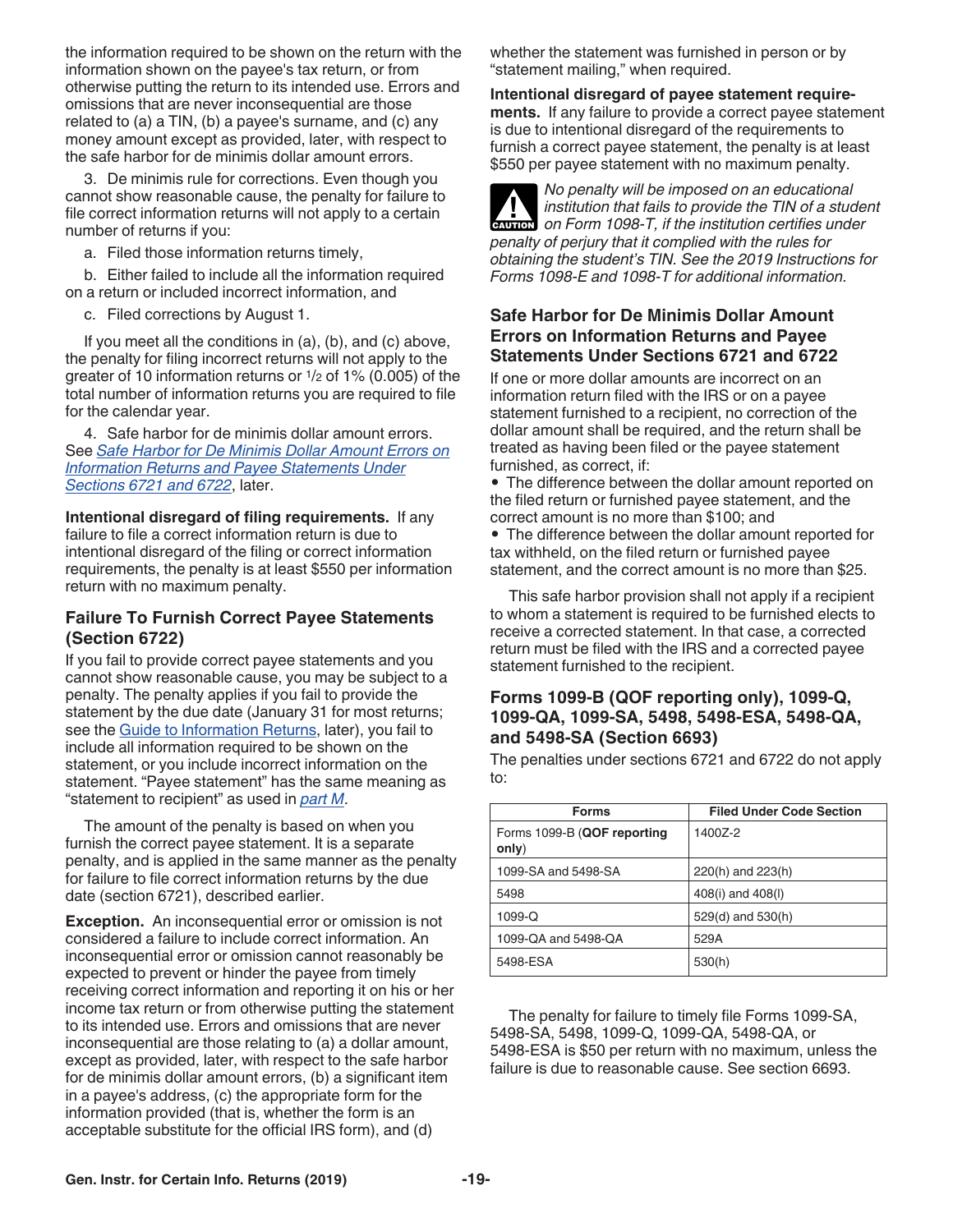### <span id="page-19-0"></span>**Fraudulent Acknowledgments With Respect to Donations of Motor Vehicles, Boats, and Airplanes (Section 6720)**

If you are required under section 170(f)(12)(A) to furnish a contemporaneous written acknowledgment to a donor and you knowingly furnish a false or fraudulent Form 1098-C, or knowingly fail to furnish a Form 1098-C within the applicable 30-day period, you may be subject to a penalty. See the 2019 Instructions for Form 1098-C for more detailed information.

### **Civil Damages for Fraudulent Filing of Information Returns (Section 7434)**

If you willfully file a fraudulent information return for payments you claim you made to another person, that person may be able to sue you for damages. You may have to pay \$5,000 or more.

# **P. Payments to Corporations and Partnerships**

Generally, payments to corporations are not reportable. See, for example, Regulations section 1.6049-4(c)(1)(ii). However, you must report payments to corporations for the following.

- Medical and health care payments (Form 1099-MISC).
- Withheld federal income tax or foreign tax.
- Barter exchange transactions (Form 1099-B).
- Broker and barter transactions for an S corporation (Form 1099-B).
- Substitute payments in lieu of dividends and tax-exempt interest (Form 1099-MISC).
- Acquisitions or abandonments of secured property (Form 1099-A).
- Cancellation of debt (Form 1099-C).
- Payments of attorneys' fees and gross proceeds paid to attorneys (Form 1099-MISC).
- Fish purchases for cash (Form 1099-MISC).
- Credits and interest for qualified tax credit bonds reported on Forms 1097-BTC and 1099-INT.
- Merchant card and third-party network payments (Form 1099-K).

• Federal executive agency payments for services (Form 1099-MISC). For additional reporting requirements, see Rev. Rul. 2003-66 on page 1115 of Internal Revenue Bulletin 2003-26 at *[IRS.gov/pub/irs-irbs/irb03-26.pdf](https://www.irs.gov/pub/irs-irbs/irb03-26.pdf)*.

• Payments made in a reportable life insurance sale (Form 1099-LS). In addition, the following information returns are furnished to corporations, although they do not report payments: Form 1099-SB, Seller's Basis in Life Insurance Contract; and Form 1098-F, Fines, Penalties, and Other Amounts.

Reporting generally is required for all payments to partnerships. For example, payments of \$600 or more made in the course of your trade or business to an architectural firm that is a partnership are reportable on Form 1099-MISC.

# **Q. Earnings on Any IRA, Coverdell ESA, ABLE Account, Archer MSA, or HSA**

Generally, income earned in any IRA, Coverdell ESA, ABLE account, Archer MSA, or HSA, such as interest or dividends, is not reported on Forms 1099. However, distributions from such arrangements or accounts must be reported on Form 1099-R, 1099-Q, 1099-QA, or 1099-SA.

# **R. Certain Grantor Trusts**

Certain grantor trusts (other than WHFITs) may choose to file Forms 1099 rather than a separate statement attached to Form 1041, U.S. Income Tax Return for Estates and Trusts. If you have filed Form 1041 for a grantor trust in the past and you want to choose the Form 1099 filing method for 2019, you must have filed a final Form 1041 for 2018. To change reporting method, see Regulations section 1.671-4(g) and the Instructions for Form 1041 and Schedules A, B, D, G, I, J, and K-1.

For more information on WHFITs, see *[Widely held fixed](#page-3-0)  [investment trusts \(WHFITs\)](#page-3-0)*, earlier.

# **S. Special Rules for Reporting Payments Made Through Foreign Intermediaries and Foreign Flow-Through Entities on Form 1099**

If you are the payer and have received a Form W-8IMY from a foreign intermediary or flow-through entity, follow the instructions for completing Form 1099, later.

### **Definitions**

**Foreign intermediary (FI).** An FI is any person who is not a U.S. person and acts as a custodian, broker, nominee, or otherwise as an agent for another person, regardless of whether that other person is the beneficial owner of the amount paid, a flow-through entity, or another intermediary. The intermediary can be a qualified intermediary or a nonqualified intermediary.

*Qualified intermediary (QI).* A QI is a person that is a party to a withholding agreement with the IRS (described in Regulations section  $1.1441 - 1(e)(5)(iii)$  and is:

• An FFI (other than a U.S. branch of an FFI) that is a participating FFI (including a reporting Model 2 FFI), a registered deemed-compliant FFI (including an FFI treated as a deemed-compliant FFI under an applicable IGA subject to due diligence and reporting requirements similar to those applicable to a registered deemed-compliant FFI under Regulations section 1.1471-5(f)(1), including the requirement to register with the IRS), or any other category of FFI identified in the QI agreement;

• A foreign person that is a home office or has a branch that is an eligible entity (as described in Regulations section 1.1441-1(e)(6)(ii), without regard to the requirement that the person be a QI);

• A foreign branch or office of a U.S. financial institution or a foreign branch or office of a U.S. clearing organization; or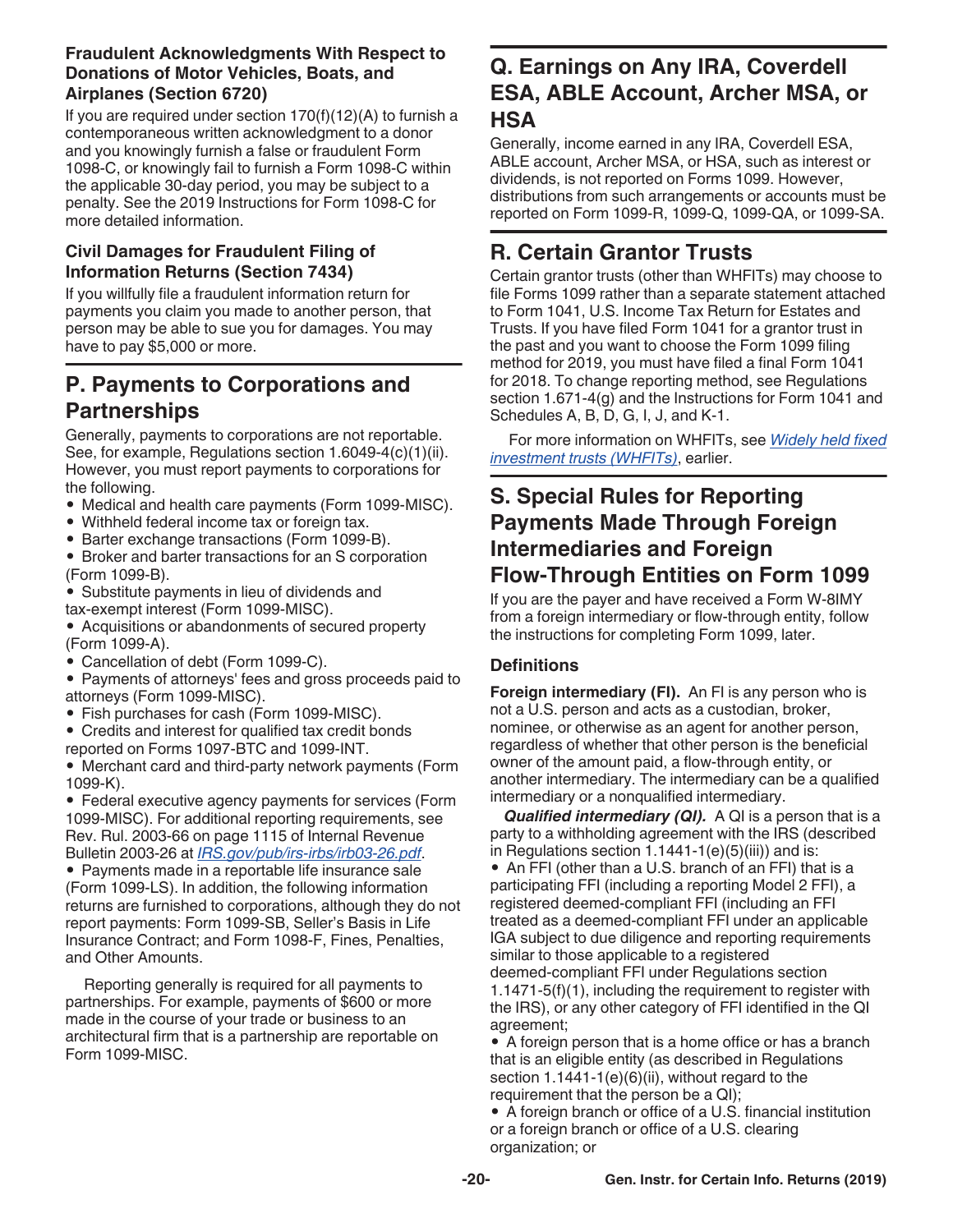<span id="page-20-0"></span>• A foreign entity not described above that the IRS accepts as a QI.

For details on QI agreements, see Rev. Proc. 2017-15, 2017-03 I.R.B. 437, available at *[IRS.gov/irb/](https://www.irs.gov/irb/2017-03_IRB#RP-2017-15l) [2017-03\\_IRB#RP-2017-15](https://www.irs.gov/irb/2017-03_IRB#RP-2017-15l)*.

*Nonqualified intermediary (NQI).* An NQI is any intermediary that is not a U.S. person and that is not a QI.

**Foreign flow-through entity (FTE).** An FTE is a foreign partnership (other than a withholding foreign partnership), a foreign simple trust or foreign grantor trust (other than a withholding foreign trust), or, for payments for which a reduced rate of withholding is claimed under an income tax treaty, any entity to the extent the entity is considered to be fiscally transparent under section 894 with respect to the payment by an interest holder's jurisdiction.

*Withholding foreign partnership or withholding foreign trust.* A withholding foreign partnership or withholding foreign trust is a foreign partnership or a foreign simple or grantor trust that has entered into a withholding agreement with the IRS in which it agrees to assume primary withholding responsibility for all payments that are made to it for its partners, beneficiaries, or owners. See Rev. Proc. 2017-21, 2017-6 I.R.B. 791, available at *[IRS.gov/irb/2017-06\\_IRB#RP-2017-21](https://www.irs.gov/irb/2017-06_IRB#RP-2017-21)*, for procedures for entering into a withholding foreign partnership or trust agreement.

*Nonwithholding foreign partnership, simple trust, or grantor trust.* A nonwithholding foreign partnership is any foreign partnership other than a withholding foreign partnership. A nonwithholding foreign simple trust is any foreign simple trust that is not a withholding foreign trust. A nonwithholding foreign grantor trust is any foreign grantor trust that is not a withholding foreign trust.

**Fiscally transparent entity.** An entity is treated as fiscally transparent with respect to an item of income to the extent that the interest holders in the entity must, on a current basis, take into account separately their shares of an item of income paid to the entity, whether or not distributed, and must determine the character of the items of income as if they were realized directly from the sources from which they were realized by the entity. For example, partnerships, common trust funds, and simple trusts or grantor trusts are generally considered to be fiscally transparent with respect to items of income received by them.

#### **Presumption Rules**

*For additional information including details on the presumption rules, see the Instructions for the Requester of Forms W-8BEN, W-8BEN-E, W-8ECI, W-8EXP, and W-8IMY; and Pub. 515. To order, see* [How To Get Forms, Publications, and Other](#page-22-0)  [Assistance](#page-22-0) *under* part T*.* **TIP**

If you are the payer and do not have a Form W-9, appropriate Form W-8, or other valid documentation, or you cannot allocate a payment to a specific payee, prior to payment, you are required to use certain presumption rules to determine the following.

- The status of the payee as a U.S. or foreign person.
- The classification of the payee as an individual, trust, estate, corporation, or partnership.

See Regulations sections 1.1441-1(b)(3), 1.1441-5(d) and (e), 1.6045-1(g)(3)(ii), and 1.6049-5(d).

Under these presumption rules, if you must presume that the payee is a U.S. nonexempt recipient subject to backup withholding, you must report the payment on a Form 1099. However, if before filing Form 1099 with the IRS the recipient is documented as foreign, then report the payment on a Form 1042-S.

Conversely, if you must presume that the payee is a foreign recipient and prior to filing Form 1042-S with the IRS you discover that the payee is a U.S. nonexempt recipient based on documentation, then report all payments made to that payee during the calendar year on a Form 1099.

If you use the 90-day grace period rule to presume a payee is foreign, you must file a Form 1042-S to report all payments subject to withholding during the grace period. If, after the grace period expires, you discover that the payee is a U.S. nonexempt recipient subject to backup withholding, you must file a Form 1099 for all payments made to that payee after the expiration of the grace period.

#### **Rules for Payments Made to U.S. Nonexempt Recipients Through a QI, NQI, or FTE**

If you are the payer making a payment through a QI, NQI, or FTE for a U.S. nonexempt recipient on whose behalf the QI, NQI, or FTE is acting, use the following rules to complete Form 1099.

**Known recipient.** If you know that a payee is a U.S. nonexempt recipient and have the payee's name, address, and TIN (if a TIN has been provided), you must complete the Form 1099 with that information unless you are not required to report the payment under Regulations section 1.6049-4(c)(4) (applicable only to certain payments to specified FFIs). Also, on the second name line below the recipient's name, enter "IMY" followed by the name of the QI, NQI, or FTE.

For payments made to multiple recipients: (a) enter the name of the recipient whose status you relied on to determine the applicable rate of withholding, and (b) on the second name line, enter "IMY" followed by the name of the QI, NQI, or FTE. However, if the QI has assumed primary Form 1099 reporting or backup withholding responsibility, you are not required to issue the Form 1099 or to backup withhold. See *[Qualified intermediary \(QI\)](#page-19-0)*, earlier.

**Unknown recipient.** If you cannot reliably associate a payment with valid documentation and are required to presume a payee is a U.S. nonexempt recipient, do the following.

1. File a Form 1099 and enter "unknown recipient" on the first name line.

2. On the second name line, enter "IMY" followed by the name of the NQI or FTE.

3. Enter the EIN of the NQI or FTE, if applicable, in the recipient's TIN box.

4. Furnish a copy of the Form 1099 with "unknown recipient" to the NQI or FTE who is acting on the recipient's behalf.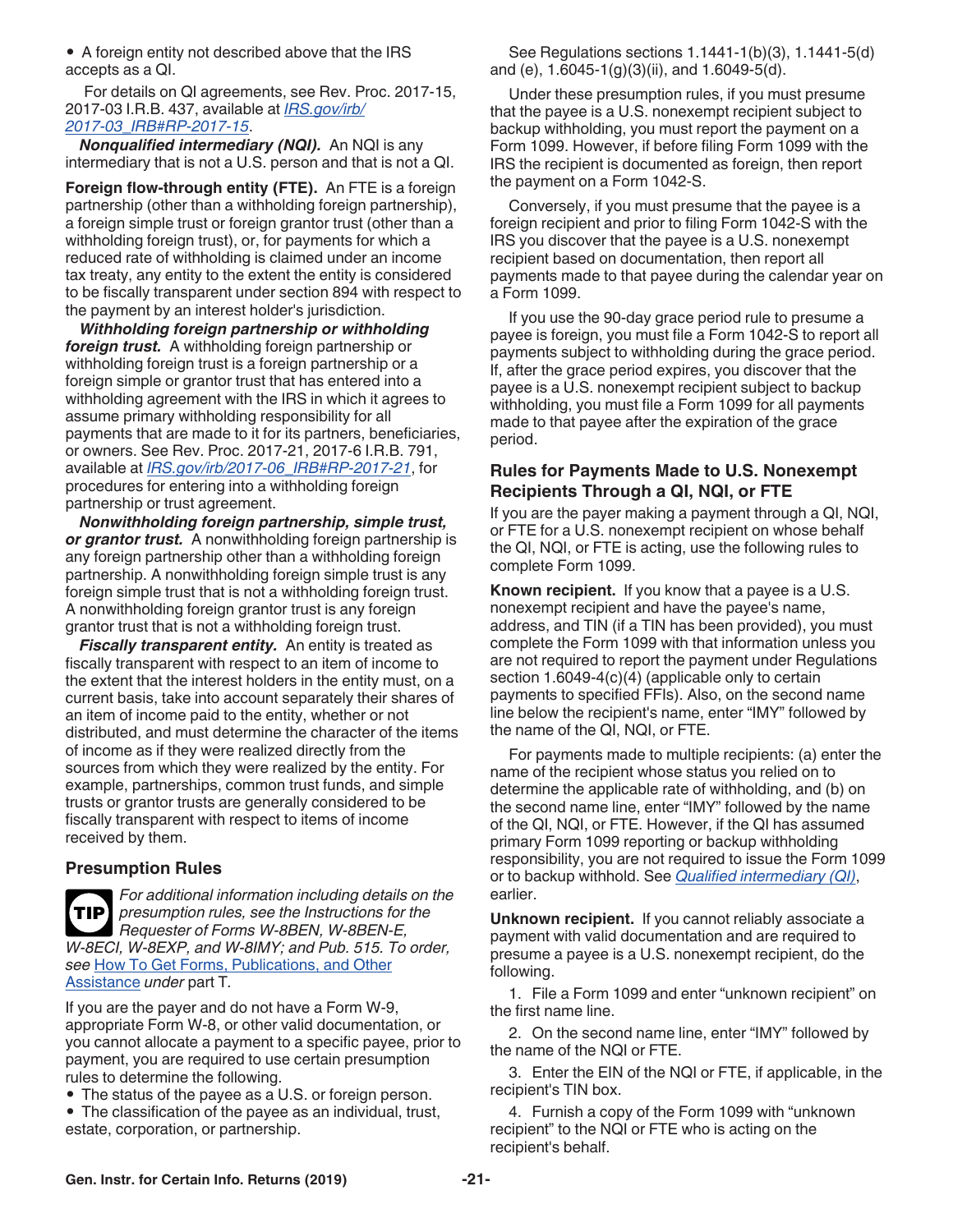<span id="page-21-0"></span>*A payer that is required to report payments made to a U.S. nonexempt recipient account holder but*  **does not receive the necessary allocation**<br> **CAUTION** does not receive the necessary allocation *information cannot report those payments on a pro rata basis. Report unallocated payments using the presumption rules described above.*

### **Rules for Non-U.S. Payers**

Non-U.S. payers (foreign persons that are not U.S. payers) generally have the same reporting obligations as U.S. payers. A U.S. payer is anyone who is:

- A U.S. person;
- Any U.S. governmental agency;
- A controlled foreign corporation (CFC);

• A foreign partnership that has one or more U.S.

partners who, in the aggregate, hold more than 50% of the gross income derived from the conduct of a U.S. trade or business;

• A foreign person who owns 50% or more of the gross income that is effectively connected with a U.S. trade or business; or

• A U.S. branch or territory financial institution described in Regulations section 1.1441-1(b)(2)(iv) that is treated as a U.S. person.

For more information, see Regulations section 1.6049-5(c)(5).

**Exceptions.** The following payments are not subject to reporting by a non-U.S. payer.

1. A foreign source payment paid and received outside the United States. For example, see Regulations section 1.6049-4(f)(16).

2. Gross proceeds from a sale effected outside the United States. See Regulations section 1.6045-1(a).

3. An NQI or QI that provides another payer all the information sufficient for that payer to complete Form 1099 reporting. For example, see Regulations section 1.6049-5(b)(14). However, if an NQI or QI does not provide sufficient information for another payer to report a payment on Form 1099, the intermediary must report the payment.

4. A payment made by certain FFIs for which an exception to reporting applies under Regulations section 1.6049-4(c)(4).

### **Rules for Reporting Payments Initially Reported on Form 1042-S**

If an NQI or QI receives a Form 1042-S made out to an "unknown recipient" and the NQI or QI has actual knowledge that the payee of the income is a U.S. nonexempt recipient, it must file a Form 1099 even if the payment has been subject to withholding by another payer. The NQI or QI reports the amount withheld by the other payer on Form 1099 as federal income tax withheld.

# **T. How To Get Tax Help**

#### **Information Reporting Program Customer Service Section**

For answers to your questions about reporting on Forms 1096, 1097, 1098, 1099, 3921, 3922, 5498, W-2, W-2G, and W-3, you may call a toll-free number, 866-455-7438. You may still use the original telephone number, 304-263-8700 (not toll free). Persons with a hearing or speech disability with access to TTY/TDD equipment can call 304-579-4827 (not toll free).

**Other tax-related matters.** For other tax information related to business returns or accounts, call 800-829-4933.

If you have a hearing or speech disability and have access to TTY/TDD equipment, call 800-829-4059 to ask tax account questions.

### **Internal Revenue Bulletin (IRB)**

The IRB, published weekly, contains newly issued regulations, notices, announcements, legislation, court decisions, and other items of general interest. You may find this publication useful to keep you up to date with current developments. See *[How To Get Forms,](#page-22-0) [Publications, and Other Assistance](#page-22-0)*, later.

### **Contacting Your Taxpayer Advocate**

The Taxpayer Advocate Service (TAS) is there to help you. The TAS is your voice at the IRS. Their job is to ensure that every taxpayer is treated fairly and that you know and understand your rights.

*What can the TAS do for you?* They can offer you free help with IRS problems that you can't resolve on your own. They know this process can be confusing, but the worst thing you can do is nothing at all! The TAS can help if you can't resolve your tax problem and:

• Your problem is causing financial difficulties for you, your family, or your business;

• You face (or your business is facing) an immediate threat of adverse action; or

• You've tried repeatedly to contact the IRS but no one has responded, or the IRS hasn't responded by the date promised.

If you qualify for their help, you'll be assigned to one advocate who'll be with you at every turn and will do everything possible to resolve your problem. Here's why they can help.

- The TAS is an independent organization within the IRS.
- Their advocates know how to work with the IRS.
- Their services are free and tailored to meet your needs.
- They have offices in every state, the District of Columbia, and Puerto Rico.

*How can you reach them?* If you think the TAS can help you, call your local advocate, whose number is in your local directory and at *[IRS.gov/Advocate](https://www.irs.gov/uac/Taxpayer-Advocate-Service-6)*, or call them toll free at 877-777-4778.

*How else does the TAS help taxpayers?* The TAS also works to resolve large-scale, systemic problems that affect many taxpayers. If you know of one of these broad issues, please report it to them by going to *[IRS.gov/](https://www.irs.gov/Advocate/Systemic-Advocacy-Management-System-SAMS) [SAMS](https://www.irs.gov/Advocate/Systemic-Advocacy-Management-System-SAMS)*.

**Taxpayer Advocacy Panel (TAP).** The TAP listens to taxpayers, identifies taxpayer issues, and makes suggestions for improving IRS services and customer satisfaction. If you have suggestions for improvements, contact the TAP toll free at 888-912-1227 or go to *[ImproveIRS.org](https://improveirs.org/)*.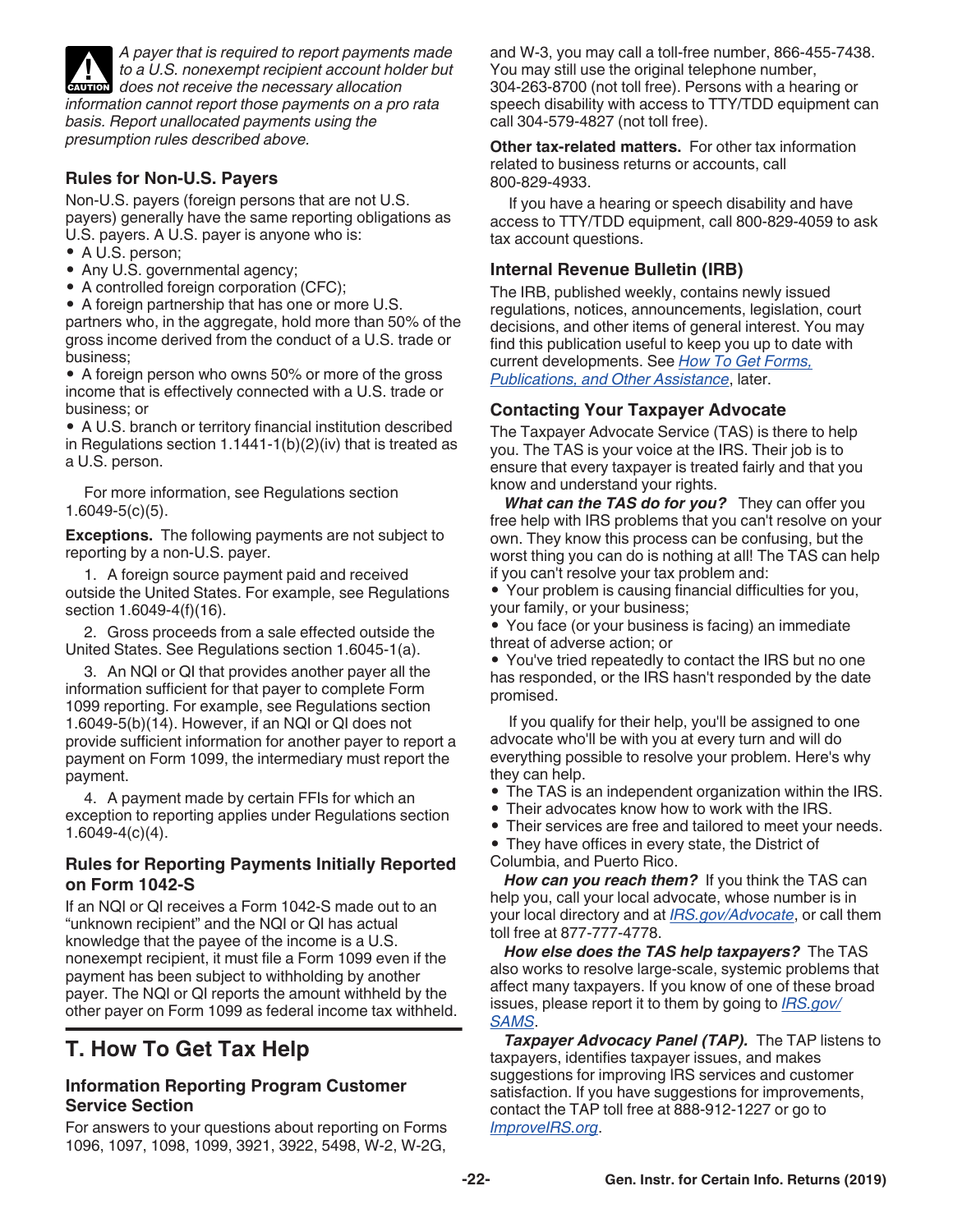#### <span id="page-22-0"></span>**How To Get Forms, Publications, and Other Assistance**

**Forms, instructions, and publications.** Visit *[IRS.gov/](https://www.irs.gov/formspubs) [FormsPubs](https://www.irs.gov/formspubs)* to download forms and publications. Otherwise, you can go to *[IRS.gov/OrderForms](https://www.irs.gov/orderforms)* to order current and prior-year forms and instructions. Your order should arrive within 10 business days. You can also mail an order to the address at the mail icon below.

*Because the IRS processes paper forms by machine (optical character recognition*  **Properties Analysis of the** *equipment*), you cannot file Form 1096 or Copy A *of Forms 1097, 1098, 1099, 3921, 3922, or 5498 that you print from the IRS website. However, you can use Copy B from those sources to provide recipient statements.*

**Exception.** Forms 1097-BTC, 1098-C, 1098-MA, 1098-Q, 1099-CAP, 1099-H, 1099-LTC, 1099-Q, 1099-QA, 1099-SA, 3921, 5498-ESA, 5498-QA, and 5498-SA can be filled out online and Copy A can be printed and filed with the IRS using Form 1096.



**Mail.** You can send your order for forms, instructions, and publications to the address below. You should receive a response within 10 business days after your request is received.

Internal Revenue Service 1201 N. Mitsubishi Motorway Bloomington, IL 61705-6613



**Online.** Go to *[IRS.gov](https://www.irs.gov)* 24 hours a day, 7 days a week to do the following.

- Access commercial tax preparation and *e-file* services.
- Research your tax questions online.
- Search publications online by topic or keyword.
- Use the online Internal Revenue Code, regulations, or other official guidance.
- View IRBs published in the last few years.
- Sign up to receive local and national tax news by email.

#### **Comments and Suggestions**

We welcome your comments about this publication and your suggestions for future editions.

You can send your comments from *[IRS.gov/](https://www.irs.gov/FormComment) [FormComments](https://www.irs.gov/FormComment)*.

Or you can write to us at the following address.

Internal Revenue Service Tax Forms and Publications Division 1111 Constitution Ave. NW, IR-6526 Washington, DC 20224

Although we cannot respond individually to each comment received, we do appreciate your feedback and will consider your comments as we revise our tax products.

### **Privacy Act and Paperwork Reduction Act Notice.**

We ask for the information on these forms to carry out the Internal Revenue laws of the United States. You are required to give us the information. We need it to figure and collect the right amount of tax.

Sections 170(f)(12), 199, 220(h), 223, 408, 408A, 529, 529A, 530, 853A, 6039, 6041, 6041A, 6042, 6043, 6044, 6045, 6047, 6049, 6050A, 6050B, 6050D, 6050E, 6050H, 6050J, 6050N, 6050P, 6050Q, 6050R, 6050S, 6050T, 6050U, 6050W, 6050X, 6050Y, and their regulations require you to file an information return with the IRS and furnish a statement to recipients. Section 6109 and its regulations require you to provide your TIN on what you file.

Routine uses of this information include giving it to the Department of Justice for civil and criminal litigation, and to cities, states, the District of Columbia, and U.S. commonwealths and possessions for use in administering their tax laws. We may also disclose this information to other countries under a tax treaty, to federal and state agencies to enforce federal nontax criminal laws, or to federal law enforcement and intelligence agencies to combat terrorism. If you fail to provide this information in a timely manner, you may be subject to penalties.

You are not required to provide the information requested on a form that is subject to the Paperwork Reduction Act unless the form displays a valid OMB control number. Books or records relating to a form or its instructions must be retained as long as their contents may become material in the administration of any Internal Revenue law. Generally, tax returns and return information are confidential, as required by section 6103. The time needed to complete and file the following forms will vary depending on individual circumstances. The estimated average times are: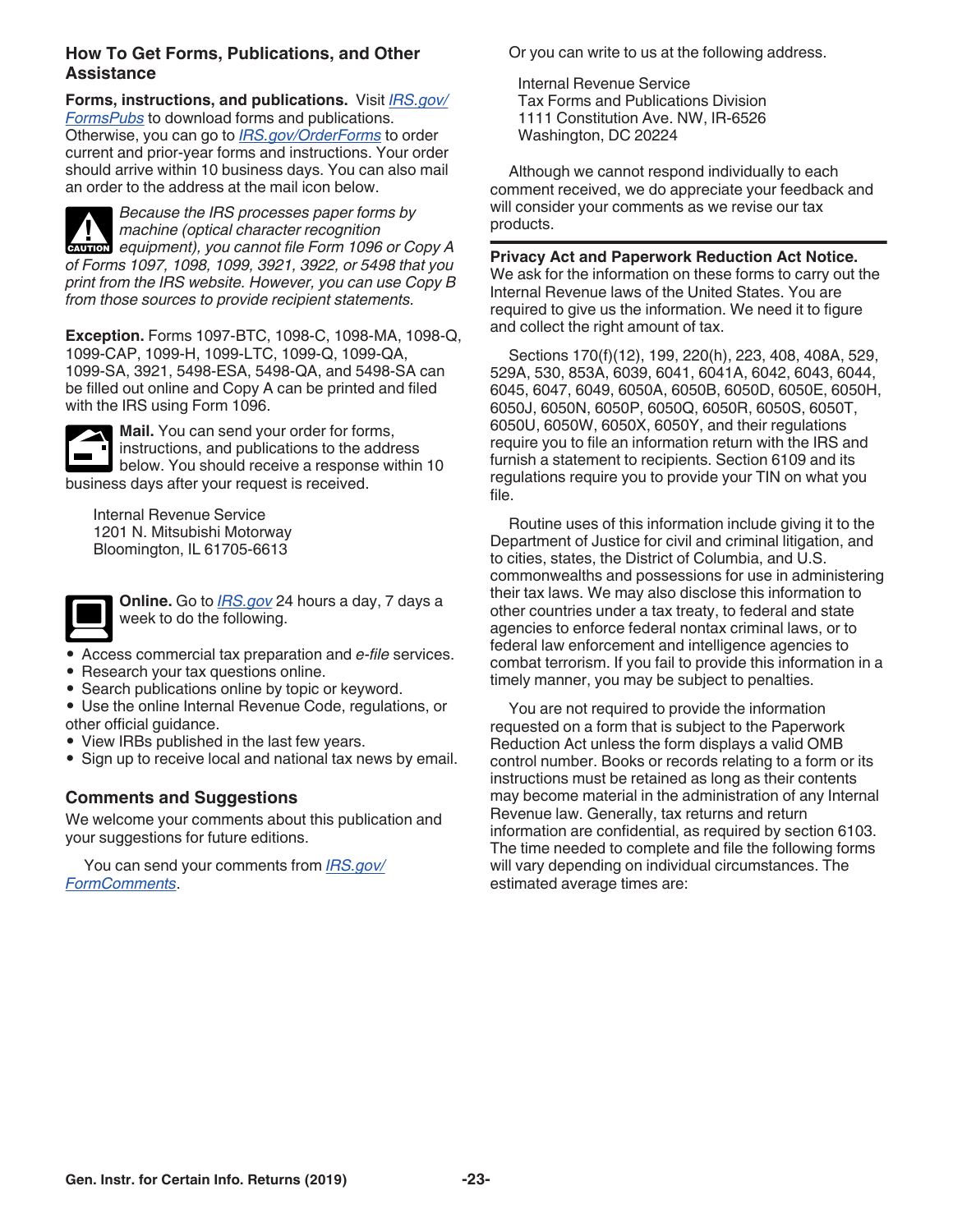|                                              | 14 minutes |
|----------------------------------------------|------------|
|                                              | 19 minutes |
|                                              | 15 minutes |
|                                              | 18 minutes |
|                                              | 7 minutes  |
|                                              | 7 minutes  |
|                                              | 14 minutes |
|                                              | 8 minutes  |
| 1098-T                                       | 13 minutes |
|                                              | 9 minutes  |
|                                              | 25 minutes |
| 1099-C                                       | 13 minutes |
|                                              | 11 minutes |
|                                              | 24 minutes |
|                                              | 18 minutes |
| 1099-H*                                      | 18 minutes |
|                                              | 13 minutes |
|                                              | 27 minutes |
|                                              | 7 minutes  |
|                                              | 13 minutes |
|                                              | 18 minutes |
|                                              | 13 minutes |
|                                              | 15 minutes |
|                                              | 13 minutes |
|                                              | 10 minutes |
|                                              | 25 minutes |
|                                              | 8 minutes  |
|                                              | 11 minutes |
|                                              | 7 minutes  |
|                                              | 11 minutes |
|                                              | 12 minutes |
|                                              | 24 minutes |
|                                              | 7 minutes  |
|                                              | 11 minutes |
|                                              | 10 minutes |
|                                              | 24 minutes |
| * Privacy Act does not pertain to this form. |            |

Burden estimates are based upon current statutory requirements as of October 2018. Estimates of burden do not reflect any future legislative changes that may affect the 2019 tax year. Any changes to burden estimates will be included in IRS' annual Paperwork Reduction Act submission to the Office of Management and Budget (OMB) and will be made publicly available on *[RegInfo.gov](http://www.reginfo.gov)*.

If you have comments concerning the accuracy of these time estimates, we would be happy to hear from you. You can send your comments from *[IRS.gov/](https://www.irs.gov/formcomments) [FormComments](https://www.irs.gov/formcomments)*. Send your comments to the Internal Revenue Service, Tax Forms and Publications, 1111 Constitution Ave. NW, IR-6526, Washington, DC 20224. Do not send these forms to this address. Instead, see *[part](#page-6-0) [D](#page-6-0)*.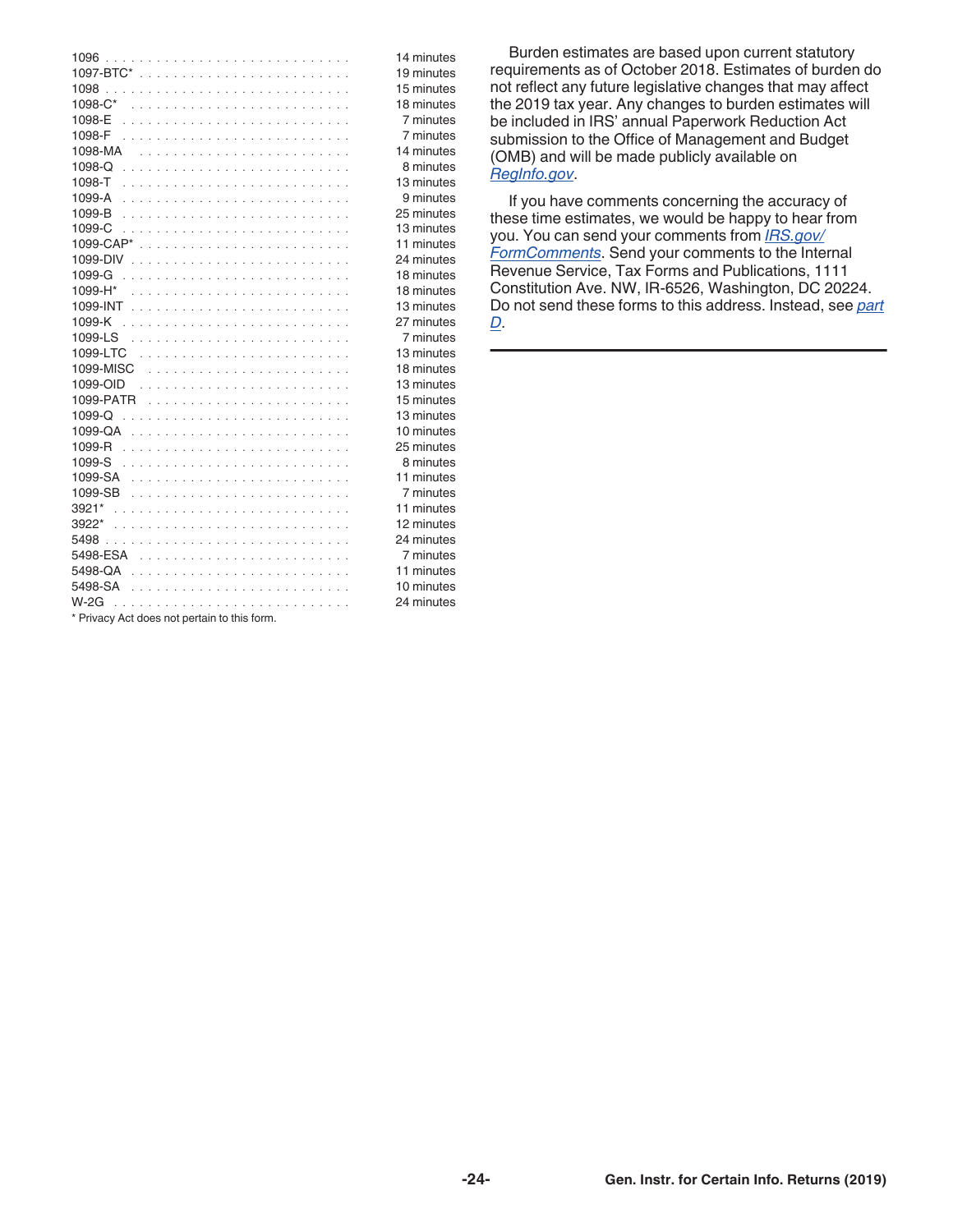### <span id="page-24-0"></span>**Guide to Information Returns (If any date shown falls on a Saturday, Sunday, or legal holiday, the due date is the next business day.)**

|          |                                                                    |                                                                                                                                                                                                                                                                                                                                                       |                                                           | Due Date     |                                                                                                                                               |
|----------|--------------------------------------------------------------------|-------------------------------------------------------------------------------------------------------------------------------------------------------------------------------------------------------------------------------------------------------------------------------------------------------------------------------------------------------|-----------------------------------------------------------|--------------|-----------------------------------------------------------------------------------------------------------------------------------------------|
| Form     | Title                                                              | <b>What To Report</b>                                                                                                                                                                                                                                                                                                                                 | <b>Amounts To Report</b>                                  | To IRS       | <b>To Recipient</b><br>(unless<br>indicated<br>otherwise)                                                                                     |
| 1042-S   | Foreign Person's U.S.<br>Source Income<br>Subject to Withholding   | Income such as interest, dividends, royalties, pensions and annuities,<br>etc., and amounts withheld under Chapter 3. Also, distributions of<br>effectively connected income by publicly traded partnerships or nominees.                                                                                                                             | See form instructions                                     | March 15     | March 15                                                                                                                                      |
| 1097-BTC | <b>Bond Tax Credit</b>                                             | Tax credit bond credits to shareholders.                                                                                                                                                                                                                                                                                                              | All amounts                                               | February 28* | On or before the<br>15th day of the<br>2nd calendar<br>month after the<br>close of the<br>calendar month in<br>which the credit is<br>allowed |
| 1098     | Mortgage Interest<br>Statement                                     | Mortgage interest (including points) and certain mortgage insurance<br>premiums you received in the course of your trade or business from<br>individuals and reimbursements of overpaid interest.                                                                                                                                                     | \$600 or more                                             | February 28* | (To Payer/<br>Borrower)<br>January 31                                                                                                         |
| 1098-C   | <b>Contributions of Motor</b><br>Vehicles, Boats, and<br>Airplanes | Information regarding a donated motor vehicle, boat, or airplane.                                                                                                                                                                                                                                                                                     | Gross proceeds of<br>more than \$500                      | February 28* | (To Donor)<br>30 days from date<br>of sale or<br>contribution                                                                                 |
| 1098-E   | Student Loan Interest<br>Statement                                 | Student loan interest received in the course of your trade or business.                                                                                                                                                                                                                                                                               | \$600 or more                                             | February 28* | January 31                                                                                                                                    |
| 1098-F   | Fines, Penalties, and<br>Other Amounts                             | Statement furnished by a government or governmental entity regarding a<br>court order or agreement with respect to a violation or potential violation of<br>law.                                                                                                                                                                                      | All amounts required to<br>be paid.                       | January 31   | January 31                                                                                                                                    |
| 1098-MA  | Mortgage Assistance<br>Payments                                    | Assistance payments paid to homeowners from funds allocated from the<br>Housing Finance Agency Innovation Fund for the Hardest Hit Housing<br>Markets (HFA Hardest Hit Fund) or the Emergency Homeowners' Loan<br>Program.                                                                                                                            | All amounts                                               | February 28  | January 31                                                                                                                                    |
| 1098-Q   | Qualifying Longevity<br><b>Annuity Contract</b><br>Information     | Status of a contract that is intended to be a qualifying longevity annuity<br>contract (QLAC), defined in section A-17 of 1.401(a)(9)-6, that is<br>purchased or held under any plan, annuity, or account described in<br>section 401(a), 403(a), 403(b), or 408 (other than a Roth IRA) or eligible<br>governmental plan under section 457(b).       | All amounts                                               | February 28  | January 31                                                                                                                                    |
| 1098-T   | <b>Tuition Statement</b>                                           | Qualified tuition and related expenses, reimbursements or refunds, and<br>scholarships or grants (optional).                                                                                                                                                                                                                                          | See instructions                                          | February 28* | January 31                                                                                                                                    |
| 1099-A   | Acquisition or<br>Abandonment of<br><b>Secured Property</b>        | Information about the acquisition or abandonment of property that is<br>security for a debt for which you are the lender.                                                                                                                                                                                                                             | All amounts                                               | February 28* | (To Borrower)<br>January 31                                                                                                                   |
| 1099-B   | Proceeds From Broker<br>and Barter Exchange<br>Transactions        | Sales or redemptions of securities, futures transactions, commodities, and<br>barter exchange transactions (including payments reported pursuant to an<br>election described in Regulations section 1.1471-4(d)(5)(i)(A) or reported<br>as described in Regulations section 1.1471-4(d)(2)(iii)(A)).                                                  | All amounts                                               | February 28* | February 15**                                                                                                                                 |
| 1099-C   | Cancellation of Debt                                               | Cancellation of a debt owed to a financial institution, the federal<br>government, a credit union, RTC, FDIC, NCUA, a military department, the<br>U.S. Postal Service, the Postal Rate Commission, or any organization<br>having a significant trade or business of lending money.                                                                    | \$600 or more                                             | February 28* | January 31                                                                                                                                    |
| 1099-CAP | Changes in Corporate<br><b>Control and Capital</b><br>Structure    | Information about cash, stock, or other property from an acquisition of<br>control or the substantial change in capital structure of a corporation.                                                                                                                                                                                                   | Over \$1,000                                              | February 28* | (To Shareholders)<br>January 31, (To<br>Clearing<br>Organization)<br>January 5                                                                |
| 1099-DIV | Dividends and<br><b>Distributions</b>                              | Distributions, such as dividends, capital gain distributions, or nontaxable<br>distributions, that were paid on stock and liquidation distributions<br>(including distributions reported pursuant to an election described in<br>Regulations section 1.1471-4(d)(5)(i)(A) or reported as described in<br>Regulations section 1.1471-4(d)(2)(iii)(A)). | \$10 or more, except<br>\$600 or more for<br>liquidations | February 28* | January 31**                                                                                                                                  |
| 1099-G   | Certain Government<br>Payments                                     | Unemployment compensation, state and local income tax refunds,<br>agricultural payments, and taxable grants.                                                                                                                                                                                                                                          | \$10 or more for refunds<br>and unemployment              | February 28* | January 31                                                                                                                                    |
| 1099-H   | Health Coverage Tax<br>Credit (HCTC)<br><b>Advance Payments</b>    | Health insurance premiums paid on behalf of certain individuals.                                                                                                                                                                                                                                                                                      | All amounts                                               | February 28* | January 31                                                                                                                                    |

\* The due date is March 31 if filed electronically.

\*\* The due date is March 15 for reporting by trustees and middlemen of WHFITs.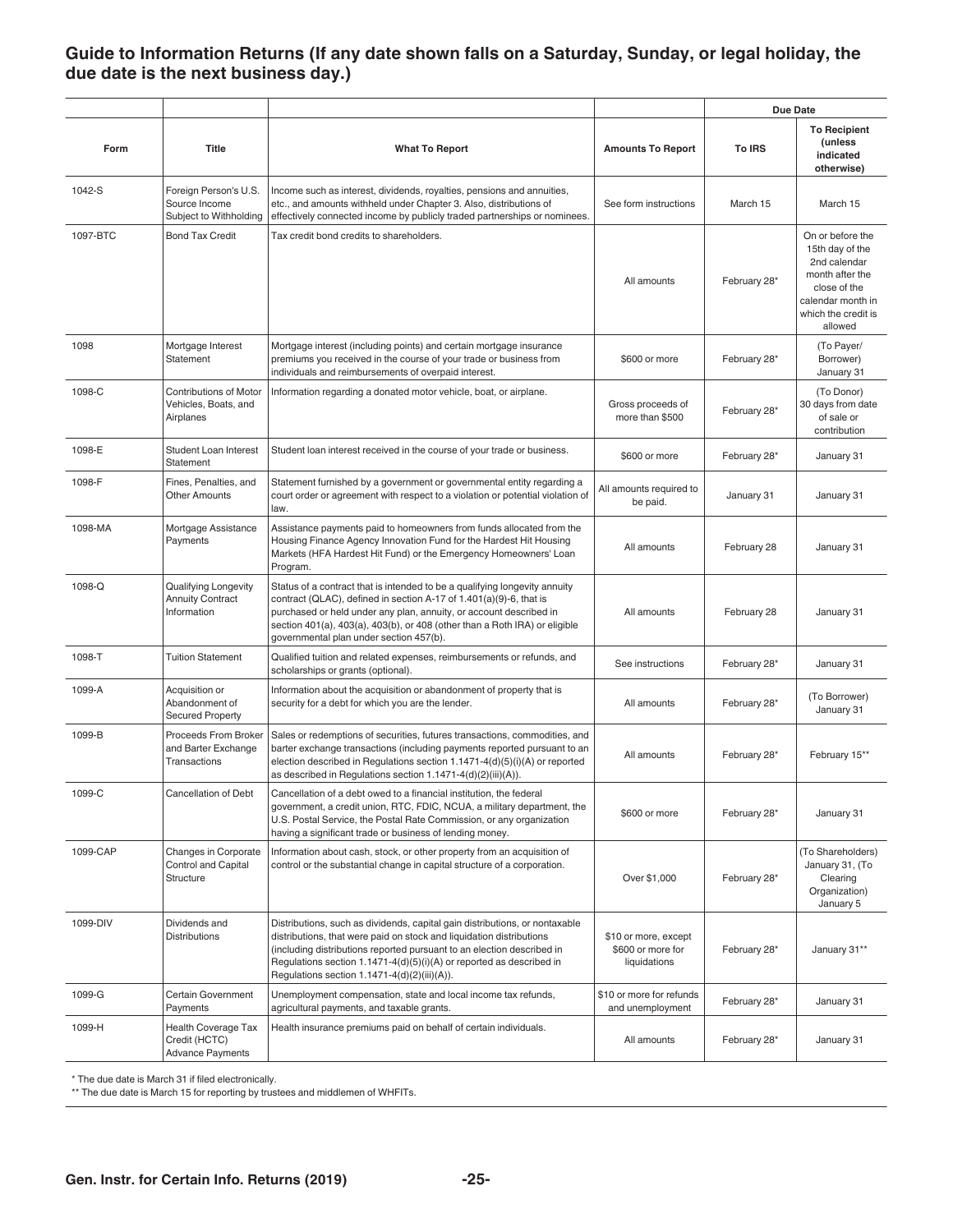### **Guide to Information Returns (Continued)**

| Form<br><b>Title</b><br><b>What To Report</b><br><b>Amounts To Report</b><br><b>To IRS</b><br>1099-INT<br>Interest income (including payments reported pursuant to an election<br>Interest Income<br>described in Regulations section 1.1471-4(d)(5)(i)(A) or reported as<br>\$10 or more (\$600 or<br>February 28*<br>described in Regulations section 1.1471-4(d)(2)(iii)(A)); market discount<br>more in some cases)<br>subject to an election under section 1278(b).<br>1099-K<br>Payment Card and<br>Payment card transactions.<br>All amounts<br><b>Third Party Network</b><br>Transactions<br>February 28*<br>\$20,000 or more and |                                                        |
|-------------------------------------------------------------------------------------------------------------------------------------------------------------------------------------------------------------------------------------------------------------------------------------------------------------------------------------------------------------------------------------------------------------------------------------------------------------------------------------------------------------------------------------------------------------------------------------------------------------------------------------------|--------------------------------------------------------|
|                                                                                                                                                                                                                                                                                                                                                                                                                                                                                                                                                                                                                                           | <b>To Recipient</b><br>(unless indicated<br>otherwise) |
|                                                                                                                                                                                                                                                                                                                                                                                                                                                                                                                                                                                                                                           | January 31**                                           |
|                                                                                                                                                                                                                                                                                                                                                                                                                                                                                                                                                                                                                                           |                                                        |
| 200 or more<br>Third party network transactions.<br>transactions                                                                                                                                                                                                                                                                                                                                                                                                                                                                                                                                                                          | January 31                                             |
| 1099-LS<br>Reportable Life<br>Payments made in a reportable policy sale.<br>See Reg.-103083-18   See Reg.-103083-18<br>All amounts<br>Insurance Sale                                                                                                                                                                                                                                                                                                                                                                                                                                                                                      |                                                        |
| Long-Term Care and<br>Payments under a long-term care insurance contract and accelerated<br>1099-LTC<br><b>Accelerated Death</b><br>death benefits paid under a life insurance contract or by a viatical<br>February 28*<br>All amounts<br><b>Benefits</b><br>settlement provider.                                                                                                                                                                                                                                                                                                                                                        | January 31                                             |
| 1099-MISC<br>Miscellaneous Income<br>Rent or royalty payments; prizes and awards that are not for services,<br>such as winnings on TV or radio shows (including payments reported<br>\$600 or more, except<br>pursuant to an election described in Regulations section 1.1471-4(d)(5)<br>\$10 or more for<br>$(i)(A)$ or reported as described in Regulations section 1.1471-4(d)(2)(iii)<br>royalties<br>(A)).                                                                                                                                                                                                                           |                                                        |
| (Also, use to report<br>Payments to crew members by owners or operators of fishing boats<br>direct sales of \$5,000<br>including payments of proceeds from sale of catch.<br>All amounts<br>or more of consumer<br>goods for resale.)                                                                                                                                                                                                                                                                                                                                                                                                     |                                                        |
| Section 409A income from nonqualified deferred compensation plans<br>All amounts<br>(NQDCs).                                                                                                                                                                                                                                                                                                                                                                                                                                                                                                                                              |                                                        |
| Payments to a physician, physicians' corporation, or other supplier of<br>February 28* Note:<br>health and medical services. Issued mainly by medical assistance<br>\$600 or more<br>If any payments for<br>programs or health and accident insurance plans.                                                                                                                                                                                                                                                                                                                                                                              | January 31**                                           |
| nonemployee<br>Payments for services performed for a trade or business by people not<br>compensation are<br>treated as its employees (including payments reported pursuant to an<br>reported in box 7, the<br>election described in Regulations section 1.1471-4(d)(5)(i)(A) or<br>due date is January<br>\$600 or more<br>reported as described in Regulations section 1.1471-4(d)(2)(iii)(A)).<br>31 for both paper<br>Examples: fees to subcontractors or directors and golden parachute<br>and electronic<br>payments.<br>returns.                                                                                                    |                                                        |
| Fish purchases paid in cash for resale.<br>\$600 or more                                                                                                                                                                                                                                                                                                                                                                                                                                                                                                                                                                                  |                                                        |
| Crop insurance proceeds.<br>\$600 or more                                                                                                                                                                                                                                                                                                                                                                                                                                                                                                                                                                                                 |                                                        |
| Substitute dividends and tax-exempt interest payments reportable by<br>\$10 or more<br>brokers.                                                                                                                                                                                                                                                                                                                                                                                                                                                                                                                                           | February 15**                                          |
| Gross proceeds paid to attorneys.<br>\$600 or more                                                                                                                                                                                                                                                                                                                                                                                                                                                                                                                                                                                        | February 15**                                          |
| A U.S. account for Chapter 4 purposes to which you made no payments<br>during the year that are reportable on any applicable Form 1099 (or a<br>U.S. account to which you made payments during the year that do not<br>All amounts<br>reach the applicable reporting threshold for any applicable Form 1099)<br>(including \$0)<br>reported pursuant to an election described in Regulations section<br>$1.1471-4(d)(5)(i)(A).$                                                                                                                                                                                                           | January 31**                                           |
| 1099-OID<br>Original Issue<br>Original issue discount (including amounts reported pursuant to an<br>election described in Regulations section 1.1471-4(d)(5)(i)(A) or<br>Discount<br>\$10 or more<br>February 28*<br>reported as described in Regulations section 1.1471-4(d)(2)(iii)(A));<br>market discount subject to an election under section 1278(b).                                                                                                                                                                                                                                                                               | January 31**                                           |
| 1099-PATR<br><b>Taxable Distributions</b><br>Distributions from cooperatives passed through to their patrons<br>Received From<br>including any domestic production activities deduction and certain<br>February 28*<br>\$10 or more<br>Cooperatives<br>pass-through credits.<br>* The due date is March 31 if filed electronically.                                                                                                                                                                                                                                                                                                       | January 31                                             |

\*\* The due date is March 15 for reporting by trustees and middlemen of WHFITs.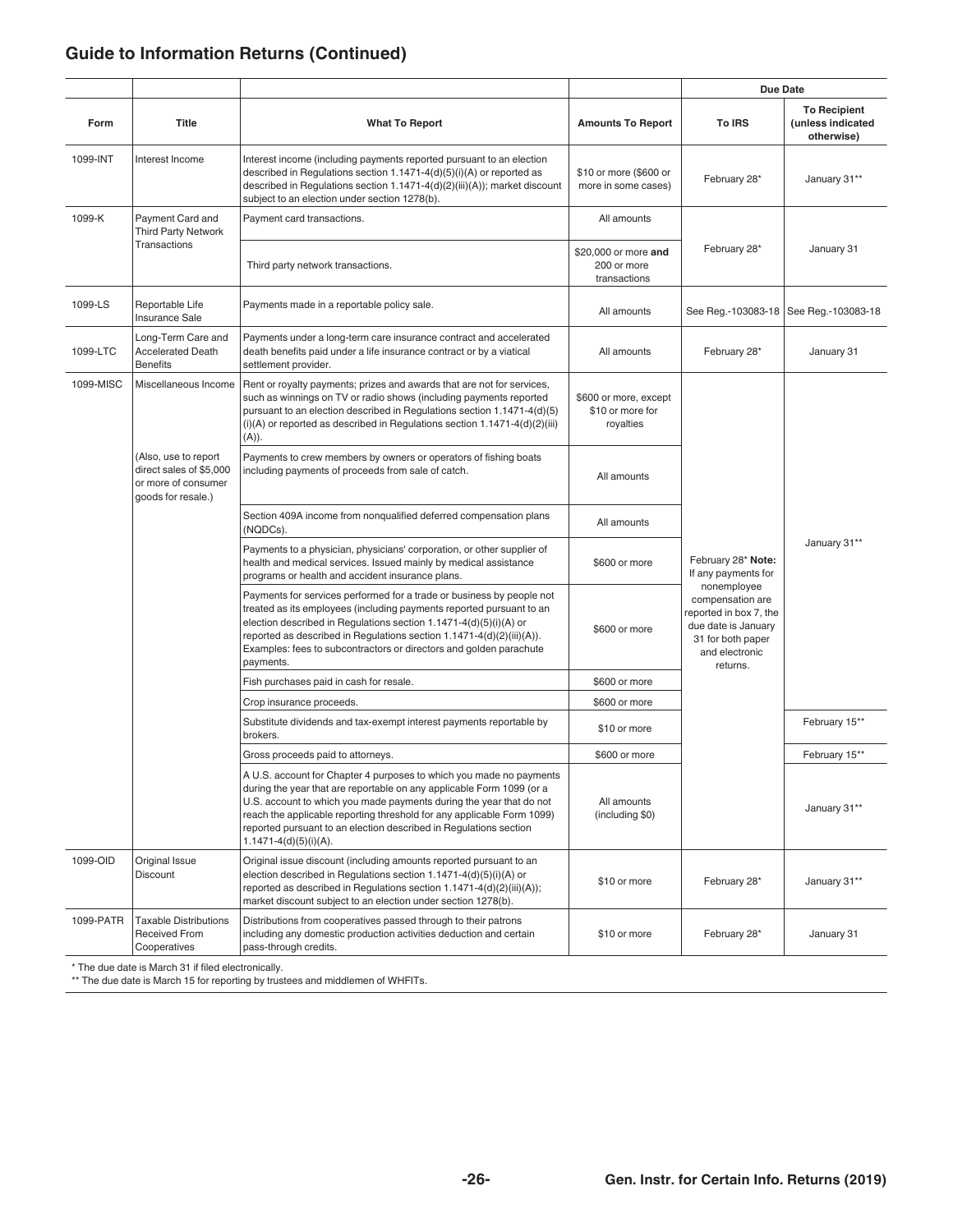### **Guide to Information Returns (Continued)**

|          |                                                                                                                                   |                                                                                                                                                                                                                                                                                                                  |                                                                                                                 | Due Date           |                                                                              |
|----------|-----------------------------------------------------------------------------------------------------------------------------------|------------------------------------------------------------------------------------------------------------------------------------------------------------------------------------------------------------------------------------------------------------------------------------------------------------------|-----------------------------------------------------------------------------------------------------------------|--------------------|------------------------------------------------------------------------------|
| Form     | <b>Title</b>                                                                                                                      | <b>What To Report</b>                                                                                                                                                                                                                                                                                            | <b>Amounts To</b><br>Report                                                                                     | To IRS             | <b>To Recipient</b><br>(unless indicated<br>otherwise)                       |
| 1099-Q   | <b>Payments From</b><br><b>Qualified Education</b><br>Programs (Under<br>Sections 529 and<br>530)                                 | Earnings from qualified tuition programs and Coverdell ESAs.                                                                                                                                                                                                                                                     | All amounts                                                                                                     | February 28*       | January 31                                                                   |
| 1099-QA  | <b>Distributions From</b><br><b>ABLE Accounts</b>                                                                                 | Distributions from ABLE accounts.                                                                                                                                                                                                                                                                                | All amounts                                                                                                     | February 28        | January 31                                                                   |
| 1099-R   | <b>Distributions From</b><br>Pensions, Annuities,<br>Retirement or<br>Profit-Sharing Plans,<br>IRAs, Insurance<br>Contracts, etc. | Distributions from retirement or profit-sharing plans, any IRA,<br>insurance contracts, and IRA recharacterizations (including payments<br>reported pursuant to an election described in Regulations section<br>1.1471-4(d)(5)(i)(B) or reported as described in Regulations section<br>1.1471-4(d)(2)(iii)(A)). | \$10 or more                                                                                                    | February 28*       | January 31                                                                   |
| 1099-S   | <b>Proceeds From Real</b><br><b>Estate Transactions</b>                                                                           | Gross proceeds from the sale or exchange of real estate and certain<br>royalty payments.                                                                                                                                                                                                                         | Generally, \$600 or<br>more                                                                                     | February 28*       | February 15                                                                  |
| 1099-SA  | Distributions From an<br>HSA, Archer MSA, or<br>Medicare Advantage<br><b>MSA</b>                                                  | Distributions from an HSA, Archer MSA, or Medicare Advantage MSA.                                                                                                                                                                                                                                                | All amounts                                                                                                     | February 28*       | January 31                                                                   |
| 1099-SB  | Seller's Investment in<br>Life Insurance<br>Contract                                                                              | Seller's investment in a life insurance contract as determined by the<br>issuer.                                                                                                                                                                                                                                 | All amounts                                                                                                     | See Reg.-103083-18 | See Reg.-103083-18                                                           |
| 3921     | Exercise of an<br><b>Incentive Stock</b><br><b>Option Under Section</b><br>422(b)                                                 | Transfer of stock pursuant to the exercise of an incentive stock option<br>under section 422(b).                                                                                                                                                                                                                 | All amounts                                                                                                     | February 28*       | January 31                                                                   |
| 3922     | <b>Transfer of Stock</b><br>Acquired Through an<br><b>Employee Stock</b><br>Purchase Plan Under<br>Section 423(c)                 | Transfer of stock acquired through an employee stock purchase plan<br>under section 423(c).                                                                                                                                                                                                                      | All amounts                                                                                                     | February 28*       | January 31                                                                   |
| 5498     | <b>IRA Contribution</b><br>Information                                                                                            | Contributions (including rollover contributions) to any individual<br>retirement arrangement (IRA), including a SEP, SIMPLE, and Roth<br>IRA; Roth conversions; IRA recharacterizations; and the fair market<br>value (FMV) of the account.                                                                      | All amounts                                                                                                     | <b>May 31</b>      | (To Participant)<br>For FMV/RMD,<br>Jan. 31;<br>For contributions,<br>May 31 |
| 5498-ESA | <b>Coverdell ESA</b><br>Contribution<br>Information                                                                               | Contributions (including rollover contributions) to a Coverdell ESA.                                                                                                                                                                                                                                             | All amounts                                                                                                     | <b>May 31</b>      | April 30                                                                     |
| 5498-QA  | <b>ABLE Account</b><br>Contributions<br>Information                                                                               | Contributions (including rollover contributions) to an ABLE account.                                                                                                                                                                                                                                             | All amounts                                                                                                     | <b>May 31</b>      | March 15                                                                     |
| 5498-SA  | HSA, Archer MSA, or<br>Medicare Advantage<br><b>MSA</b> Information                                                               | Contributions to an HSA (including transfers and rollovers) or Archer<br>MSA and the FMV of an HSA, Archer MSA, or Medicare Advantage<br>MSA.                                                                                                                                                                    | All amounts                                                                                                     | <b>May 31</b>      | (To Participant)<br><b>May 31</b>                                            |
| $W-2G$   | Certain Gambling<br>Winnings                                                                                                      | Gambling winnings from horse racing, dog racing, jai alai, lotteries,<br>keno, bingo, slot machines, sweepstakes, wagering pools, poker<br>tournaments, etc.                                                                                                                                                     | Generally, \$600 or<br>more; \$1,200 or<br>more from bingo or<br>slot machines;<br>\$1,500 or more<br>from keno | February 28*       | January 31                                                                   |

\* The due date is March 31 if filed electronically.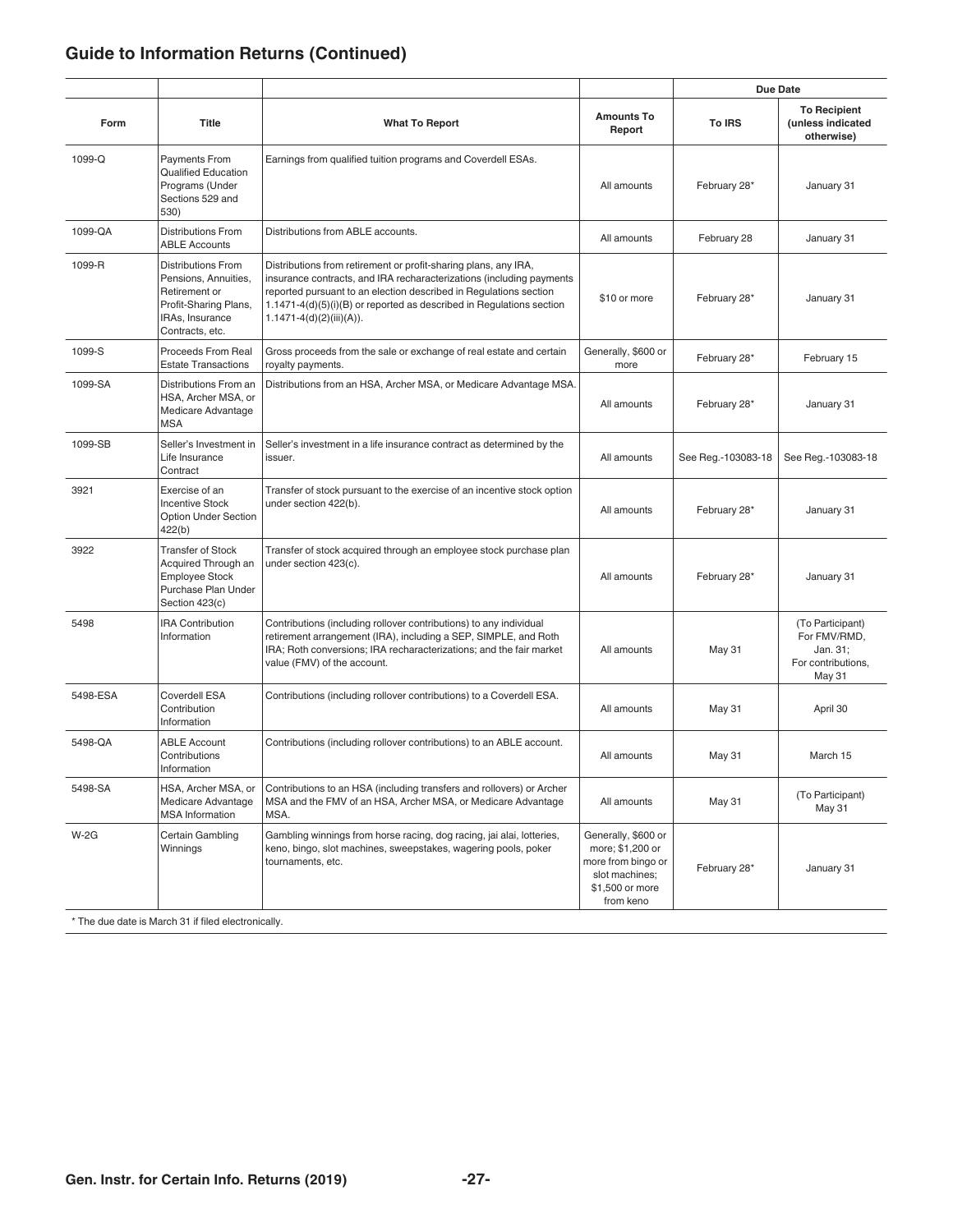#### **Types of Payments**

**Below is an alphabetic list of some payments and the forms to file and report them on. However, it is not a complete list of all payments, and the absence of a payment from the list does not indicate that the payment is not reportable. For instructions on a specific type of payment, see the separate instructions in the form(s) listed.**

| <b>Type of Payment</b>                                                                                                                                                                                                        | <b>Report on Form</b> |
|-------------------------------------------------------------------------------------------------------------------------------------------------------------------------------------------------------------------------------|-----------------------|
| <b>ABLE</b> accounts:                                                                                                                                                                                                         |                       |
| -Contributions                                                                                                                                                                                                                | 5498-QA               |
|                                                                                                                                                                                                                               | 1099-QA               |
| Abandonment                                                                                                                                                                                                                   | 1099-A                |
| Accelerated death benefits                                                                                                                                                                                                    | 1099-LTC              |
| Acquisition of control enterstanding to the set of the set of the set of the set of the set of the set of the                                                                                                                 | 1099-CAP              |
|                                                                                                                                                                                                                               | 1099-G                |
| Allocated tips with a subset of the subset of the subset of the subset of the subset of the subset of the subset                                                                                                              | $W-2$                 |
|                                                                                                                                                                                                                               | 1099-G                |
| Annuities                                                                                                                                                                                                                     | 1099-R                |
| Archer MSAs:<br>-Contributions                                                                                                                                                                                                | 5498-SA               |
|                                                                                                                                                                                                                               | 1099-SA               |
| Attorney, fees and gross proceeds                                                                                                                                                                                             | 1099-MISC             |
| Auto reimbursements-employee<br>and a strainer<br>$\mathcal{L}_{\mathcal{A}}$                                                                                                                                                 | $W-2$                 |
| Auto reimbursements-nonemployee<br>and a straight and a straight                                                                                                                                                              | 1099-MISC             |
| Awards—employee<br>$\overline{a}$<br>$\overline{a}$<br>$\sim$<br>$\overline{a}$                                                                                                                                               | $W-2$                 |
|                                                                                                                                                                                                                               | 1099-MISC             |
| Barter exchange income<br>$\ddot{\phantom{a}}$<br>$\overline{\phantom{a}}$<br>and a strain                                                                                                                                    | 1099-B                |
| Bond tax credit enterprise and a series of the series of the series of the series of the series of the series of the series of the series of the series of the series of the series of the series of the series of the series | 1097-BTC              |
|                                                                                                                                                                                                                               | $W-2$                 |
| Bonuses—nonemployee                                                                                                                                                                                                           | 1099-MISC             |
|                                                                                                                                                                                                                               | 1099-B                |
|                                                                                                                                                                                                                               | 1099-C                |
|                                                                                                                                                                                                                               | 1099-DIV              |
| Carexpense—employee                                                                                                                                                                                                           | $W-2$                 |
| Car expense—nonemployee<br><b>Service</b>                                                                                                                                                                                     | 1099-MISC             |
| Changes in capital structure<br>$\alpha$ , $\alpha$ , $\alpha$<br>and a series and                                                                                                                                            | 1099-CAP              |
|                                                                                                                                                                                                                               | 1099-R                |
| Commissions-employee<br>.                                                                                                                                                                                                     | $W-2$                 |
| Commissions-nonemployee<br>in a shekarar a shekarar a shekara                                                                                                                                                                 | 1099-MISC             |
| Commodities transactions                                                                                                                                                                                                      | 1099-B                |
| Compensation-employee                                                                                                                                                                                                         | $W-2$                 |
| Compensation-nonemployee                                                                                                                                                                                                      | 1099-MISC<br>1098-C   |
| Contributions of motor vehicles, boats, and airplanes<br>and and<br>Cost of current life insurance protection                                                                                                                 | 1099-R                |
| Coverdell ESA contributions                                                                                                                                                                                                   | 5498-ESA              |
| Coverdell ESA distributions                                                                                                                                                                                                   | $1099 - Q$            |
|                                                                                                                                                                                                                               | 1099-MISC             |
|                                                                                                                                                                                                                               | 1099-MISC             |
| Death benefits                                                                                                                                                                                                                | 1099-R                |
|                                                                                                                                                                                                                               | 1099-C                |
| Dependent care payments                                                                                                                                                                                                       | $W-2$                 |
| Direct rollovers                                                                                                                                                                                                              | 1099-Q. 1099-R.       |
|                                                                                                                                                                                                                               | 5498                  |
| Direct sales of consumer products for resale                                                                                                                                                                                  | 1099-MISC             |
| Directors' fees in the contract of the contract of the Directors' fees                                                                                                                                                        | 1099-MISC             |
| Discharge of indebtedness                                                                                                                                                                                                     | 1099-C                |
|                                                                                                                                                                                                                               | 1099-DIV              |
|                                                                                                                                                                                                                               | 1098-C                |
|                                                                                                                                                                                                                               | 1098-E                |
| Employee business expense reimbursement                                                                                                                                                                                       | $W-2$<br>$W-2$        |
|                                                                                                                                                                                                                               | 1099-R                |
| Excess deferrals, excess contributions-distributions<br>Exercise of incentive stock option under section 422(b)                                                                                                               | 3921                  |
|                                                                                                                                                                                                                               | $W-2$                 |
|                                                                                                                                                                                                                               | 1099-MISC             |
| Fishing boat crew members proceeds                                                                                                                                                                                            | 1099-MISC             |
| Fish purchases for cash response to the contract of the set of the set of the set of the set of the set of the                                                                                                                | 1099-MISC             |
|                                                                                                                                                                                                                               | 1099-A                |
|                                                                                                                                                                                                                               |                       |

| <b>Type of Payment</b>                                                                                                                                                                                                         | <b>Report on Form</b>       |
|--------------------------------------------------------------------------------------------------------------------------------------------------------------------------------------------------------------------------------|-----------------------------|
|                                                                                                                                                                                                                                | 1042-S                      |
| $401(k)$ contributions $\ldots \ldots \ldots \ldots \ldots \ldots \ldots$                                                                                                                                                      | $W-2$                       |
| $404(k)$ dividend $\ldots \ldots \ldots \ldots \ldots \ldots \ldots \ldots$                                                                                                                                                    | 1099-DIV                    |
|                                                                                                                                                                                                                                | $W-2G$                      |
| Golden parachute-employee                                                                                                                                                                                                      | $W-2$                       |
| Golden parachute-nonemployee                                                                                                                                                                                                   | 1099-MISC                   |
|                                                                                                                                                                                                                                | 1099-G<br>1099-MISC         |
| Health coverage tax credit (HCTC) advance payments                                                                                                                                                                             | 1099-H                      |
| Health savings accounts:                                                                                                                                                                                                       |                             |
|                                                                                                                                                                                                                                | 5498-SA                     |
|                                                                                                                                                                                                                                | 1099-SA                     |
| Income attributable to domestic production activities, deduction                                                                                                                                                               |                             |
| for                                                                                                                                                                                                                            | 1099-PATR                   |
| Income tax refunds-state and local                                                                                                                                                                                             | 1099-G                      |
| Indian gaming profits paid to tribal members                                                                                                                                                                                   | 1099-MISC                   |
| Interest income the state of the state of the state of the state of the state of the state of the state of the                                                                                                                 | 1099-INT<br>1099-INT        |
| Interest, mortgage $\ldots \ldots \ldots \ldots \ldots \ldots \ldots$                                                                                                                                                          | 1098                        |
| IRA contributions $\cdots$ , $\cdots$ , $\cdots$ , $\cdots$                                                                                                                                                                    | 5498                        |
| IRA distributions the contract of the contract of the contract of the contract of the contract of the contract of the contract of the contract of the contract of the contract of the contract of the contract of the contract | 1099-R                      |
| Life insurance contract distributions                                                                                                                                                                                          | 1099-R, 1099-LTC            |
| Liquidation-distributions                                                                                                                                                                                                      | 1099-DIV                    |
| Loans, distribution from pension plan                                                                                                                                                                                          | 1099-R                      |
|                                                                                                                                                                                                                                | 1099-LTC                    |
| Medicare Advantage MSAs:                                                                                                                                                                                                       |                             |
|                                                                                                                                                                                                                                | 5498-SA                     |
|                                                                                                                                                                                                                                | 1099-SA<br>1099-MISC        |
|                                                                                                                                                                                                                                | $W-2$                       |
| Mileage—nonemployee                                                                                                                                                                                                            | 1099-MISC                   |
| Military retirement<br>the contract of the contract of the contract of the                                                                                                                                                     | 1099-R                      |
| Mortgage assistance payments                                                                                                                                                                                                   | 1098-MA                     |
|                                                                                                                                                                                                                                | 1098                        |
| Moving expense research and contact and a series of the Moving expense research and a series of the Moving expense of the Moving expense of the Moving expense of the Moving expense of the Moving expenditure of the Moving e | $W-2$                       |
| Nonemployee compensation                                                                                                                                                                                                       | 1099-MISC                   |
| Nonqualified deferred compensation:                                                                                                                                                                                            | 1099-R                      |
|                                                                                                                                                                                                                                | $W-2$                       |
|                                                                                                                                                                                                                                | 1099-MISC                   |
| Original issue discount (OID)                                                                                                                                                                                                  | 1099-OID                    |
|                                                                                                                                                                                                                                | 1099-OID                    |
|                                                                                                                                                                                                                                | 1099-PATR                   |
| Payment card transactions                                                                                                                                                                                                      | 1099-K<br>1099-R            |
|                                                                                                                                                                                                                                | 1098                        |
| Prizes—employee                                                                                                                                                                                                                | $W-2$                       |
|                                                                                                                                                                                                                                | 1099-MISC                   |
|                                                                                                                                                                                                                                | 1099-R                      |
|                                                                                                                                                                                                                                | 1099-MISC                   |
| Qualified longevity annuity contract                                                                                                                                                                                           | 1098-Q                      |
| Qualified plan distributions                                                                                                                                                                                                   | 1099-R                      |
| Qualified tuition program payments                                                                                                                                                                                             | 1099-Q<br>1099-S            |
| Recharacterized IRA contributions                                                                                                                                                                                              | 1099-R. 5498                |
| Refund-state and local tax reflex reflection of the state of the state of the state of the state of the state of the state of the state of the state of the state of the state of the state of the state of the state of the s | 1099-G                      |
|                                                                                                                                                                                                                                | 1099-MISC                   |
| Reportable policy sale response to the contract of the contract of the contract of the contract of the contract of the contract of the contract of the contract of the contract of the contract of the contract of the contrac | 1099-LS                     |
| Retirement and a substitution of the substantial contract of the substantial contract of the substantial contract of                                                                                                           | 1099-R                      |
| Roth conversion IRA contributions                                                                                                                                                                                              | 5498                        |
| Roth conversion IRA distributions                                                                                                                                                                                              | 1099-R                      |
| Roth IRA contributions with a state of the state of the state of the state of the state of the state of the state of the state of the state of the state of the state of the state of the state of the state of the state of t | 5498                        |
| Roth IRA distributions the contract of the contract of the contract of the contract of the contract of the contract of the contract of the contract of the contract of the contract of the contract of the contract of the con | 1099-R<br>1099-MISC, 1099-S |
| Timber-pay-as-cut contract                                                                                                                                                                                                     | 1099-S                      |
| Sales:                                                                                                                                                                                                                         |                             |
| -Real estate response to the contract of the state of the state of the state of the state of the state of the                                                                                                                  | 1099-S                      |
|                                                                                                                                                                                                                                | 1099-B                      |
|                                                                                                                                                                                                                                | 1099-R                      |
| Seller's investment in life insurance contract                                                                                                                                                                                 | 1099-SB                     |
|                                                                                                                                                                                                                                | W-2, 5498<br>1099-R         |
| Severance pay reconstruction and a series of the second second series of the second second series of the series of the series of the series of the series of the series of the series of the series of the series of the serie | $W-2$                       |
|                                                                                                                                                                                                                                | $W-2$                       |
|                                                                                                                                                                                                                                |                             |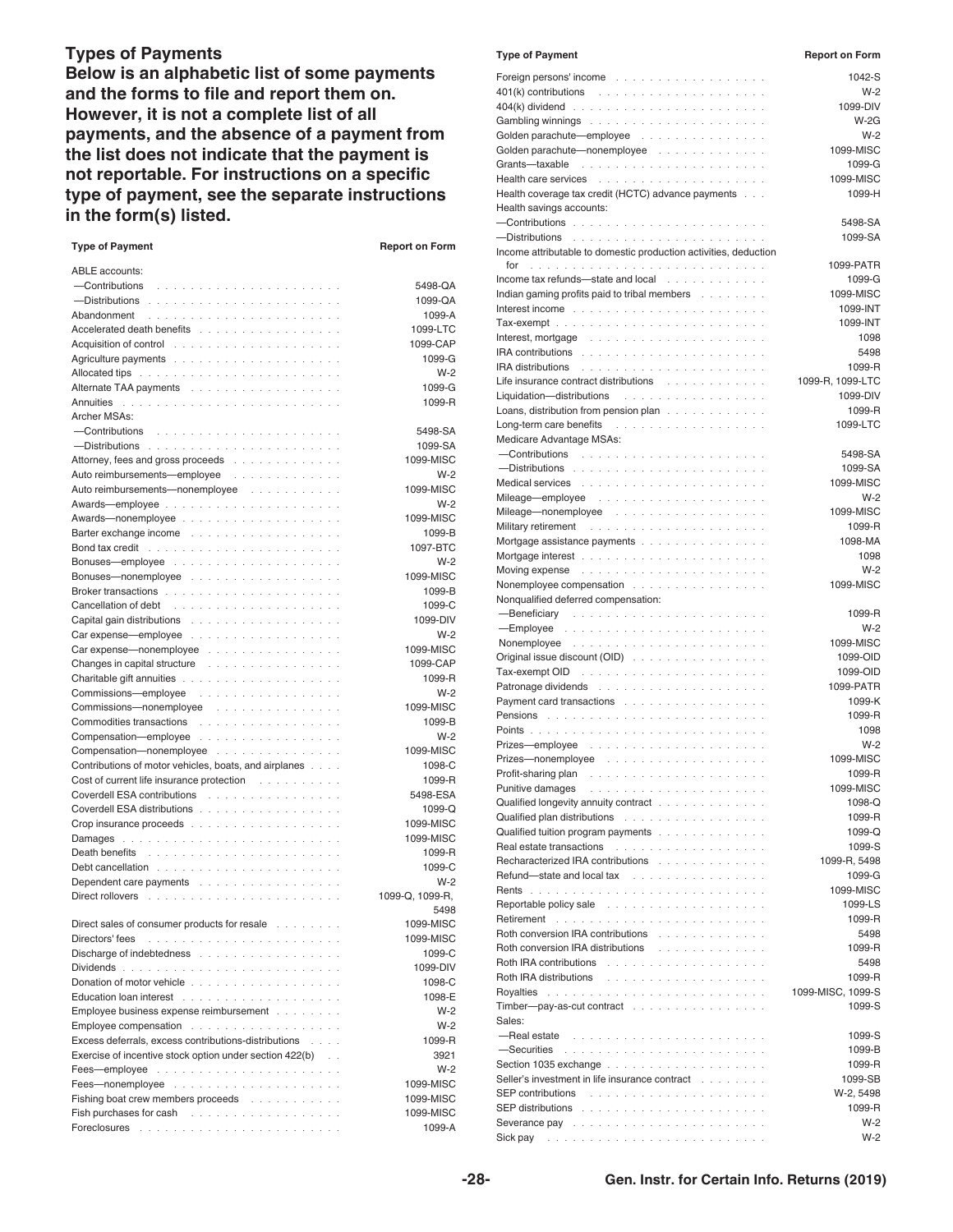| <b>Type of Payment</b>                                 | <b>Report on Form</b> |
|--------------------------------------------------------|-----------------------|
|                                                        | W-2, 5498             |
|                                                        | 1099-R                |
|                                                        | 1098-E                |
| Substitute payments in lieu of dividends or tax-exempt |                       |
|                                                        | 1099-MISC             |
| Supplemental unemployment                              | $W-2$                 |
| Tax refunds-state and local                            | 1099-G                |
| Third party network transactions                       | 1099-K                |
|                                                        | $W-2$                 |
| Traditional IRA contributions                          | 5498                  |
| Traditional IRA distributions                          | 1099-R                |
| Transfer of stock acquired through an employee stock   |                       |
| purchase plan under section 423(c)                     | 3922                  |
|                                                        | 1098-T                |
|                                                        | 1099-G                |
| Vacation allowance—employee                            | $W-2$                 |
| Vacation allowance-nonemployee                         | 1099-MISC             |
|                                                        | $W-2$                 |